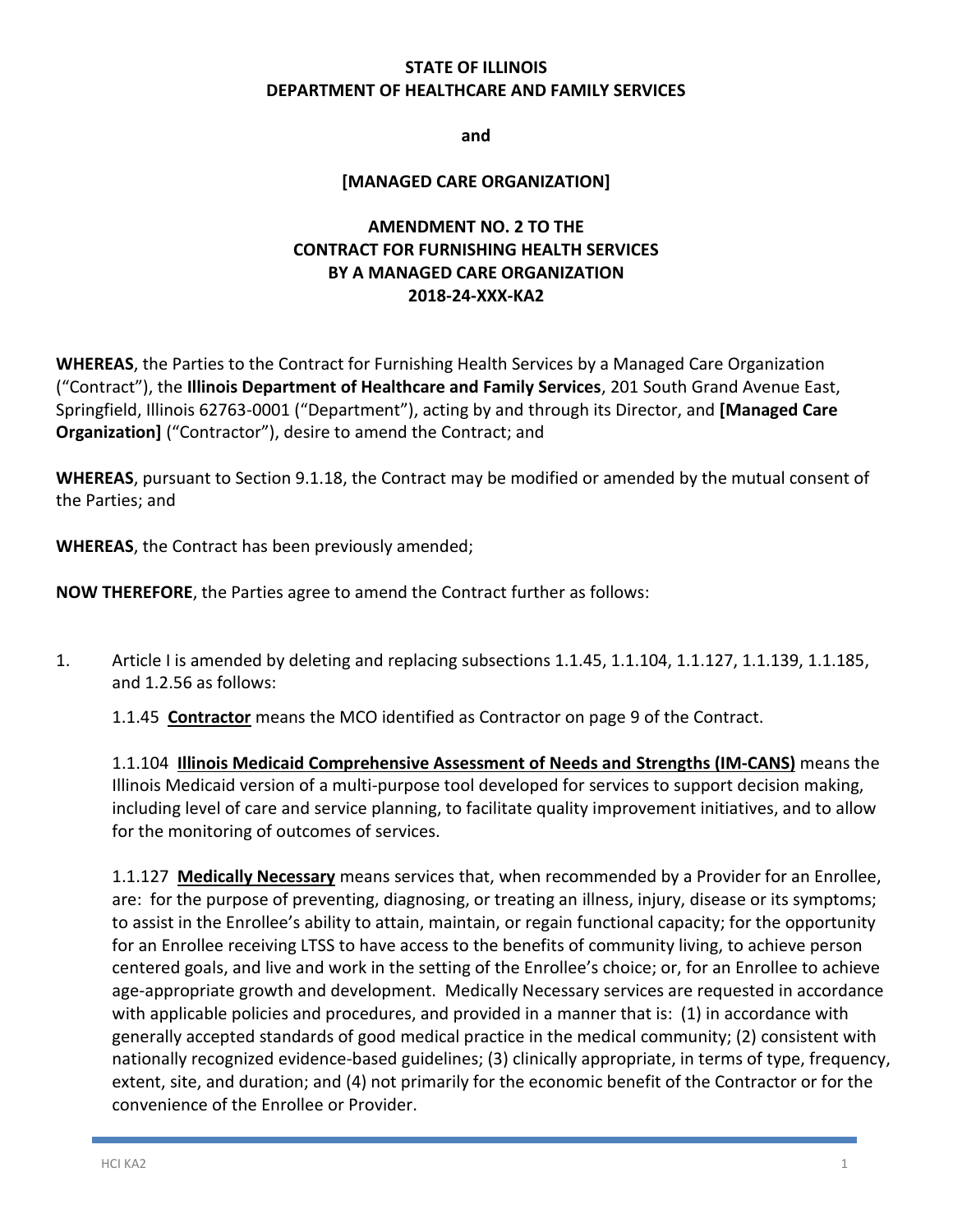1.1.139 **Office of Inspector General (OIG)** means the Office of Inspector General for the Department as set forth in 305 ILCS 5/12-13.1. OIG has the primary responsibility for program integrity over the Illinois Medical Assistance Program to prevent, detect, and eliminate Fraud, Waste, Abuse, mismanagement, and misconduct. OIG is the liaison with federal and state law enforcement, including but not limited to the Illinois State Police Medicaid Fraud Control Unit (ISP-MFCU).

1.1.185 **Special Needs Children** means Children under the age of twenty-one (21) who are eligible under the Medicaid Program pursuant to Article III of the Public Aid Code (305 ILCS 5/3-1 et seq.) or Medicaid-eligible and eligible to receive benefits pursuant to Title XVI of the Social Security Act. Special Needs Children also includes certain Medicaid-eligible Children under the age of twenty-one (21) who receive services under the Specialized Care for Children Act (110 ILCS 345/0.01 et seq.) via the Division of Specialized Care for Children (DSCC) or such other entity that the Department may designate for providing such services and Children with special needs as specified in section 1932 (a)(2)(A) of the Social Security Act. In accordance with Public Act 100-0990, Special Needs Children does not include Children participating in the Medically Fragile and Technology Dependent (MFTD) 1915(c) waiver program, and Children authorized to receive EPSDT in-home shift nursing services.

1.2.56 IM-CANS: Illinois Medicaid Comprehensive Assessment of Needs and Strengths

2. Subsection 2.5.1 is deleted in its entirety and replaced with the following:

2.5.1 No obligation imposed herein on Contractor shall relieve Contractor of any other obligation imposed by court order, law or regulation, including those imposed by the Managed Care Reform and Patient Rights Act (215 ILCS 134/1 et seq.); the federal Balanced Budget Act of 1997 (Public Law 105- 33); Section 1557 of the Patient Protection and Affordable Care Act; and regulations promulgated by the Illinois Department of Financial and Professional Regulation, and the Illinois Department of Insurance, the Illinois Department of Public Health, or Federal CMS. The Department shall report to the appropriate agency any information it receives that indicates a violation of a law or regulation. The Department will inform Contractor of any such report unless the appropriate agency to which the Department has reported requests that the Department not inform Contractor.

3. Subsection 4.14.4 is deleted in its entirety and replaced with the following:

4.14.4 Disenrollment from Contractor as provided in sections 4.10.3 and 4.14.5 may only occur upon receipt by Contractor of written approval of such disenrollment by the Department. Disenrollment shall be effective at 11:59 p.m. on the last day of the month in which the Department approves the disenrollment, or of the next month if the Department is unable to give the Enrollee at least ten (10) days' notice before termination of coverage, takes effect. The approved disenrollment date shall be effective no later than 11:59 p.m. on the last day of the month following the month the Department received the request from Contractor. If the Department fails to make a disenrollment determination within this timeframe, the disenrollment is considered approved for such effective date.

4. Subsections 5.3.1 and 5.3.2 are deleted and replaced with the following: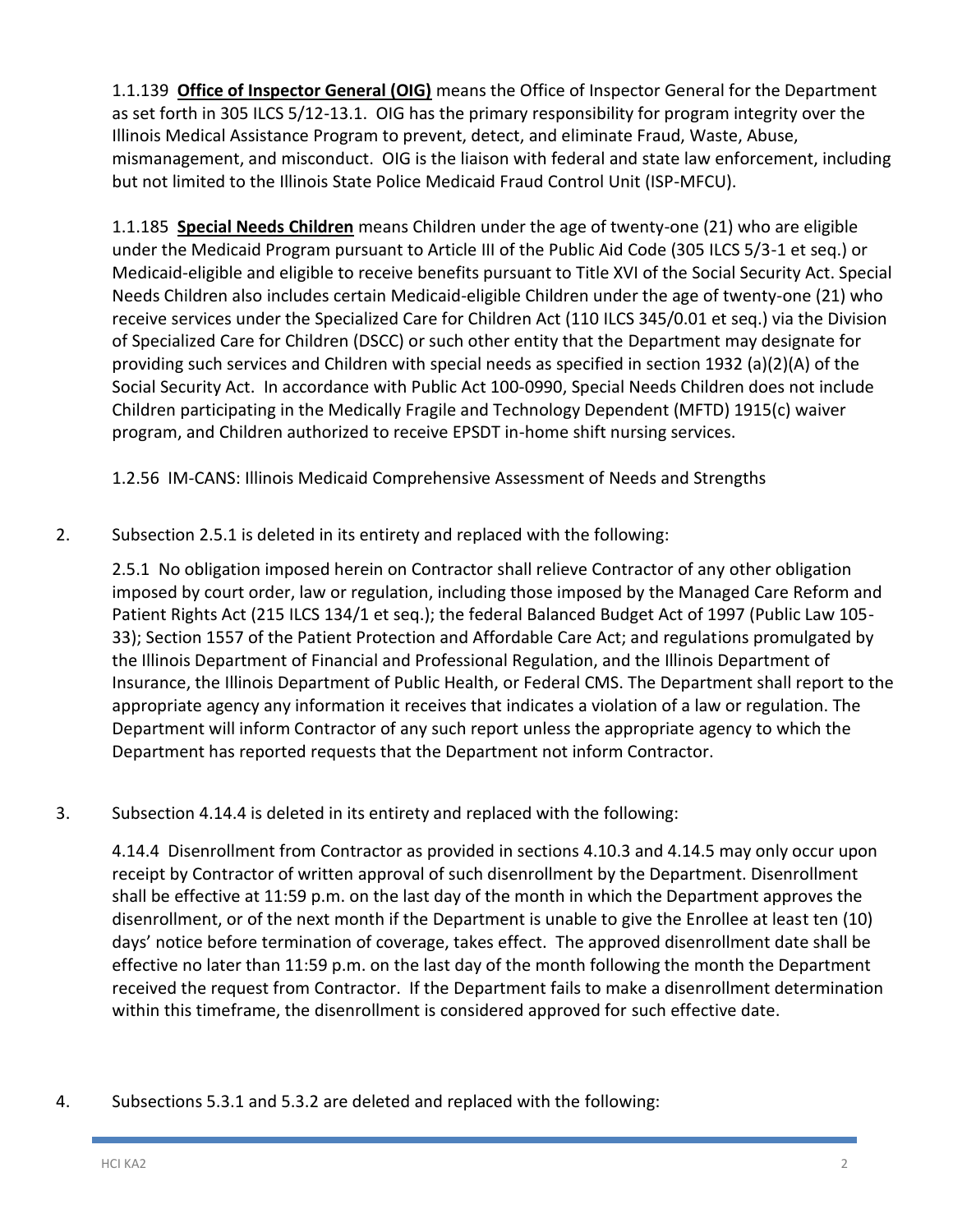- 5.3.1 Pharmacy Formulary Effective January 1, 2018 through December 31, 2019.
- 5.3.2 Pharmacy Formulary Effective January 1, 2020.
- 5. Subsections 5.3.1.4 and 5.3.1.10.4 are deleted and replaced with the following:

5.3.1.4 Contractor may determine its own utilization controls, including, but not limited to, step therapy and prior authorization, unless otherwise prohibited under this Contract, to ensure appropriate utilization. Contractor shall utilize the Department's step therapy and prior authorization requirements for family planning drugs and devices pursuant to Attachment XXI.

5.3.1.10.4 utilization controls, including step therapy, prior authorization, dosage limits, gender or age restrictions, quantity limits, and other policies;

6. Subsection 5.3.2.9.4 is deleted and replaced with the following:

5.3.2.9.4 utilization controls, including step therapy, prior authorization, dosage limits, gender or age restrictions, quantity limits, and other policies;

7. Section 5.3 is further amended by adding new subsection 5.3.3 and its subsections 5.3.3.1 through 5.3.3.6:

5.3.3 Drug Utilization Review Designed to Reduce Opioid-Related Fraud, Abuse and Misuse

Contractor shall comply with the drug utilization review provisions included in Section 1004 of the *Substance Use-Disorder Prevention that Promotes Opioid Recovery and Treatment for Patients and Communities Act* (Support Act), including the following:

5.3.3.1 **Safety Edits.** Contractor shall have prospective safety edits that identify subsequent fills of opioid prescriptions that exceed Contractor established limitations on duplicate fills, early fills, and drug quantity limitations.

5.3.3.2 **Claims Review Process**. Contractor shall have a retrospective automated claims review process to examine patterns of subsequent fills for opioids and identify subsequent fills that exceed Contractor established limitations.

5.3.3.3 **Maximum Daily Morphine Milligram Equivalents (MME).** Contractor shall have prospective safety edits on maximum MMEs that can be prescribed to an Enrollee for treatment of chronic pain and an automated claims review process that indicates when an Enrollee is prescribed the morphine equivalent for such treatment in excess of Contractor's established maximum MME dose limitation.

5.3.3.4 **Concurrent Utilization Alerts:** Contractor shall have an automated process for claims review that monitors when an Enrollee is concurrently prescribed opioids and benzodiazepines or opioids and antipsychotics.

5.3.3.5 Contractor shall have a program to monitor and manage the appropriate use of antipsychotic medications by Children.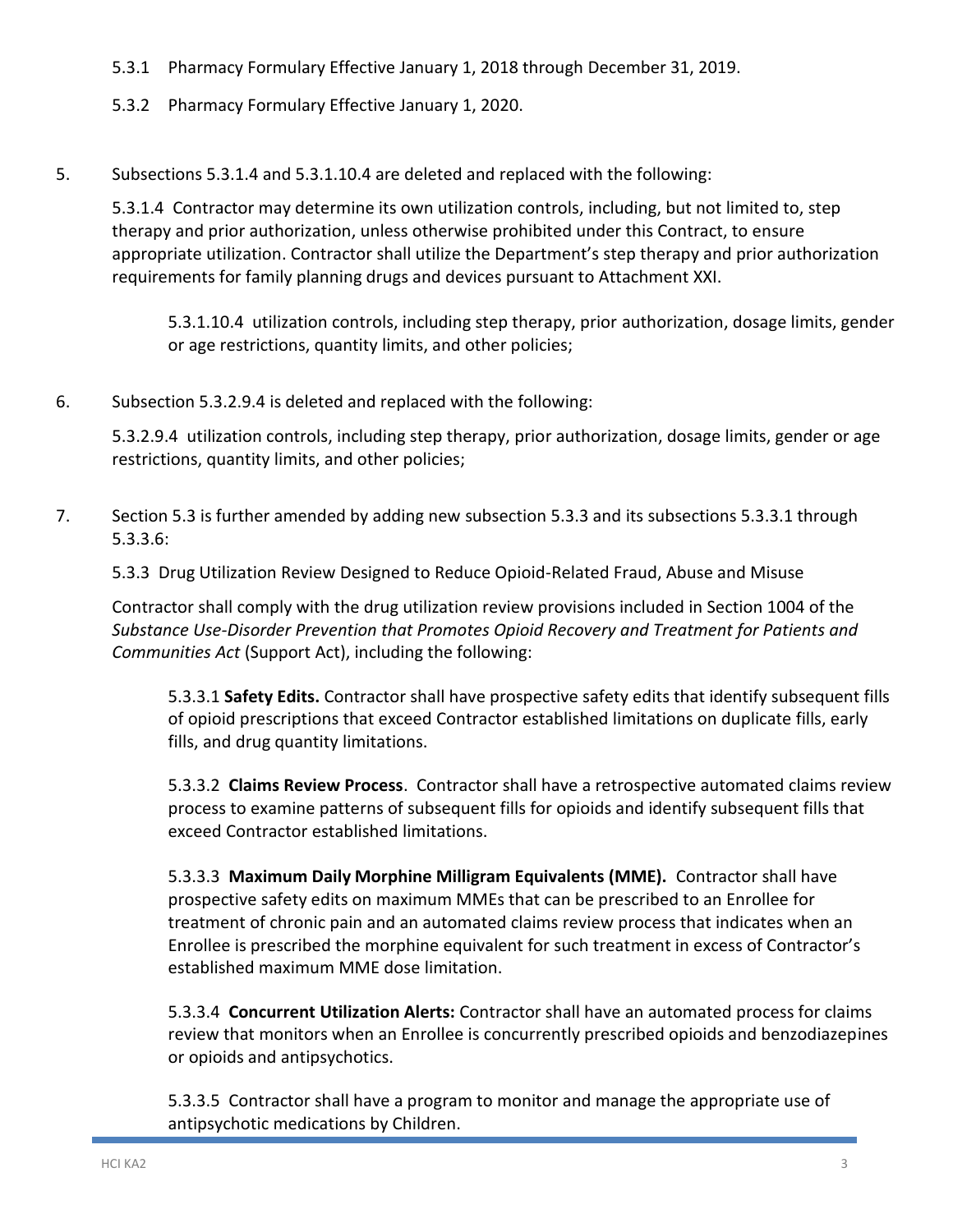5.3.3.6 Contractor shall have a process that identifies potential Fraud or Abuse of controlled substances by Enrollees, Providers that prescribe drugs to Enrollees, and Providers that dispense drugs to Enrollees.

8. Subsection 5.7.1.2 is deleted in its entirety and replaced with the following:

5.7.1.2 Contractor shall enter into a contract with any willing and qualified Provider in the Contracting Area that renders Nursing Facility or HCBS Waivers services, as set forth in Attachment I, so long as the Provider agrees to Contractor's rate (with the exception of county nursing homes as referenced at 1.1.119.1) and adheres to Contractor's QA requirements. To be considered a qualified Provider, the Provider must be in good standing with the Department's FFS Medical Program. Contractor may establish quality standards in addition to those State and federal requirements and contract only with Providers that meet such standards. Such standards must be approved by the Department, in writing, and Contractors may only terminate a contract of a Provider based on failure to meet such standards if two (2) criteria are met: a) such standards have been in effect for at minimum one (1) year, and b) Providers are informed at the time such standards come into effect.

9. Subsection 5.7.1.5 is amended by adding new subsection 5.7.1.5.4:

5.7.1.5.4 *Automated Medication Dispenser.* Contractor shall enter into contracts that meet the requirements of 89 Ill. Admin. Code 240.1543 and shall authorize the automated medication dispenser service in accordance with 89 Ill. Admin. Code 240.741.

10. Subsection 5.7.3 is amended by deleting and replacing in its entirety subsection 5.7.3.2, and adding new subsections 5.7.3.3 and 5.7.3.4:

5.7.3.2 Contractor shall make a good-faith effort to give written notice of termination of a Provider as soon as practicable, but in no event later than fifteen (15) days after issuance of a termination notice by Contractor to a Provider, or receipt of a termination notice from a Provider. Each Enrollee who was served by the Provider shall receive notice that Provider was terminated. In this notification, Contractor will provide direction to the Enrollee regarding how the Enrollee may select a new Provider.

5.7.3.3 Contractor shall give at least sixty (60) days written notice in advance of its nonrenewal or termination effective date of a Provider to the Provider and to each Enrollee served by the Provider. The notice shall include a name and address to which the Provider or an Enrollee may direct comments and concerns regarding the nonrenewal or termination. In the notification to the Enrollee, Contractor will provide direction regarding how the Enrollee may select a new Provider. Contractor may provide immediate written notice when a Provider's license has been disciplined by a State licensing board.

5.7.3.4 Contractor shall confirm with Provider within three (3) Business Days of receipt of all required information from Provider entering or exiting Contractor's Provider Network.

11. Subsection 5.7.12 is deleted in its entirety and replaced with the following: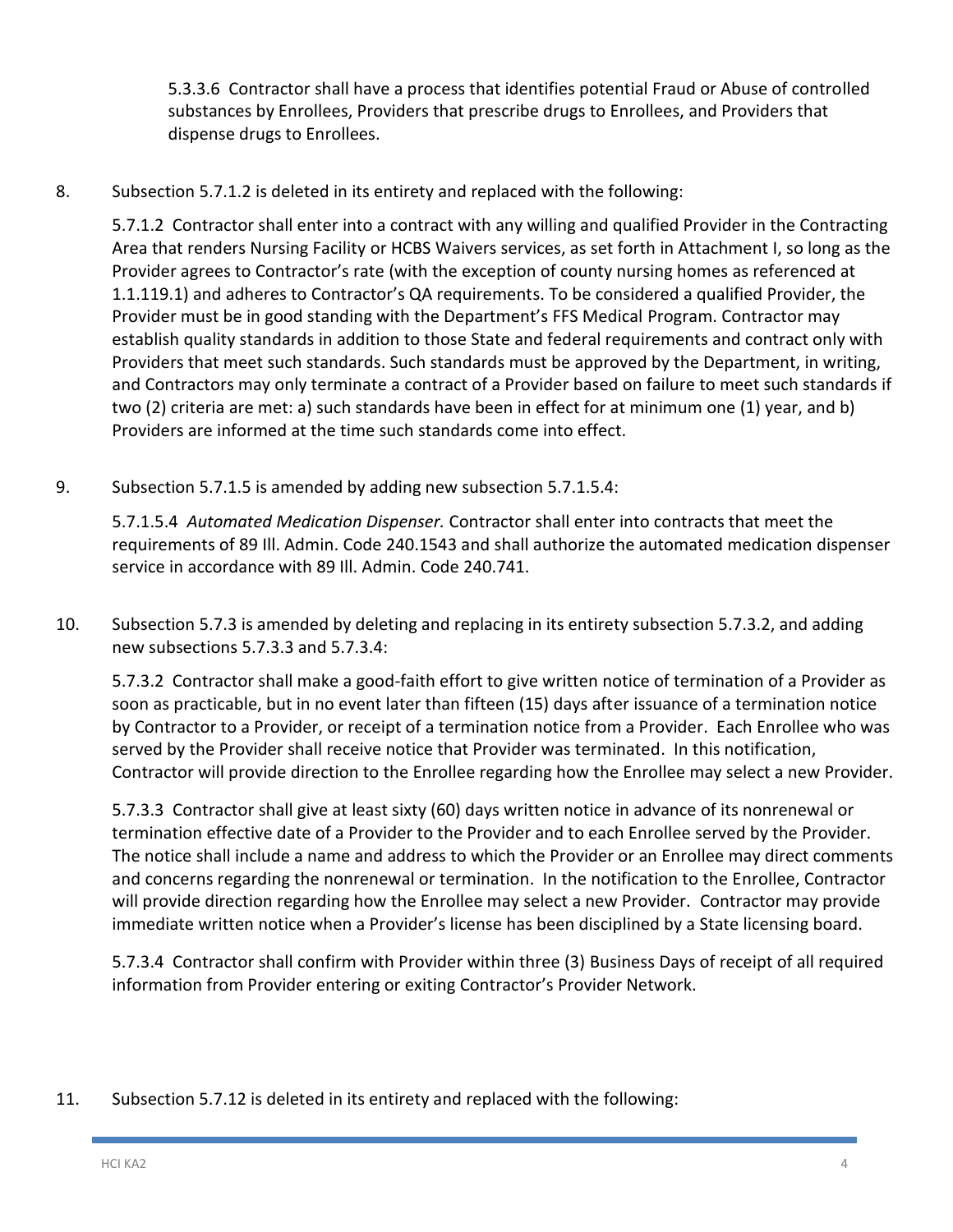5.7.12 **Care Coordination for Children's Behavioral Health**. Contractor shall ensure that the provision of Care Coordination and services for Children's Behavioral Health is compliant with Attachment XXII. Nothing in this section 5.7.12 and Attachment XXII is intended to limit the Children's Behavioral Health and Care Coordination services that are Covered Services. Contractor must provide Children's Behavioral Health services to all enrolled Children who meet eligibility criteria. To the extent possible, family members and Natural Supports of Children with Behavioral Health conditions should be included in all planning and treatment for the Child.

12. Subsection 5.7.14 is deleted in its entirety and replaced with the following:

5.7.14 **DSCC Care Coordination contracting requirement.** The Department encourages and reserves the right to require Contractor to contract with the University of Illinois, Division of Specialized Care for Children (DSCC), to provide Care Coordination services to designated Special Needs Children populations. The Department shall provide Contractor written notice of this requirement no less than sixty (60) days prior to the effective date. The Department may designate other entities that demonstrate the requisite capability and experience to appropriately provide Care Coordination services for Special Needs Children populations with which Contractor may contract for providing such Care Coordination services.

13. Subsection 5.8.1.1 is amended by adding new subsection 5.8.1.1.8:

5.8.1.1.8 *LTSS Provider types in which Enrollee travels to Provider.* Contractor shall ensure an Enrollee has access to at least two (2) LTSS Providers within a thirty (30)-mile radius of or thirty (30)-minute drive from the Enrollee's residence. If an Enrollee lives in a Rural Area, the Enrollee shall have access to at least two (2) LTSS Providers within a sixty (60)-mile radius of or sixty (60)-minute drive from the Enrollee's residence.

14. Subsection 5.9.1 is deleted in its entirety and replaced with the following, and further amended by adding new subsection 5.9.1.1:

5.9.1 In accordance with 42 CFR 438.214, Provider enrollment in the Illinois Medicaid Program Advanced Cloud Technology (IMPACT) system constitutes Illinois' Medicaid managed care uniform credentialing and re-credentialing process. To participate in Contractor's Provider Network, Contractor must verify that provider is enrolled in IMPACT.

5.9.1.1 Upon receipt of a Provider's completed and accurate Universal Roster Template, Contractor shall load the Provider information into its system within thirty (30) days.

15. Section 5.10 is amended by deleting and replacing in their entirety subsections 5.10.10 and 5.10.11, and adding new subsection 5.10.12:

5.10.10 **Provider communication.** Contractor must maintain a regular means of communicating and providing information on changes in policies and procedures to Providers. Contractor shall provide no less than thirty (30) days' notice to Providers of policy changes prior to implementation by Contractor. Contractor must notify Providers of any changes to prior authorization policies no less than thirty (30) days before the date of implementation. In circumstances where the Department provides Contractor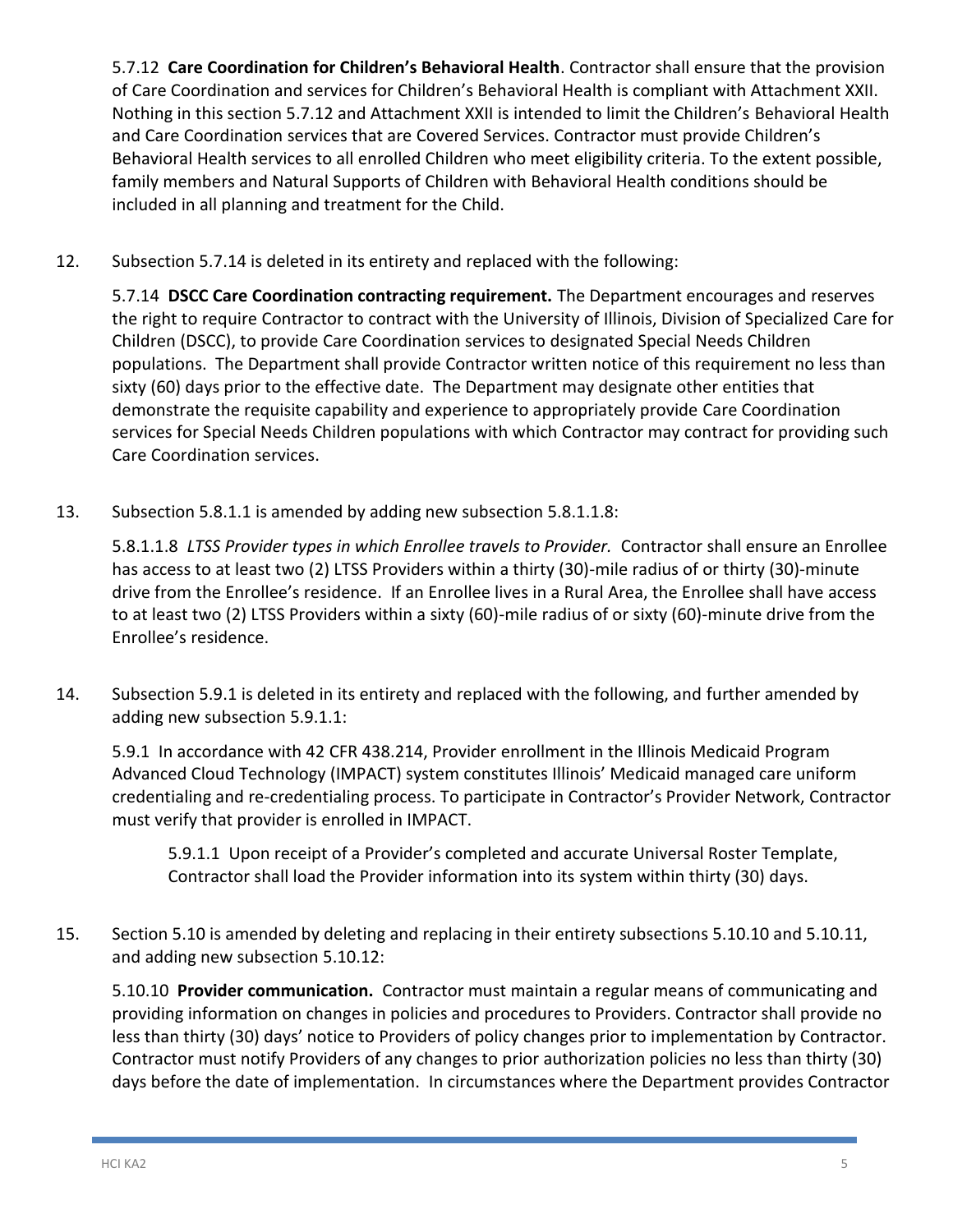with less than thirty (30) days' notice from the effective date of a policy change, Contractor must notify Providers within three (3) Business Days of receipt of the Department's notification.

5.10.11 **Provider services.** Contractor shall maintain sufficient and adequately trained Provider service staff to enable Network and non-Network Providers to receive prompt resolution of their problems or inquiries. Contractor shall ensure that Contractor staff, employees, agents, subcontractors, and others acting on its behalf have received all required training and education to effectively service Network Providers.

5.10.12 **Evaluation.** The Department in consultation with Contractor may establish a process for Network Providers to evaluate the performance of Contractor staff.

16. Subsection 5.12.1 is deleted in its entirety and replaced with the following:

5.12.1 Contractor shall offer Care Management to the following populations: Enrollees stratified as Level 3 (high-risk) and Level 2 (moderate-risk) as described at section 5.13.1.4.1, pregnant Enrollees, Dual-Eligible Adult Enrollees, Enrollees residing in a Nursing Facility, and Enrollees who receive Covered Services under an HCBS Waiver. In addition, any Enrollee may request Care Management.

17. Subsection 5.13.1.4 is deleted in its entirety and replaced with the following:

5.13.1.4 **Stratification.** Based upon an analysis of the information gathered through the process in this section, Contractor shall stratify all Enrollees to determine the appropriate level of intervention by its Care Management program. Contractor shall systematically assign an initial risk level within the first fifteen (15) days after enrollment. Initial risk levels shall be evaluated and updated to reflect the results of a health-risk screening, health-risk assessment, and other relevant tools and data. Ongoing restratification shall occur as described at section 5.16 of this Contract. Enrollees shall be assigned to one (1) of three (3) levels:

18. Subsections 5.13.2, 5.13.2.1, 5.13.2.2, 5.13.2.3, and 5.13.2.4 are deleted in their entirety and replaced with the following; subsection 5.13.2.1 is further amended by adding new subsection 5.13.2.1.1:

5.13.2 **Health-risk assessment.** Contractor shall use its best efforts to complete a health-risk assessment within thirty (30) days for any Enrollee whose health-risk screening indicates a need for further assessment. For the purpose of this section 5.13.2, the Department will define best efforts on an annual basis. However, Contractor shall complete a health-risk assessment for the following populations:

5.13.2.1 All Enrollees stratified as Level 3 (high-risk) or Level 2 (moderate-risk). The assessment will be conducted, in-person or over the phone, within ninety (90) days after enrollment.

5.13.2.1.1 Special Needs Children shall be stratified as Level 3 (high-risk) and receive an inperson health-risk assessment within ninety (90) days after enrollment.

5.13.2.2 Enrollees receiving HCBS Waiver services or residing in NFs as of their Effective Enrollment Date with Contractor. The health-risk assessment must be in-person and completed within ninety (90) days after enrollment.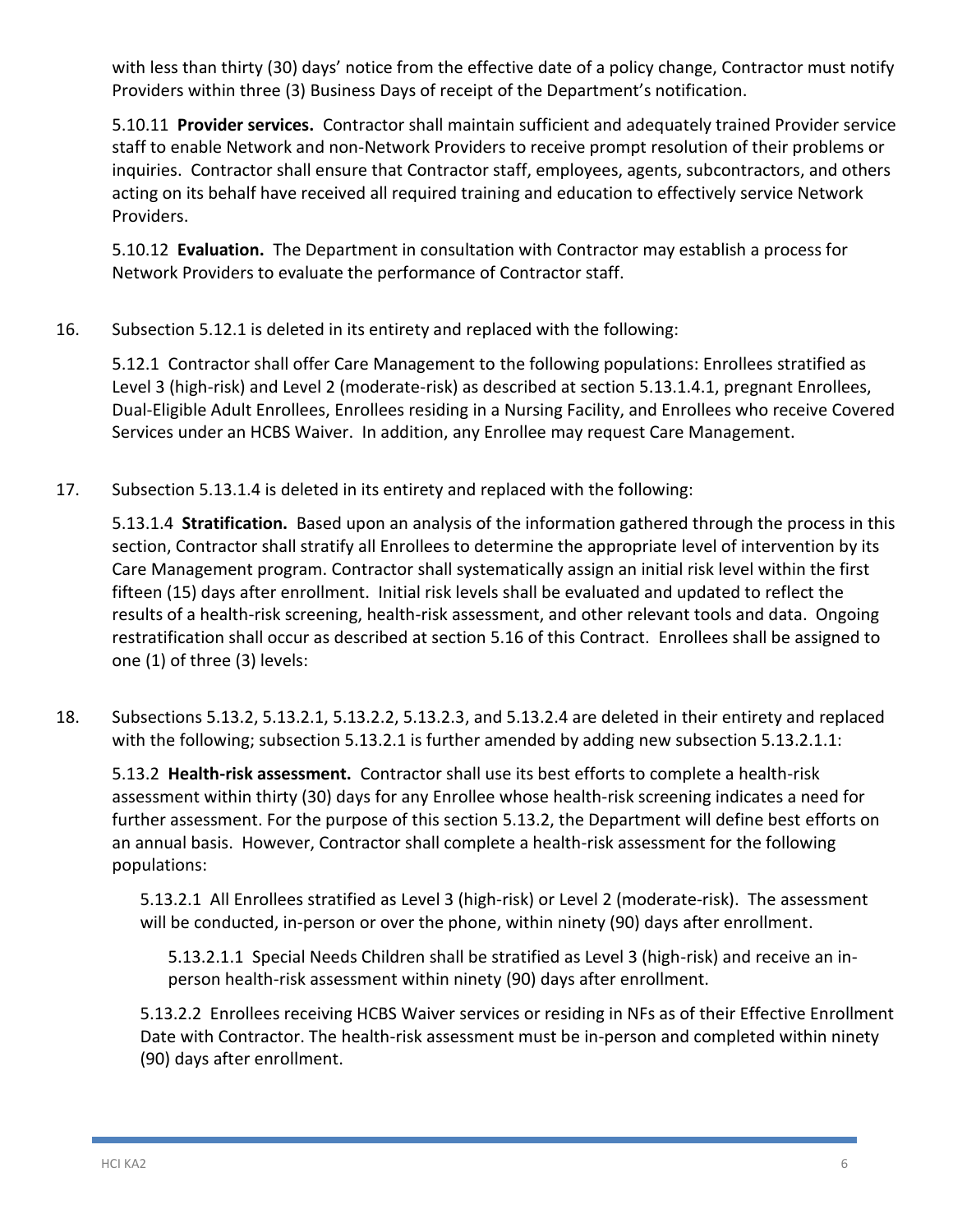5.13.2.3 Enrollees transitioning to NFs. The health-risk assessment must be in-person and completed within ninety (90) days of Contractor's receipt of the 834 Daily File that indicates an Enrollee has transitioned to a Nursing Facility.

5.13.2.4 Enrollees deemed newly eligible for HCBS Waiver services. The health-risk assessment must be in-person and completed within fifteen (15) days after Contractor is notified that the Enrollee is determined eligible for HCBS Waiver services.

19. Subsection 5.15.1 is deleted in its entirety and replaced with the following:

5.15.1 Contractor shall develop a comprehensive, person-centered IPoC for Enrollees stratified as Level 3 (high-risk) or Level 2 (moderate-risk), Enrollees residing in a Nursing Facility, and Enrollees receiving HCBS Waiver services, within ninety (90) days after enrollment. Contractor shall engage Enrollees in the development of the IPoC as much as possible. An IPoC may not be finalized until signature from the Enrollee or authorized representative has been received either by hand, e-signature or voice recording. Enrollees must be provided with a copy of the IPoC upon completion, and may request a copy at any time. The IPoC is considered an Enrollee-owned document. The IPoC must:

20. Subsections 5.15.1.5 and 5.15.1.5.1 are deleted in their entirety and replaced with the following, and new subsections 5.15.1.5.1.1 through 5.15.1.5.1.4 are added:

5.15.1.5 include an HCBS Waiver person-centered service plan for Enrollees receiving HCBS Waiver services. Contractor shall ensure the person-centered service plan is developed in accordance with 42 CFR 441.301(c) and as follows:

5.15.1.5.1 *Planning Process*. Contractor shall ensure that the person-centered planning process is initiated and the service plan is developed within fifteen (15) days after Contractor is notified that the Enrollee is determined eligible for HCBS Waiver services. The planning process shall be led, when possible, by the Enrollee and include individuals chosen by the Enrollee. An Enrollee's HCBS Provider(s), or those who have an interest in or are employed by the HCBS Provider(s), shall not participate in the planning process, unless the provision at 42 CFR 441.301(c)(1)(vi) is met. Contractor is responsible for procedures to assist Enrollees in the planning process, including how to resolve conflicts and disagreements that includes conflict-ofinterest guidelines. The Enrollee's Care Coordinator will assist the Enrollee in leading the HCBS Waiver person-centered service planning and will coordinate with the Interdisciplinary Care Team (ICT).

5.15.1.5.1.1 Informed Client Choice. Contractor's person-centered planning process shall provide sufficient information and guidance to ensure the Enrollee is enabled to make informed choices regarding services, supports and Providers. The planning process must reflect cultural considerations of the Enrollee and is conducted using accessible information presented in readily understood language. Alternative home and community-based settings considered during the planning process must be documented in the service plan.

5.15.1.5.1.2 Service Plan Contents. Each person-centered service plan must be written in a manner that is understandable to the Enrollee and include: (1) documentation that the setting in which the Enrollee resides is chosen by the Enrollee, is integrated into and supports access to the community, and meets, when applicable, the HCBS Settings rule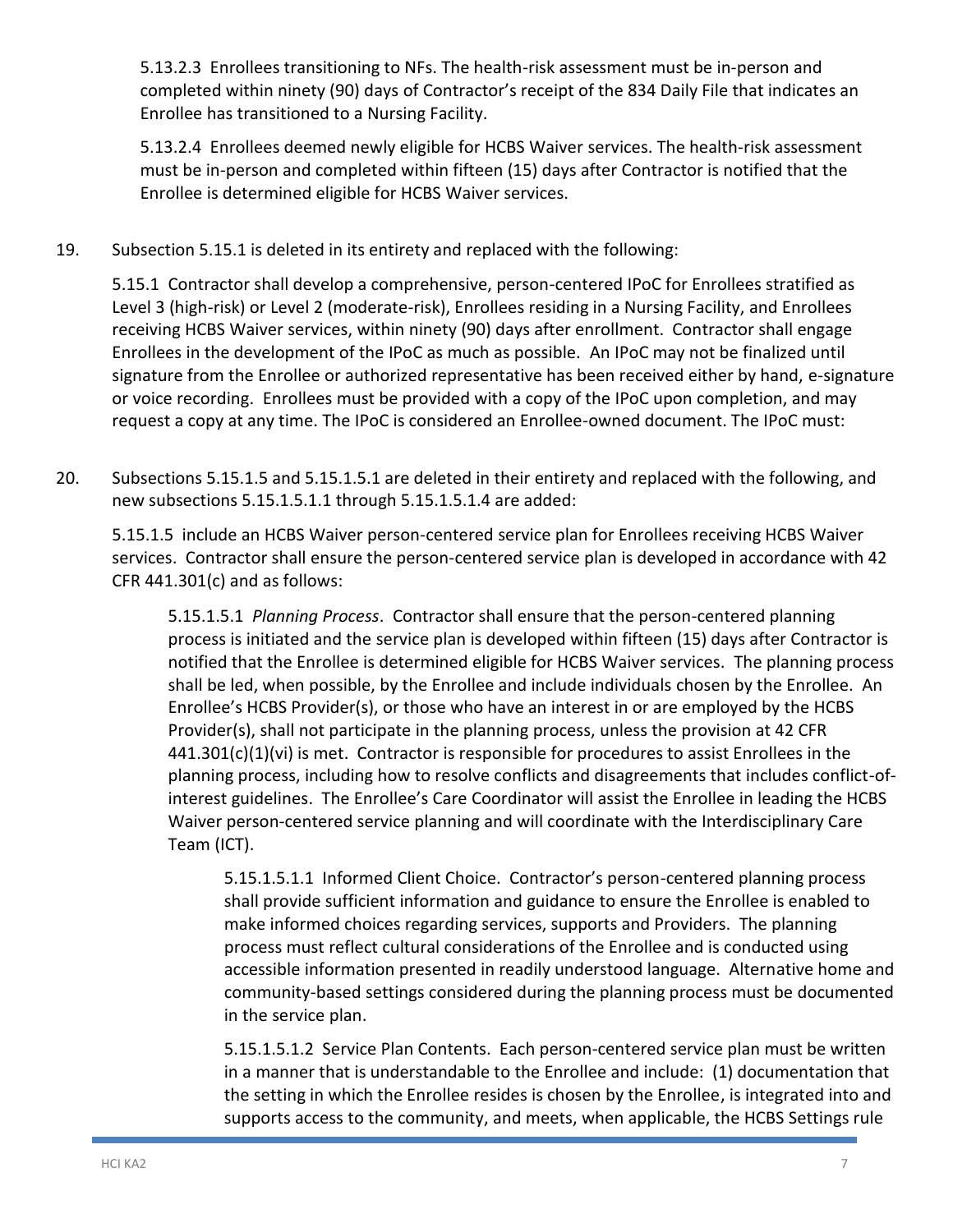requirements at 42 CFR 441.301(c)(4)-(5); (2) the Enrollee's strengths and preferences; (3) the clinical and support needs identified through the Determination of Need; (4) person-centered goals and desired outcomes; (5) paid and unpaid services and supports that will assist Enrollee to achieve identified goals, the Providers of those services and supports, including those self-directed by the Enrollee; (6) identified risk factors and strategies, including back-up plans, to minimize potential undesirable outcomes associated with those risks; and (7) the individual or entity responsible for monitoring the service plan.

5.15.1.5.1.3 Contractor shall ensure that the final person-centered service plan is finalized with the informed written consent of the Enrollee and is signed by and distributed to individuals and Providers responsible for the service plan's implementation, as applicable.

5.15.1.5.1.4 Contract shall ensure that an Enrollee's person-centered service plan is reviewed and revised upon reassessment of functional need at least every twelve (12) months, when an Enrollee's circumstances or needs change significantly, or at the Enrollee's request.

21. Subsection 5.15.1.5 is further amended by adding new subsection 5.15.1.5.4:

5.15.1.5.4 For an Enrollee who is receiving HCBS Waiver services through Contractor and who ceases to be eligible for Contractor services, Contractor shall notify the Enrollee's existing HCBS Waiver Provider(s) in writing of Contractor' service authorization termination date no later than seven (7) days from such date.

22. Section 5.16 is deleted in its entirety and replaced with the following:

### 5.16 **ONGOING ASSESSMENT AND STRATIFICATION**

Contractor will analyze predictive-modeling reports and other surveillance data of all Enrollees monthly to identify risk-level changes. As risk levels change, assessments and reassessments will be completed as necessary and IPoCs created or updated. For Enrollees whose risk level is updated to Level 3 (high-risk) or Level 2 (moderate-risk), Contractor shall make best effort to complete a healthrisk assessment and IPoC within ninety (90) days of the risk level update. Contractor shall review IPoCs of Level 3 (high-risk) Enrollees at least every thirty (30) days, and of Level 2 (moderate-risk) Enrollees at least every ninety (90) days, and conduct reassessments as necessary based upon such reviews. At a minimum, Contractor shall conduct a health-risk reassessment annually for each Enrollee who has an IPoC. In addition, Contractor shall conduct a face-to-face health-risk reassessment for Enrollees receiving HCBS Waiver services or residing in NFs each time there is a significant change in the Enrollee's condition or an Enrollee requests reassessment. Contractor will provide updated IPoCs to Providers that are involved in providing Covered Services to Enrollee within no more than five (5) Business Days.

23. Subsection 5.19.1.1 is deleted in its entirety and replaced with the following:

5.19.1.1 Contractor must offer an initial ninety (90)–day transition period for Enrollees new to the Health Plan, in which Enrollees may maintain a current course of treatment with a Provider who is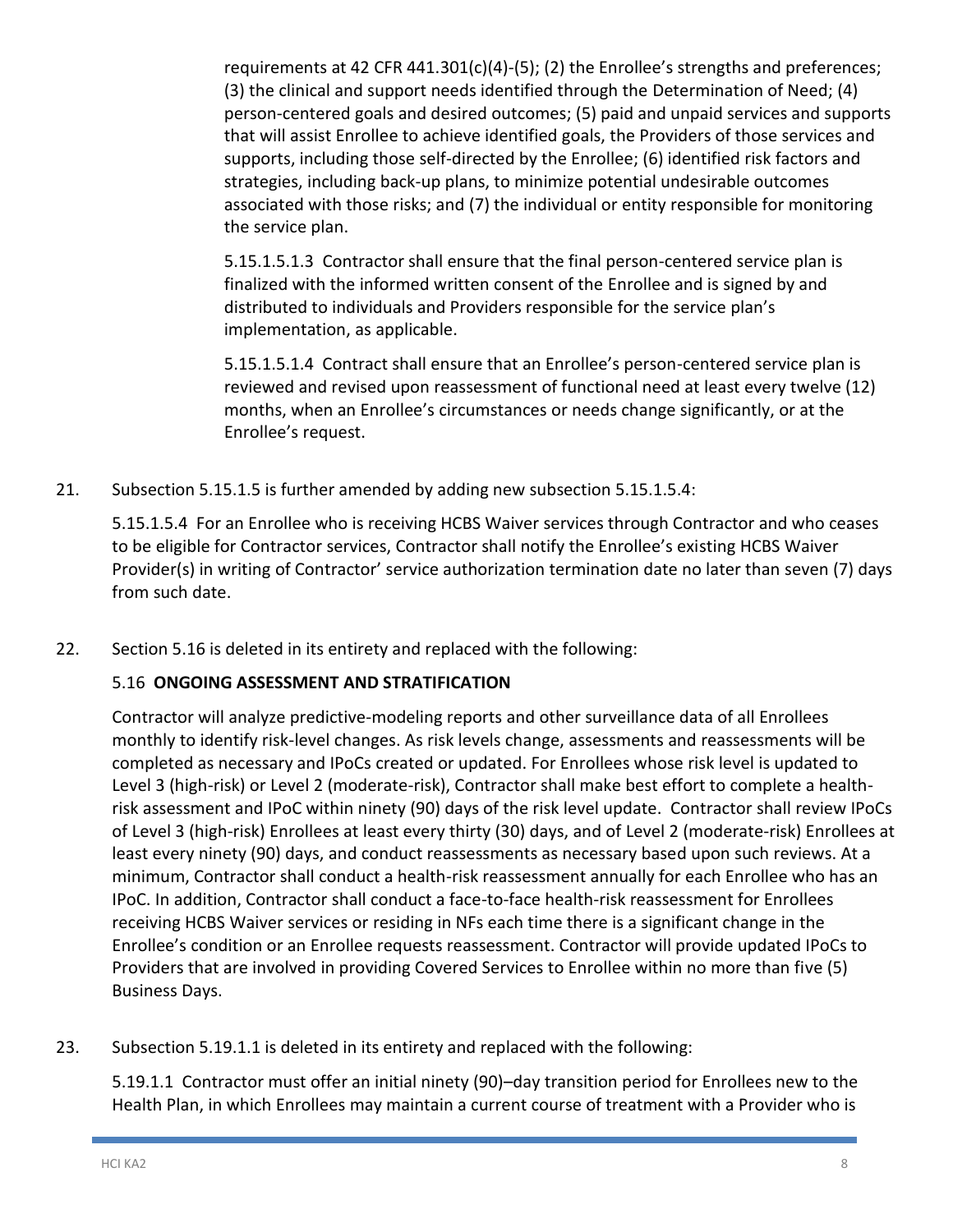currently not a part of Contractor's Provider Network. Contractor must offer a ninety (90)–day transition period for Enrollees switching from another Health Plan to Contractor. The ninety (90)–day transition period is applicable to all Providers, including Behavioral Health Providers and Providers of LTSS. Contractor shall pay for Covered Services rendered by a non-Network Provider during the ninety (90)–day transition period at the same rate the Department would pay for such services under the Illinois Medicaid FFS methodology. Non-Network Providers and specialists providing an ongoing course of treatment will be offered agreements to continue to care for an individual Enrollee on a case-bycase basis beyond the transition period if the Provider remains outside the Network or until a qualified Network Provider is available.

24. Subsection 5.19.8.3 is deleted in its entirety and replaced with the following:

5.19.8.3 For authorizations for Enrollees residing in a NF, if a response to the authorization is not provided within twenty-four (24) hours of the request and the NF is required by regulation to provide a service because a Physician ordered it, the Contractor must pay for the service if it is a Covered Service, provided that the request is consistent with the policies and procedures of the Contractor.

25. Subsection 5.20.1.1.1 is deleted in its entirety and replaced with the following:

5.20.1.1.1 Contractor shall not impose any requirements for prior authorization of Emergency Services, including emergency medical screening, or restrict coverage of Emergency Services on the basis of lists of diagnoses or symptoms.

26. Subsection 5.21.1.3 is deleted in its entirety and replaced with the following:

5.21.1.3 any benefits to which an Enrollee may be entitled under the HFS Medical Program that are not provided under Contractor's plan and specific instructions on where and how to obtain those benefits, including any restrictions on an Enrollee's freedom of choice among Network Providers, as provided by the Department;

27. Subsection 5.21.2.1 is deleted in its entirety and replaced with the following:

5.21.2.1 to each Enrollee or Prospective Enrollee no later than five (5) Business Days following receipt of the Enrollee's initial enrollment record on the 834 Audit File, and to each Enrollee within thirty (30) days before a significant change to the basic information; and

28. Subsection 5.21.3 is amended by adding new subsection 5.21.3.4 and making grammatical changes to 5.21.3.2 and 5.21.3.3:

5.21.3.2 practice guidelines maintained by Contractor in accordance with 42 CFR §438.236;

5.21.3.3 information about Network Providers of healthcare services, including education, board certification, and recertification, if appropriate; and

5.21.3.4 any Physician incentive plans in place as set forth at 42 CFR §438.3(i).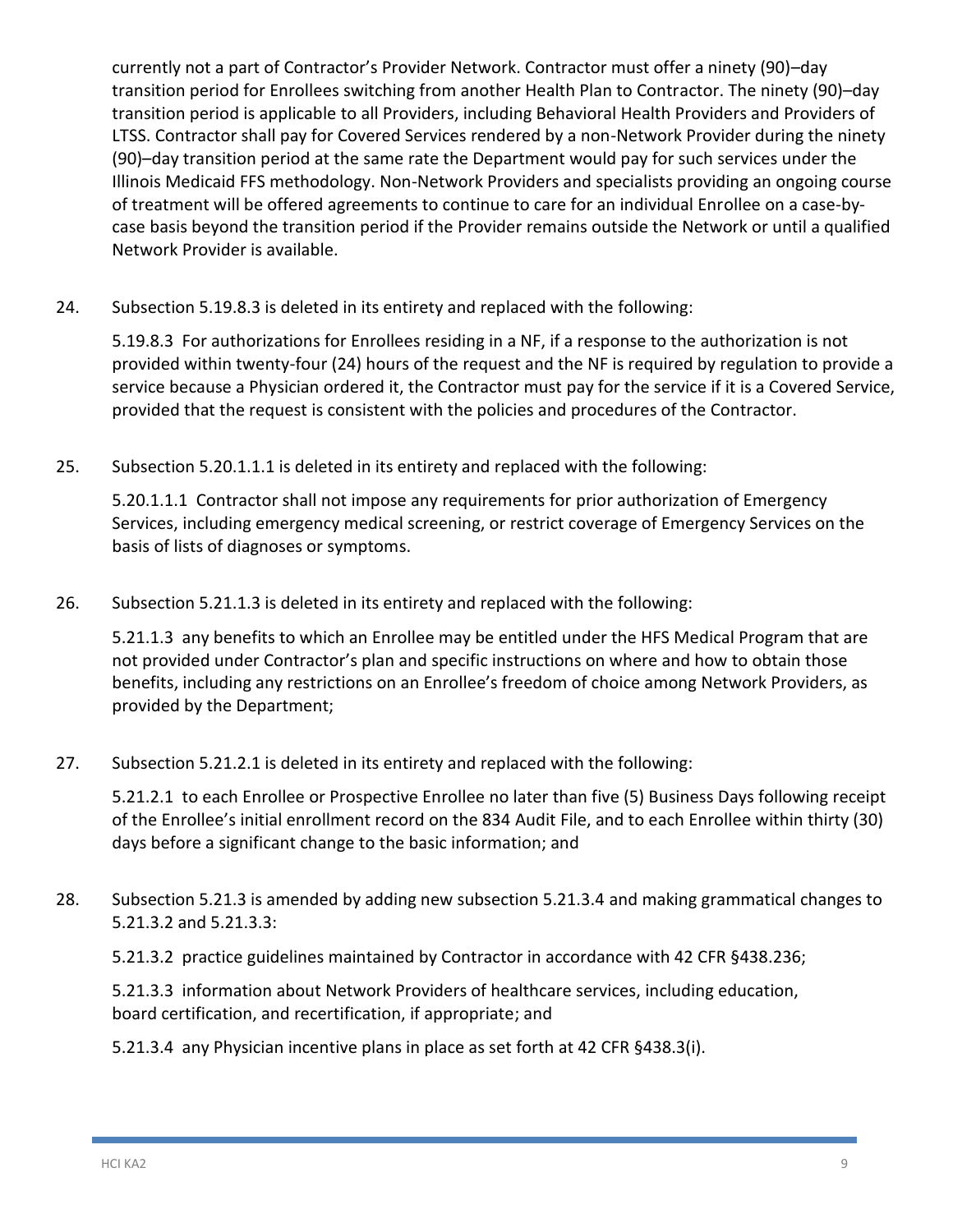29. Subsection 5.21.4 is amended by adding new subsection 5.21.4.5:

5.21.4.5 *Font size and taglines*. Contractor's Written Materials must be produced using a font size no smaller than 12 point. Written Materials must include taglines, in the prevalent non-English languages and in a large print font size that is no smaller than 18 point, explaining the availability of written translation or oral interpretation to understand the information provided, the toll-free and TTY/TDY telephone number of Contractor's member customer service unit, and information on how to request auxiliary aids and services, including the provision of the materials in alternative formats.

30. Subsection 5.21.6.1 is deleted in its entirety and replaced with the following:

5.21.6.1 Contractor shall establish a toll-free telephone number, available twenty-four (24) hours a day, seven (7) days a week, for Enrollees to confirm eligibility for benefits and for Providers to seek prior authorization for treatment where required by Contractor, and shall assure twenty-four (24)– hour access, via telephone(s), to medical professionals, either to Contractor directly or to PCPs, for consultation to obtain medical care.

31. Subsection 5.22.4 is deleted in its entirety and replaced with the following:

5.22.4 Contractor shall have a Utilization Management Program that includes a utilization-review plan, a utilization-review committee, and appropriate mechanisms covering prior authorization and review requirements.

32. Subsection 5.23.1.4 is deleted in its entirety and replaced with the following:

5.23.1.4 Contractor shall train all of Contractor's external-facing employees, Network Providers, Affiliates, and Subcontractors to recognize potential concerns related to Abuse, Neglect, and exploitation, and will train them on their responsibility to report suspected or alleged Abuse, Neglect, or exploitation. Contractor's employees who, in good faith, report suspicious or alleged Abuse, Neglect, or exploitation to the appropriate authorities shall not be subjected to any disciplinary action from Contractor, its Network Providers, Affiliates, or Subcontractors.

33. Subsection 5.23.1.10 is deleted in its entirety and replaced with the following:

5.23.1.10 Contractor shall provide the Department, upon request, with its protocols for reporting suspected Abuse, Neglect, and exploitation and other Critical Incidents that are reportable, including those in Attachment XVII, Attachment XVIII, and Attachment XIX.

34. Section 5.25 is deleted in its entirety and replaced with the following:

### 5.25 **PROHIBITED RELATIONSHIPS**

5.25.1 Contractor shall not employ, subcontract with, or affiliate itself with or otherwise have a relationship with an excluded individual or entity, as defined in section 9.1.33. Contractor and its Subcontractors shall provide written disclosure to the Department of any prohibited affiliation under 42 CFR §438.610.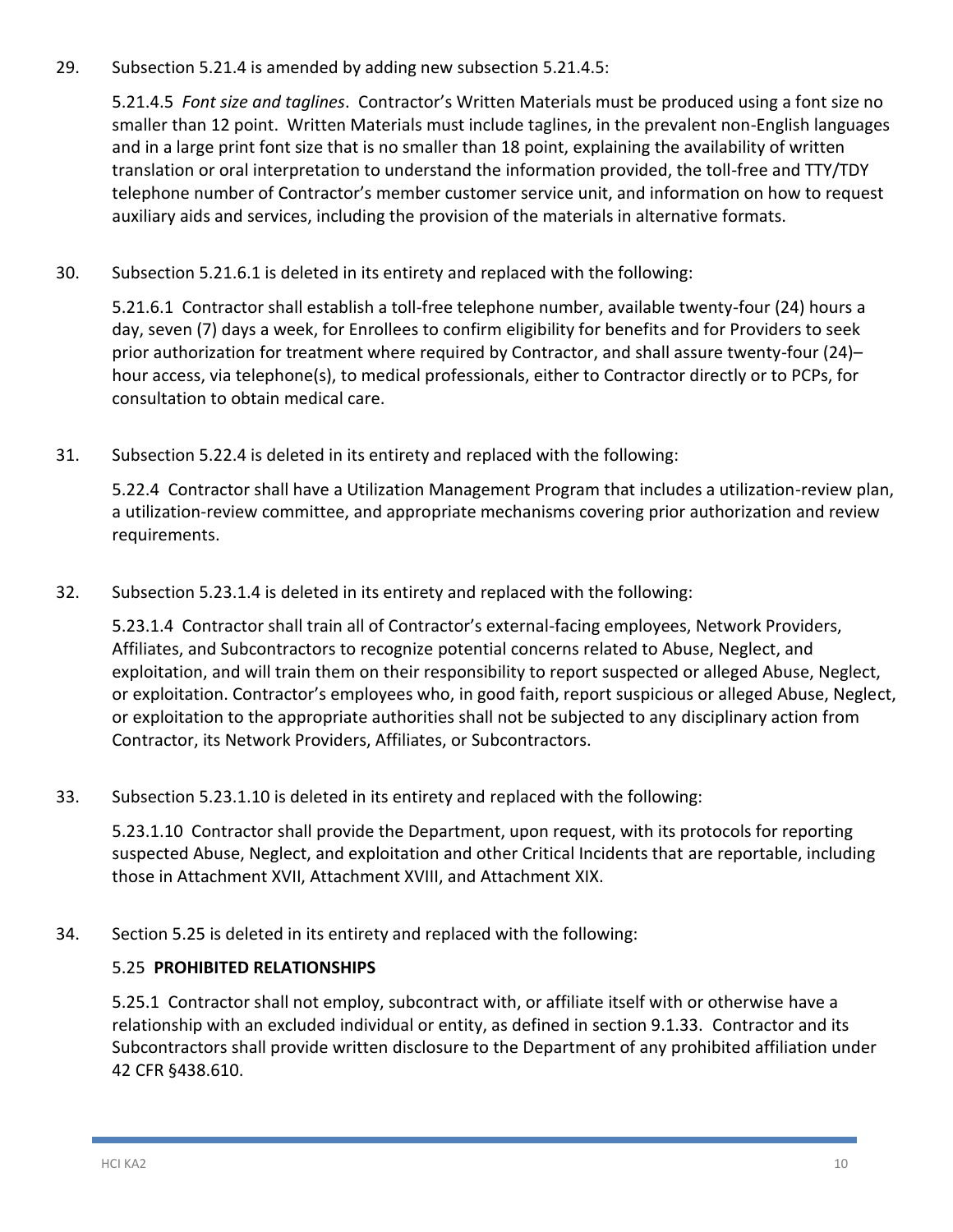5.25.2 Contractor shall not knowingly have a relationship with a director, officer or partner of Contractor; a Subcontractor as governed by 42 CFR 438.230; a person with ownership of 5% or more of Contractor's equity; or a Network Provider or person with an employment, consulting or other arrangement with Contractor for the provision of items and services that are significant and material to Contractor's obligations under this Contract, when:

5.25.2.1 that individual or entity is debarred, suspended, or otherwise excluded from participating in procurement activities under the Federal Acquisition Regulation or from participating in non-procurement activities under regulations issued under Executive Order No. 12549 or under guidelines implementing Executive Order No. 12549; or

5.25.2.2 an individual or entity who is an affiliate of a person described at 5.25.2.1.

5.25.2.3 If the Department finds Contractor out of compliance, the Department shall notify the Secretary of the U.S. Department of Health and Human Services of the noncompliance; the Department may continue an existing agreement with Contractor unless the Secretary directs otherwise; and the Department shall not renew or extend the duration of an existing agreement with Contractor, unless the Secretary provides to the Department and to Congress a written statement describing compelling reasons that exist for renewing or extending the agreement despite the prohibited affiliations.

35. Subsection 5.27.3 is amended by deleting and replacing in their entirety subsections 5.27.3.4, 5.27.3.5, 5.27.3.6; and by adding new subsection 5.27.3.7:

5.27.3.4 submit Encounter Data to the Department in standardized ASC X12N 837 and NCPDP formats, and the ASC X12N 835 format as appropriate, and as required by CMS under 42 CFR §438.818;

5.27.3.5 meet the ASC X12 5010 electronic transaction standards, including eligibility (270/271), claim status (276/277), referrals/authorizations (278), claims (837), and remittances (835);

5.27.3.6 use standard ASC X12 claim codes; and

5.27.3.7 submit with Enrollee Encounter Data a certification signed by either Contractor's Chief Executive Officer, Chief Financial Officer, or an individual who reports directly to and has delegated authority to sign for the Chief Executive Officer or Chief Financial Officer that attests based on best information, knowledge and belief, the data is accurate, complete and truthful.

36. Subsection 5.29.1 is deleted in its entirety and replaced with the following:

5.29.1 Contractor shall pay for all appropriate Emergency Services rendered by a non-Network Provider within thirty (30) days after receipt of a clean claim. If Contractor determines it does not have sufficient information to make payment, Contractor shall request all necessary information from the non-Network Provider within thirty (30) days after receiving the claim, and shall pay the non-Network Provider within thirty (30) days after receiving such information. Such payment shall be made at the same rate the Department would pay for such services according to the level of services provided and exclusive of disproportionate share payments. Determination of appropriate levels of service for payment shall be based upon the symptoms and condition of the Enrollee at the time the Enrollee is initially examined by the non-Network Provider and not upon the final determination of the Enrollee's actual medical condition, unless the actual medical condition is more severe. Within the time limitation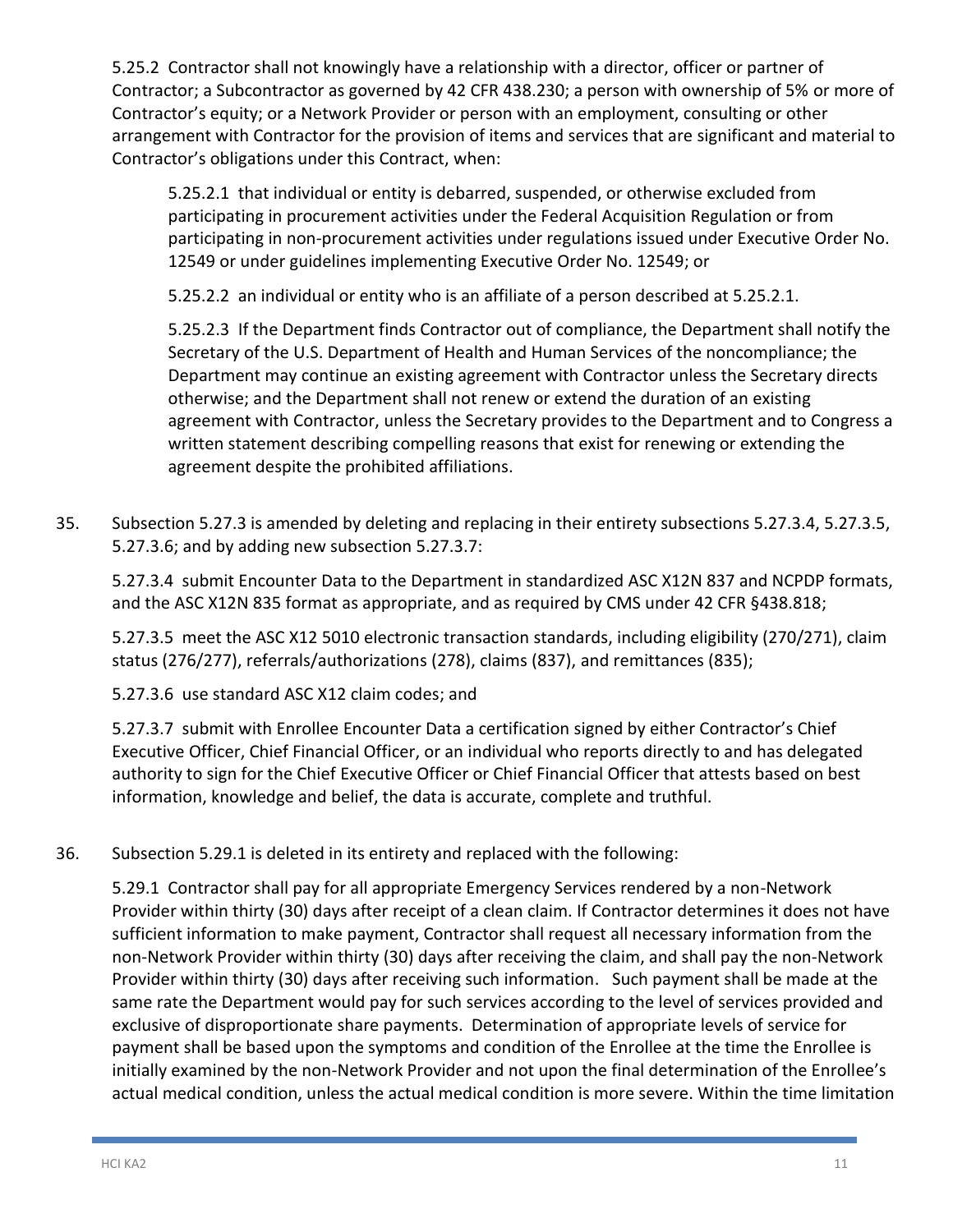stated above, Contractor may review the need for, and the intensity of, the services provided by non-Network Providers.

37. Subsection 5.29.2 is deleted in its entirety and replaced with the following:

5.29.2 Contractor shall pay for all Post-Stabilization Services as a Covered Service in any of the following situations: (i) Contractor authorized such services; (ii) such services were administered to maintain the Enrollee's Stabilized condition within one (1) hour after a request to Contractor for authorization of further Post-Stabilization Services; or, (iii) Contractor did not respond to a request to authorize such services within one (1) hour, Contractor could not be contacted, or, if the treating Provider is a non-Network Provider, Contractor and the treating Provider could not reach an agreement concerning the Enrollee's care and a Network Provider was unavailable for a consultation, in which case Contractor must pay for such services rendered by the treating non-Network Provider until a Network Provider was reached and either concurred with the treating non-Network Provider's plan of care or assumed responsibility for the Enrollee's care. Contractor shall pay for Post-Stabilization Services rendered by a non-Network Provider at the same rate the Department would pay for such services according to the level of services provided and exclusive of disproportionate share payments.

38. Subsection 5.29.5 is deleted and replaced with the following:

5.29.5 Contractor shall pay all Providers of HCBS Waiver services at a rate no less than the rate in effect for the Department for such Covered Services.

- 39. Subsection 5.29.6 is deleted in its entirety and replaced with the following that includes new subsections 5.29.6.1, 5.29.6.2, and 5.29.6.2.1:
	- 5.29.6 When Contractor contracts with Providers at the Department FFS rate, Contractor shall:

5.29.6.1 pay all add-on enhanced payments (e.g., renal dialysis add-on, psychiatry add-on) from when the inclusion of add-ons into the rates comes into effect; and

5.29.6.2 pay all Minimum Data Set (MDS) rates retroactive to the effective date.

5.29.6.2.1 A Minimum Data Set rate is comprised of the nursing component, capital component and support component of each Nursing Facility, and when applicable, an add-on component when a Nursing Facility qualifies for enhanced rates.

40. Subsections 5.29.7, 5.29.7.1, and 5.29.7.2 are deleted in their entirety and replaced with the following; subsection 5.29.7 is further amended by adding new subsections 5.29.7.3 and 5.29.7.4:

5.29.7 Contractor shall establish an internal complaint and resolution system for Network and non-Network Providers, including:

5.29.7.1 a claim dispute process that allows Providers to contest a payment decision after a claim has been adjudicated;

5.29.7.2 a service authorization dispute process that allows Providers to contest an authorization denial or a reduction, suspension, or termination of a previously authorized service;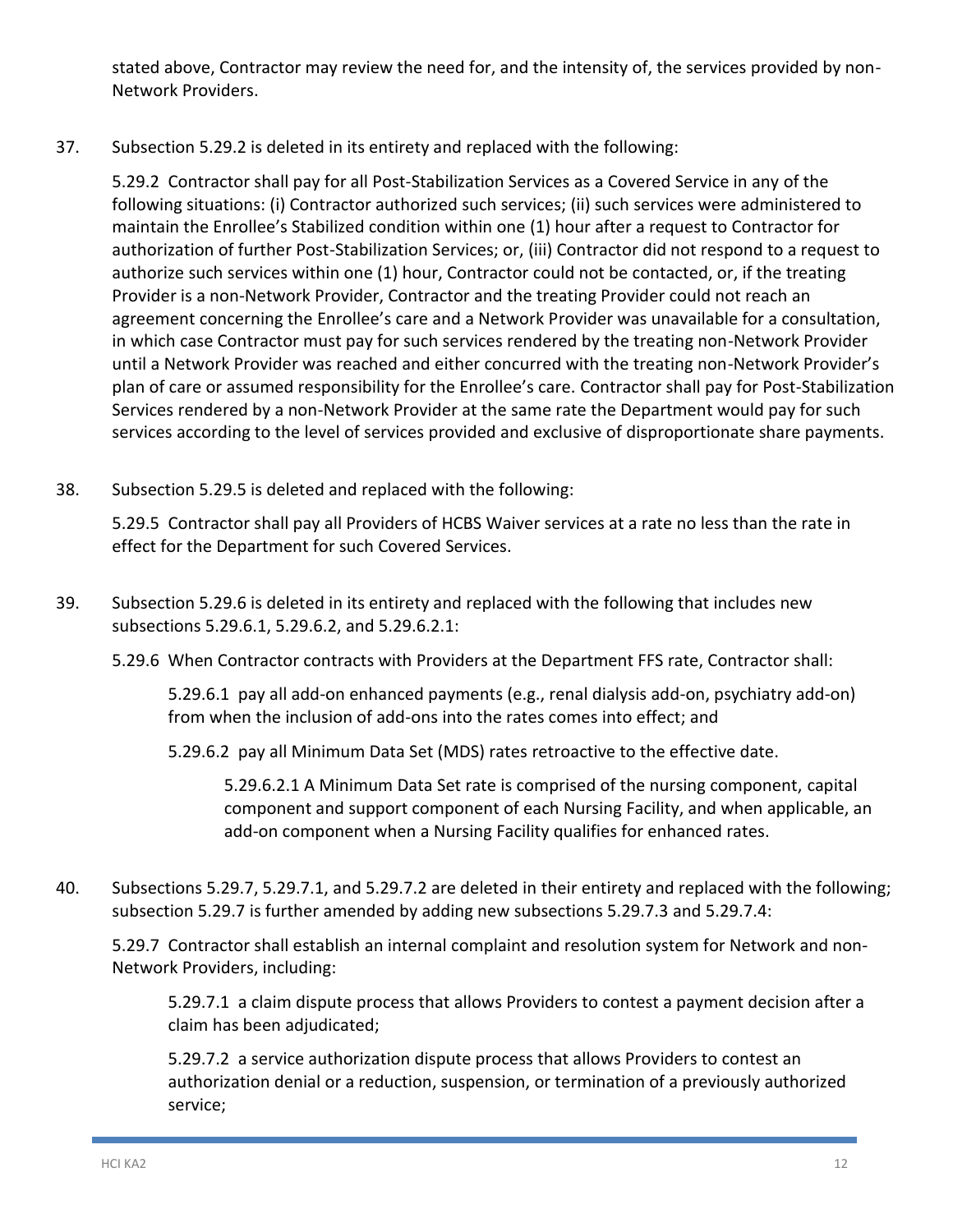5.29.7.3 a system that creates a standardized tracking number per complaint in a format designated by the Department that maintains the date the complaint was filed and the date of resolution if applicable. The Department in consultation with Contractor may change parameters around the tracking number. The Department shall provide Contractor with ninety (90) days' written notice of any such change; and

5.29.7.4 a resolution process that provides a substantive response intended to resolve the dispute within thirty (30) days after receipt of the dispute request.

41. Subsection 5.29.8 is deleted in its entirety and replaced with the following:

5.29.8 Contractor shall adhere to the Department's Provider complaint portal process policies and procedures. The Department shall provide, prior to implementation, no less than thirty (30) days' written notice to Contractor of changes to the Provider complaint portal process policies and procedures.

42. Subsection 5.29.9 is deleted in its entirety and replaced with the following:

5.29.9 Contractor shall comply with requirements concerning the reporting and payment of Providerpreventable conditions as set forth in 42 CFR §434.6(a)(12), §438.3(g) and §447.26. Contractor shall require, as a condition of payment, that Providers identify and report Provider-preventable conditions associated with claims for payment or with courses of treatment for which payment would otherwise be made. Contractor shall report identified Provider-preventable conditions to the Department as required in Attachment XIII. Contractor shall reduce payment to Provider for health care-acquired conditions and shall not pay Provider for other Provider-preventable conditions as identified in the State Plan. Contractor shall not reduce payment to Provider for a Provider-preventable condition when that condition existed prior to the initiation of treatment for an Enrollee by that Provider.

43. Section 5.29 is amended by adding new subsection 5.29.13:

5.29.13 Contractor shall pay county nursing homes, as referenced at 1.1.119.1, a rate no less than the Department's Medicaid cost-based rate.

44. Subsection 5.31.2 is deleted in its entirety and replaced with the following:

5.31.2 Contractor shall administer IDoA's Participant Outcomes and Status Measures (POSM) Quality of Life Survey to each IDoA Persons who are Elderly HCBS Waiver Enrollee at each annual reassessment to determine each Enrollee's perception of the quality of life.

45. Subsection 5.32.2 is amended by adding new subsection 5.32.2.4:

5.32.2.4 Contractor shall, no later than January 1, 2020, require that Subcontractors delegated to perform claims processing and payment activities offer Network Providers the option to utilize an electronic billing system.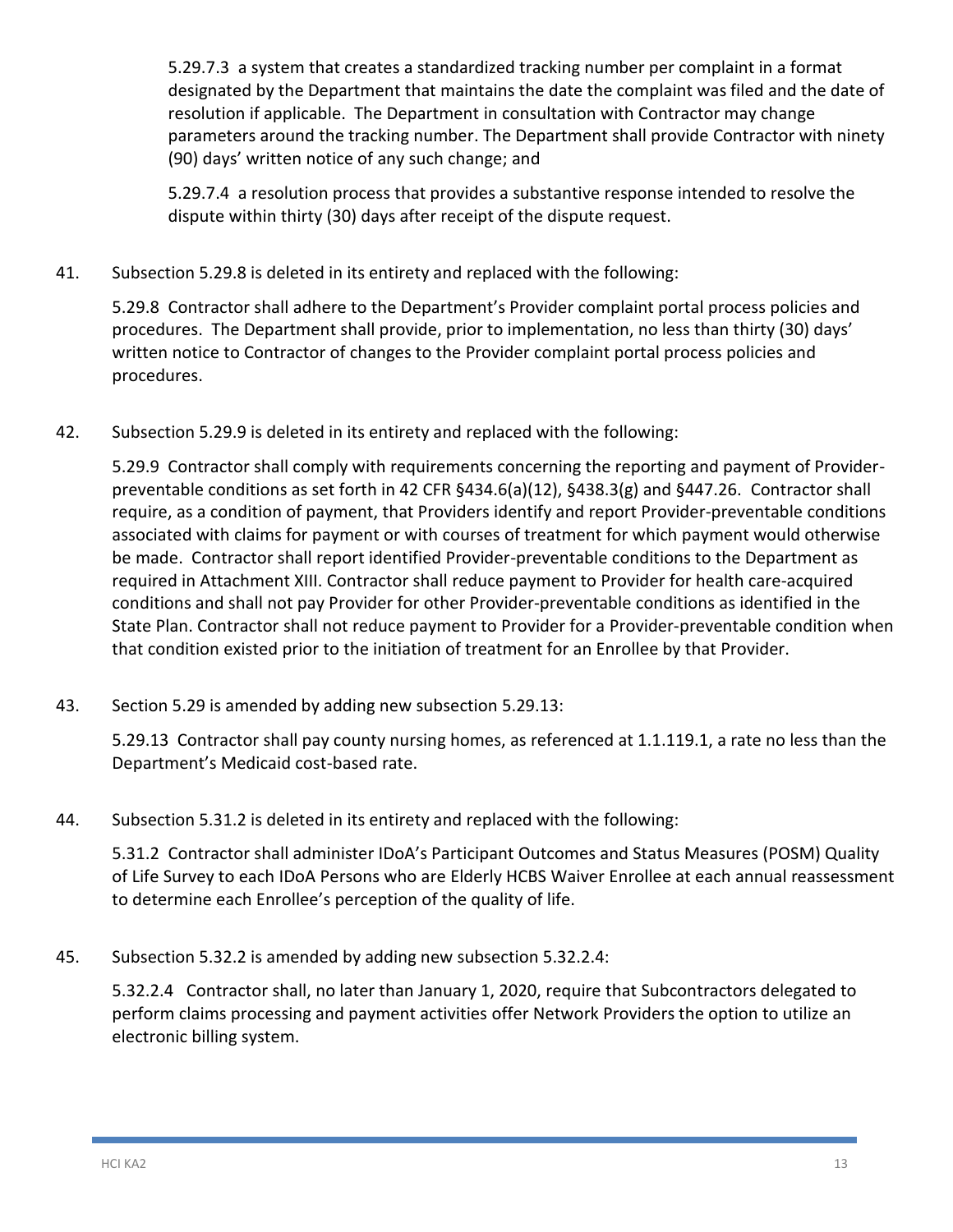46. Section 5.35, including all subsections, is deleted in its entirety and replaced with the following:

### 5.35 **PROGRAM INTEGRITY**

Contractor shall have administrative and management arrangements, policies, and procedures that comply with all federal and state regulations and statutes governing the detection and prevention of Fraud, Waste, Abuse, mismanagement, and misconduct, including but not limited to 305 ILCS 5/8A-1 et. seq., 42 CFR 455, 42 CFR 438 Subpart H, and sections 1128, 1156 and 1902(a)(68) of the Social Security Act (SSA).

5.35.1 **Provider agreements.** Contractor shall include in its Network Provider agreements, a provision requiring as a condition of receiving payment, that the Provider comply with section 5.35 of this Contract.

5.35.2 **Compliance program.** Contractor and any Subcontractors delegated responsibility for coverage of services or payment of claims under this Contract, shall implement and maintain a compliance program, as described within 42 CFR 438.608, that includes, at a minimum, the following:

5.35.2.1 Written policies, procedures, and standards of conduct that demonstrate compliance with all applicable requirements and standards under the Contract and all federal and state requirements related to program integrity.

5.35.2.2 A designated Compliance Officer who is responsible for developing and implementing policies and procedures designed to ensure compliance with program integrity requirements. The Compliance Officer shall report directly to Contractor's CEO and Board of Directors.

5.35.2.3 A Regulatory Compliance Committee, consisting of members of the Board of Directors and senior management, which is responsible for oversight of the Contractor's compliance program.

5.35.2.4 A system of training and education for the Compliance Officer, Board of Directors, senior managers, and employees regarding Contractor's obligation to comply with federal and state requirements.

5.35.2.5 Effective lines of communication between the Compliance Officer and Contractor's employees, Subcontractors, and Network Providers.

5.35.2.6 Effective lines of communication between Contractor's Compliance Officer, Contractor's employees and the Office of Inspector General (OIG).

5.35.2.7 Enforcement of regulatory standards and program integrity-related requirements through well-publicized disciplinary guidelines.

5.35.2.8 A system of established and implemented procedures that includes surveillance and utilization controls conducted by a designated Special Investigations Unit (SIU) of dedicated staff adequate in number for routine internal monitoring, auditing of program integrity compliance risks, prompt response to compliance issues, investigation of potential compliance problems identified in the course of self-evaluation and audits, correction of identified compliance problems through corrective action plans, and ongoing compliance with program integrity-related requirements.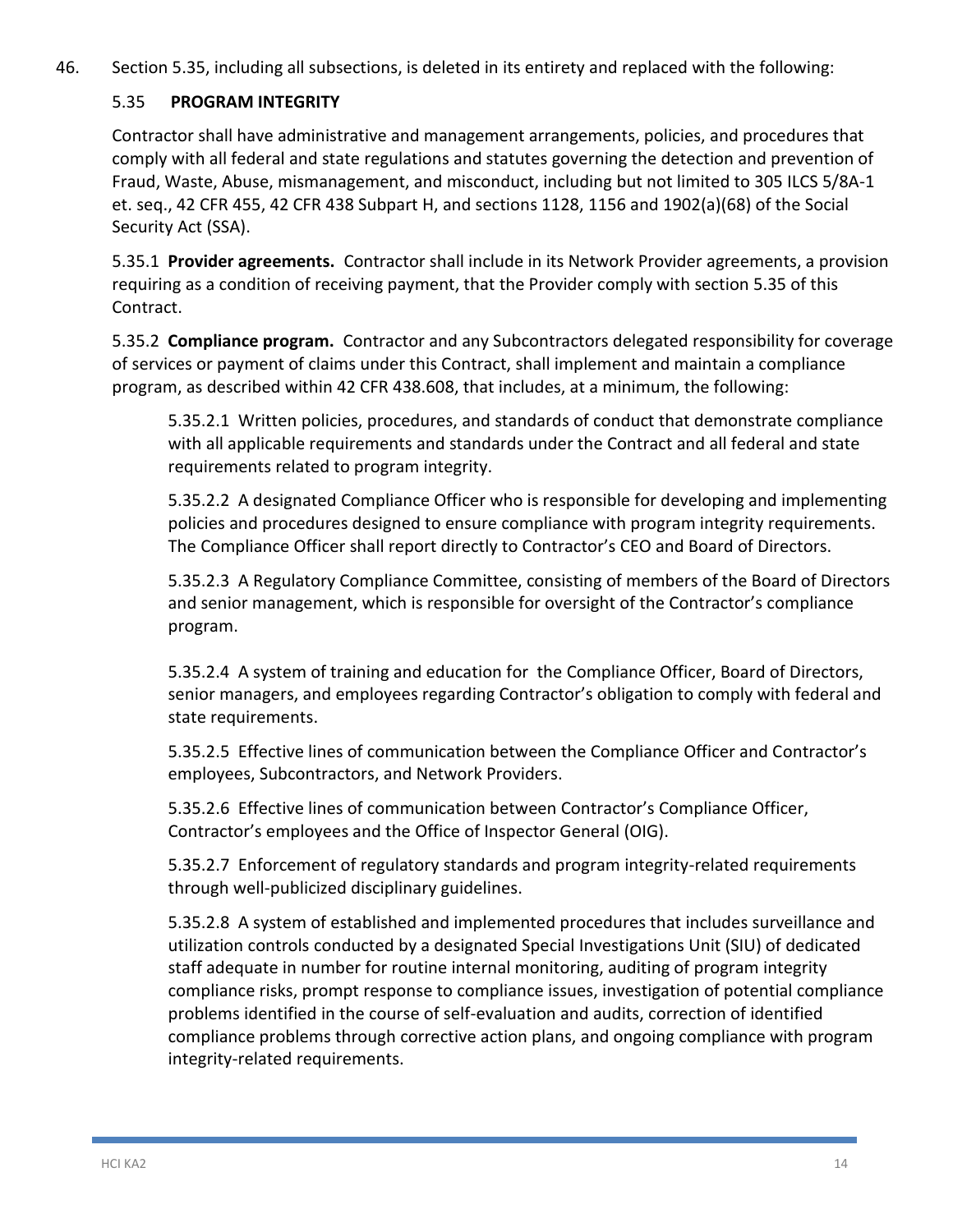5.35.2.8.1 Under the purview of the Compliance Officer, Contractor shall employ Fraud, Waste and Abuse Investigators at a minimum ratio of one (1) Investigator to every 100,000 Enrollees.

5.35.3 Contractor shall have a provision for prompt reporting of all overpayments identified or recovered, specifying the overpayments due to potential Fraud, to the OIG.

5.35.4 Contractor shall notify the OIG within ten (10) Business Days of receiving information that may affect an Enrollee's eligibility to participate in the Medical Assistance program, including changes in an Enrollee's address or death of an Enrollee.

5.35.5 Contractor shall notify the OIG within ten (10) Business Days of receiving information about a change in a Network Provider's circumstances that may affect the Provider's eligibility to participate in the Medical Assistance Program, including termination of the Contractor's Provider agreement.

5.35.6 Contractor shall maintain a recipient verification procedure and provide a summary of results to the OIG as described in Attachment XIII.

5.35.7 Contractor shall establish written policies and procedures for all employees, Subcontractors, Network Providers, and agents that provide detailed information about the False Claims Act and other federal and state laws described in section 1902(a)(68) of the SSA, including administrative, civil, and criminal remedies for false claims and statements, and whistleblower protections under such laws, with respect to the role of such laws in preventing and detecting Fraud, Waste, Abuse, mismanagement, and misconduct in federal health care programs. Contractor shall include in any employee handbook a description of these laws, the rights of employees to be protected as whistleblowers, and Contractor's policies and procedures for detecting and preventing Fraud, Waste, Abuse, mismanagement, and misconduct.

5.35.8 Contractor shall promptly inform the OIG of any potential Fraud, Waste, Abuse, mismanagement, or misconduct. At the direction of the OIG, Contractor shall promptly inform the Illinois State Police Medicaid Fraud Control Unit (ISP-MFCU) of any potential criminal activity.

5.35.9 **Prepayment review.** In the event Contractor subjects a Network Provider to prepayment review or any review requiring the Provider to submit documentation to support a claim prior to the Contractor considering it for payment as a result of suspected Fraud, Waste, Abuse, mismanagement, or misconduct, Contractor shall adhere to the following within ninety (90) days of requiring such action:

5.35.9.1 Conduct a medical and coding review on the claims subject to prepayment review. When Fraud, Waste, Abuse, mismanagement, or misconduct is still suspected after conducting the review, submit to the OIG a suspected Fraud referral, including all referral components as required by the OIG.

5.35.9.2 A prepayment review shall not be conducted for a Provider listed as under investigation or litigation involving the federal or state government or other circumstances as deemed appropriate by the OIG.

### 5.35.10 **Prohibitions on Contractor recoveries.**

5.35.10.1 Contractor is prohibited from taking any actions to recover or withhold improper payments paid or due to a Network Provider, when the specific dates, issues, services, or claims upon which the recovery or withhold are based on, meet one or more of the following criteria: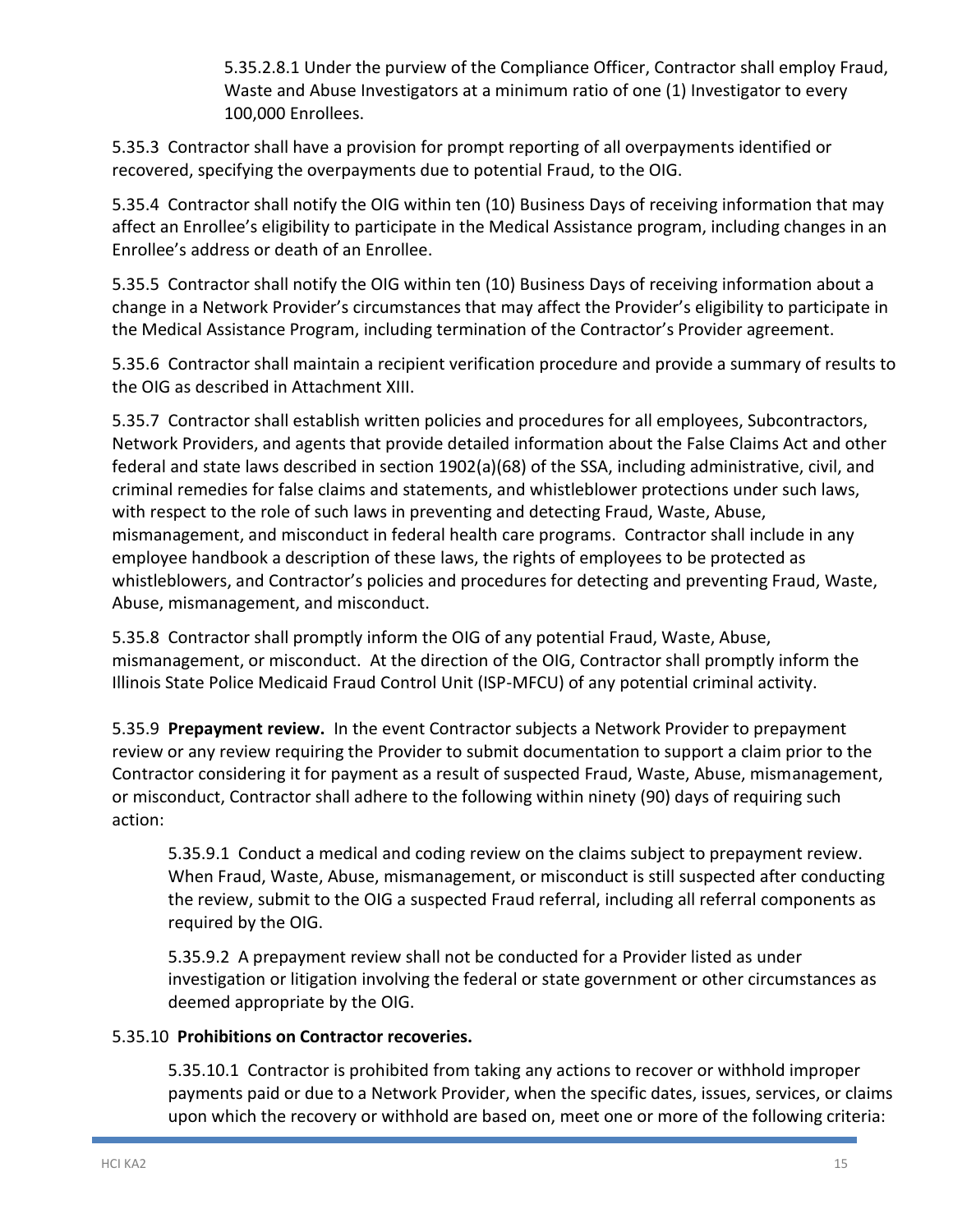5.35.10.1.1 The improperly paid funds have already been recovered by the State of Illinois, either by the Department or the OIG directly or as part of a resolution of a federal or state investigation or lawsuit, including but not limited to False Claims Act cases;

5.35.10.1.2 When the issues, services, or claims that are the basis of the recovery or withhold are currently being investigated, audited, within the recovery process by the state, or are the subject of pending federal or state litigation or investigation;

5.35.10.1.3 Contractor shall determine if the prohibition to recover or withhold improper payments paid or due is applicable utilizing methods as directed by the OIG;

5.35.10.1.4 In the event Contractor recovers or otherwise obtains funds in cases where overpayment recovery is prohibited, under this section or as otherwise directed by the OIG, the Contractor shall notify the OIG and take all action in accordance with written instructions from the OIG; and

5.35.10.1.5 In the event Contractor fails to adhere to the prohibitions and requirements of this section, Contractor may be subject to forfeiture of the funds described in section 5.35.11 to the Department and the imposition of civil monetary penalties.

5.35.11 **Recoveries of overpayments by Contractor**. Contractor and its Subcontractors shall have internal policies and procedures to identify and recover overpayments within timeframes as determined by the OIG, specifically for the recovery of overpayments due to Fraud, Waste, Abuse, mismanagement, and misconduct. Contractor shall exclude from their identification process all overpayment identification prohibitions as defined in section 5.35.10.

5.35.11.1 Contractor shall promptly report any overpayments made to a Subcontractor or Network Provider to the OIG.

5.35.11.2 Contractor shall notify the OIG of any overpayment identified through Fraud, Waste, Abuse, mismanagement, or misconduct detection, or for which recovery is prohibited under section 5.35.10. Contractor shall not take actions to recover the overpayment without written authorization from the OIG.

5.35.11.3 Contractor shall report on a claim and service line level detail to the OIG all overpayments identified through Fraud, Waste, Abuse, mismanagement, or misconduct detection, and recovered on a quarterly basis. Within sixty (60) days' written notice from the Department, Contractor shall include claim and service line level detail in the quarterly report.

5.35.11.4 Contractor shall process all recoveries and overpayments as a service line level or claim level void to the original Encounter Data with specific adjustment detail as defined by the OIG or the Department.

5.35.12 **Self-Disclosure.** Contractor shall include in its Network Provider agreements the requirement that the Provider report to Contractor when it has received an overpayment from Contractor. The Provider shall return the identified overpayment to Contractor within sixty (60) days of identifying the overpayment and notify Contractor in writing the specific reason for the overpayment and how the overpayment was identified by the Provider.

5.35.13 **Reporting and investigating suspected Fraud, Waste, Abuse, mismanagement, and misconduct.**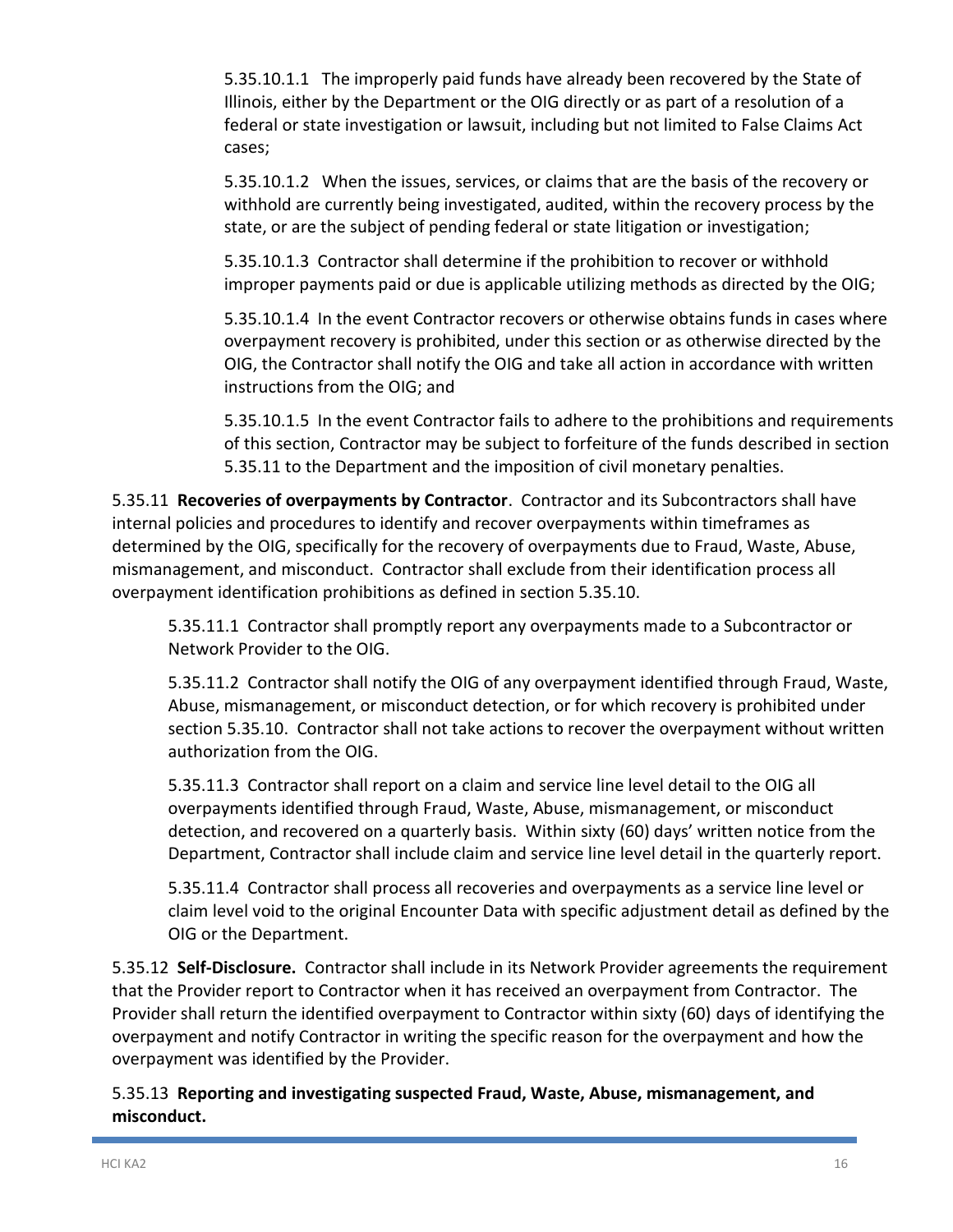5.35.13.1 Contractor and its Subcontractors shall cooperate with all appropriate federal and state agencies in the detection and prevention of Fraud, Waste, Abuse, mismanagement, and misconduct.

5.35.13.2 Contractor and its Subcontractors shall have methods for identification, investigation, and referral of suspected Fraud cases in accordance with 42 CFR 455.13, 455.14, and 455.21.

5.35.13.3 In accordance with the OIG guidelines, Contractor shall report all internal and external observations or reports that have potential implications of Network Provider billing anomalies, and, potential risk of harm concerns for all Enrollees. Contractor shall take steps to triage and substantiate such information and provide timely updates to the OIG, and ISP-MFCU as applicable under section 5.35.8, when concerns or allegations are authenticated.

5.35.13.4 Contractor shall report, as specified by OIG, all suspected Fraud, Waste, Abuse, mismanagement, and misconduct as follows:

5.35.13.4.1 Within three (3) Business Days, all alleged criminal conduct;

5.35.13.4.2 Monthly, any program integrity case opened within the previous month;

5.35.13.4.3 Quarterly, reports as defined under the Reporting Tool Guidelines; and,

5.35.13.4.4 Annually, a compliance plan required by this Contract and applicable federal and state laws. Prior Approval by the OIG of the annual compliance plan is required.

5.35.13.5 Contractor shall promptly perform a preliminary investigation of all incidents of suspected or confirmed Fraud, Waste, Abuse, mismanagement, or misconduct. Unless prior approval is obtained from the OIG, Contractor shall not take any of the following actions as they specifically relate to the incident:

5.35.13.5.1 Contact the subject of the investigation about any matters related to the investigation;

5.35.13.5.2 Enter into or attempt to negotiate any settlement or agreement regarding the incident; or,

5.35.13.5.3 Accept any monetary or other thing of valuable consideration offered by the subject of the investigation in connection with the incident.

5.35.13.6 Contractor shall promptly provide the results of its preliminary investigation to the OIG.

5.35.13.7 Contractor and its Subcontractors shall cooperate fully in any further investigation or prosecution by any duly authorized government agency, whether administrative, civil, or criminal. Such cooperation shall include providing, upon request, information, access to records, and access to interview Contractor's employees and consultants, including but not limited to those with expertise in the administration of the Medical Assistance Program, in medical or pharmaceutical questions, or in any matter related to an investigation.

5.35.13.8 Contractor and its Subcontractors shall cooperate with all OIG investigations, including but not limited to providing administrative, financial, and medical records related to the delivery of services and access to the place of business during normal business hours, except under special circumstances when after-hour admission shall be allowed. Special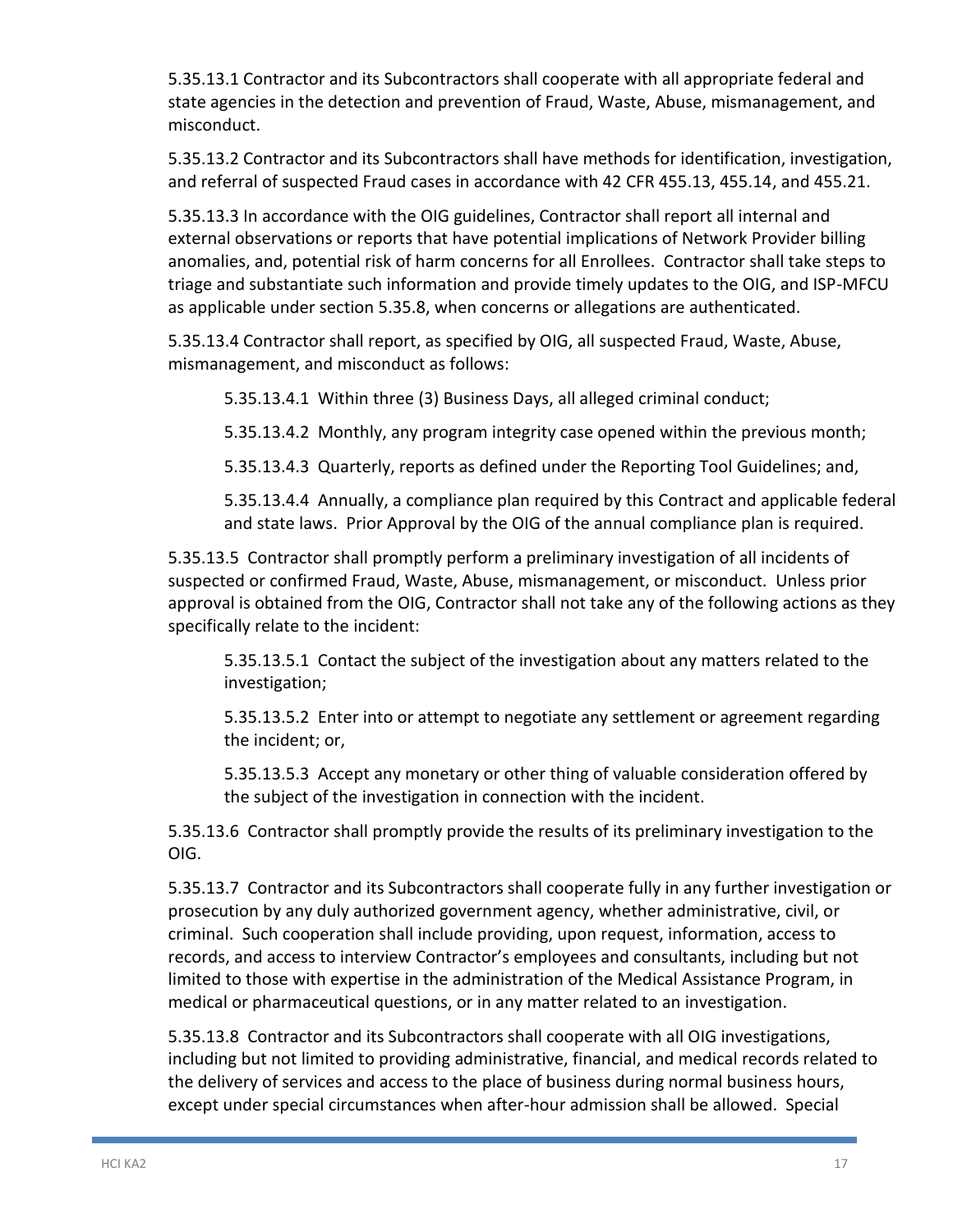circumstances shall be determined by the OIG and may include the ISP-MFCU or other relevant law enforcement entities.

5.35.13.9 Contractor, its Subcontractors and Network Providers shall provide data to the OIG when requested to support verification activities, substantiate data validation reviews, and to reconcile any differences or anomalies identified by the OIG.

5.35.13.10 Contractor shall have policies and procedures to implement suspension of payments to a Network Provider for which the OIG determines there is a credible allegation of Fraud in accordance with 42 CFR 455.23 or pursuant to 305 ILCS 5/12-4.25 (F, F-5, K, and K-5).

5.35.13.11 Contractor shall terminate a Subcontractor or Network Provider when notified by the OIG pursuant to section 5.32.10.3.

47. Section 7.3 and its subsections are deleted in their entirety and replaced with the following:

### 7.3 **PAYMENT FILE RECONCILIATION**

7.3.1 Within thirty (30) days after the 820 Payment File is made available, Contractor shall notify the Department of any discrepancies, and Contractor and the Department will work together to resolve the discrepancies. Discrepancies include the following:

7.3.1.1 Enrollees who Contractor believes are in its plan but who are not included on the 820 Payment File;

7.3.1.2 Enrollees who are included on the 820 Payment File but who Contractor believes have not been enrolled with Contractor; and

7.3.1.3 Enrollees who are included on the 820 Payment File but who Contractor believes are in a different rate cell.

7.3.2 Contractor shall notify the Department within sixty (60) days of identifying Capitation or other payment amounts in excess of amounts specified in this Contract.

### 48. Subsection 7.4.1 is deleted in its entirety and replaced with the following:

7.4.1 Capitation rates under this Contract, excluding the portion attributable to supplemental payments and other fees not retained by the MCOs, will be risk-adjusted by each population category against the other full-risk MCOs providing Covered Services to the same population category within the same rate-setting region. The population categories that will be risk-adjusted are adults and Children eligible under Title XIX and Title XXI; Affordable Care Act expansion–eligible adults; Medicaid-eligible older adults; adults with disabilities who are not eligible for Medicare; Dual-Eligible Adults receiving LTSS, excluding those receiving partial benefits or enrolled in the Illinois Medicare-Medicaid Alignment Initiative (MMAI); and Special-Needs Children, excluding Children in the care of DCFS. Beneficiaries under the age of two (2) will not be risk-adjusted. Capitation rates calculated under this Contract will be adjusted in accordance with publicly available risk-adjustment software. Risk adjustment will be performed on a semiannual basis. For an Enrollee's individual claims data to be the basis for a risk adjustment score hereunder, such Enrollee must have been enrolled in the HFS Medical Program (i.e., either managed care or Fee-For-Service) for at least six (6) full months during the time period from which claims data are used to calculate the adjustment. In the event an Enrollee has not been enrolled in the HFS Medical Program for at least six (6) full months, then such Enrollee shall receive a risk score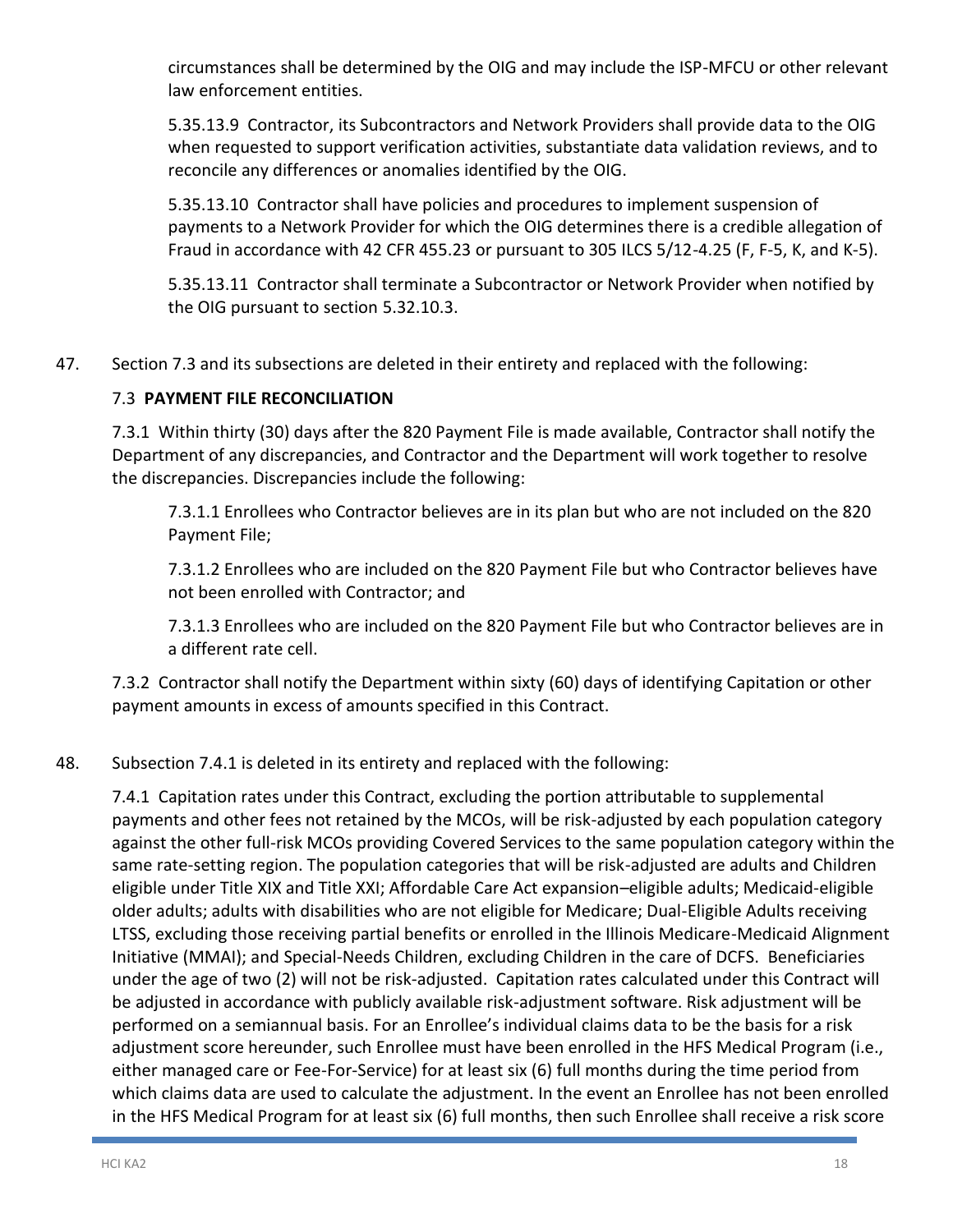equal to Contractor's average risk score. The risk scores shall be established for each MCO across all rate cells. As necessary, the risk scores will be established using a credibility formula for each MCO. The credibility formula to be used will be determined by an independent actuary. All diagnosis codes submitted by Contractor shall be included in calculations of risk scoring irrespective of placement of such diagnosis codes in the Encounter Data records. Diagnosis codes from claims or encounters that included a lab and radiology procedure or revenue code on any line, with the exception of those associated with an inpatient hospital claim, will not be collected for the risk-adjustment analysis. It is assumed that these diagnosis codes could be for testing purposes and may not definitively indicate a beneficiary's disease condition. Encounter records may not be supplemented by medical record data. Diagnosis codes may only be recorded by the Provider at the time of the creation of the medical record and may not be retroactively adjusted except to correct errors. A significant change in risk scores by an MCO may warrant an audit of the diagnosis collection and submission methods. To the extent that the Department's contracted actuarial firm believes Encounter Data limitations are resulting in risk score variances between MCOs, the Department reserves the right to request diagnosis codes and other information to perform risk adjustment.

49. Subsection 7.5.1 is deleted in its entirety and replaced with the following:

7.5.1 The Capitation rates provide for all reasonable, appropriate, and attainable costs that are required under terms of the Contract and for the operation of the managed Health Plan for the time period and population covered under the terms of the Contract, and such Capitation rates were developed in accordance with the requirements under 42 CFR 438.4(b).

50. Section 7.7 is deleted in its entirety and replaced with the following:

### 7.7 **ADJUSTMENTS**

Payments to Contractor will be adjusted for retroactive disenrollment of Enrollees, changes to Enrollee information that affect the Capitation rates (for example, eligibility classification), monetary sanctions imposed in accordance with section 7.16 that are not paid by Contractor, rate changes in accordance with updates to Attachment IV, or other miscellaneous adjustments provided for herein. Adjustments shall be retroactive up to twenty-four (24) months. Adjustments can go beyond twenty-four (24) months at the discretion of the Department in instances including but not limited to death, incarceration, or other systematic corrections made by the Department. The Department will make retroactive enrollments only in accordance with sections 4.6 and 4.11.

51. Subsection 7.9.1 is deleted in its entirety and replaced with the following, and is further amended by adding new subsections 7.9.1.1 and 7.9.1.2:

7.9.1 The Department shall apply a withhold, defined as a withhold arrangement under 42 CFR 438.6(a), percentage of total Capitation rates each month. The withheld amount will be one percent (1%) in the first measurement year, one-and-one-half percent (1.5%) in the second measurement year, and two percent (2%) in the third and subsequent measurement years. Contractor may earn a percentage of the withhold based on its performance with respect to a Department-determined combination of: (i) quality metrics set forth in Attachment XI; (ii) operational and implementation metrics as defined and published on the Department's website. The Department and Contractor will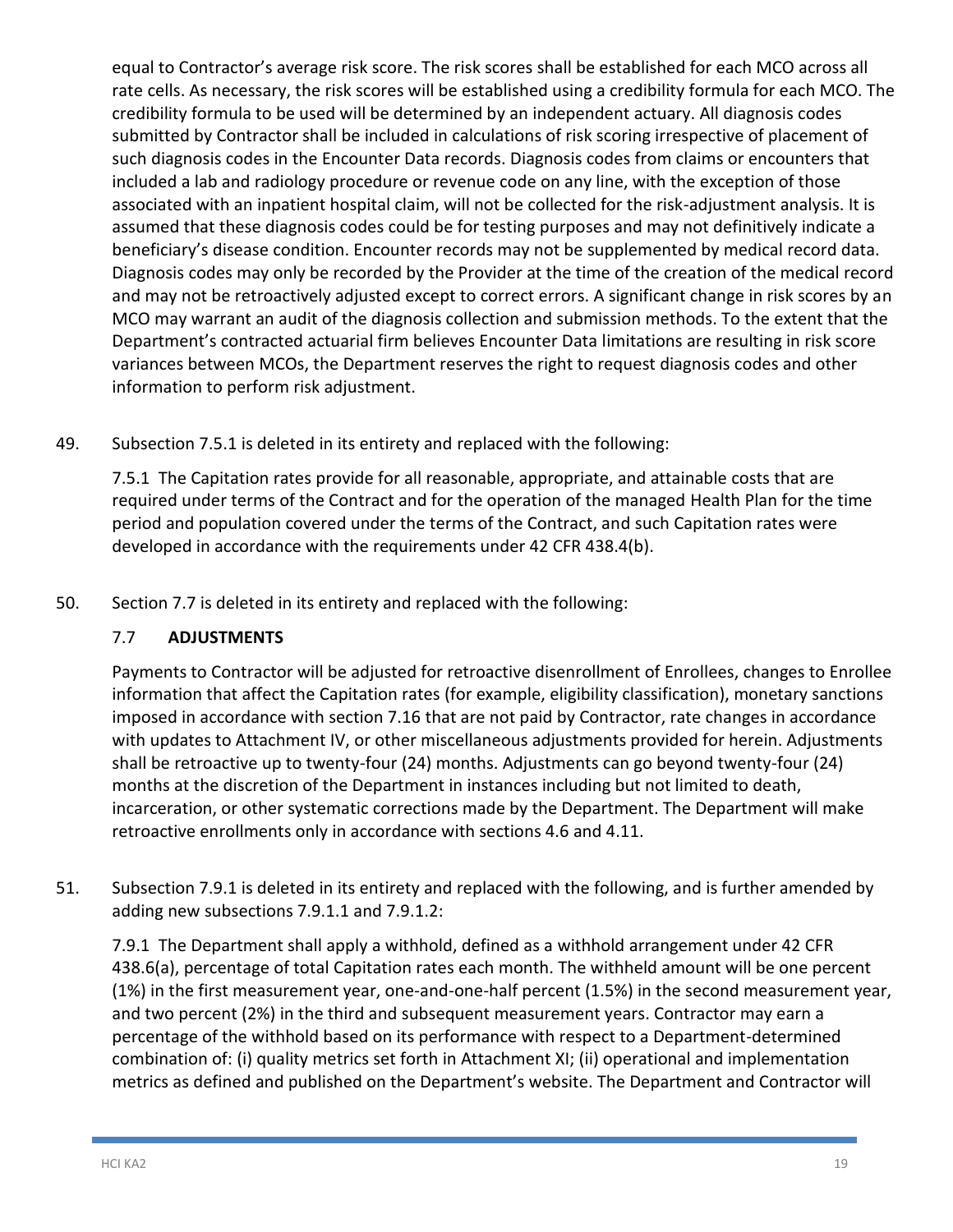agree to the measures through a counter-signed letter annually. The letter will include any weighting assigned to quality, operational or implementation metrics as it relates to the withhold.

7.9.1.1 Withhold arrangements shall be available to both public and private contractors under the same terms of performance.

7.9.1.2 Participation by Contractor in withhold arrangements are not a condition of Contractor entering into or adhering to intergovernmental transfer arrangements.

52. Subsection 7.9.6 is amended by adding new subsections 7.9.6.1 and 7.9.6.2:

7.9.6.1 An incentive payment program shall be available to both public and private contractors under the same terms of performance.

7.9.6.2 Participation by Contractor in an incentive payment program is not a condition of Contractor entering into or adhering to intergovernmental transfer arrangements.

53. Subsection 7.11.4 is deleted in its entirety and replaced with the following:

7.11.4 **Submission certification.** Contractor's Chief Executive Officer, Chief Financial Officer, or an individual who reports directly to and has delegated authority to sign for the Chief Executive Officer or Chief Financial Officer shall attest, based on best information, knowledge and belief, the accuracy, completeness and truthfulness of each quarterly and annual cost report submission provided to the Department.

54. Section 7.16 is amended by moving language of subsection 7.16.17 to a new subsection 7.16.18, and adding the following as new subsection 7.16.17:

7.16.17 **Failure to develop a written proposal intended to resolve a disputed claim and within required timeframe.** If the Department determines that Contractor fails to develop a written proposal addressing a Provider's disputed claim that has been submitted to the Department's Provider complaint portal within the timeframes delineated in the Department's policies and procedures, or, if the Department determines a timely written proposal is demonstrably inadequate such that resolution is improbable, the Department may:

7.16.17.1 impose a late fee of up to US \$50,000 for the initial determination;

7.16.17.2 impose a late fee of up to US \$50,000 for each subsequent determination;

7.16.17.3 impose an enrollment hold on Contractor; or

7.16.17.4 impose both.

7.16.18 **Other failures.** If the Department determines that Contractor is in substantial noncompliance with any material terms of this Contract, or any State or federal laws affecting Contractor's conduct under this Contract, that are not specifically enunciated in this article VII but for which the Department reasonably determines imposing a performance penalty or other sanction is warranted, the Department, may:

7.16.18.1 impose a performance penalty of US \$20,000 to US \$50,000;

7.16.18.2 impose an enrollment hold on Contractor; or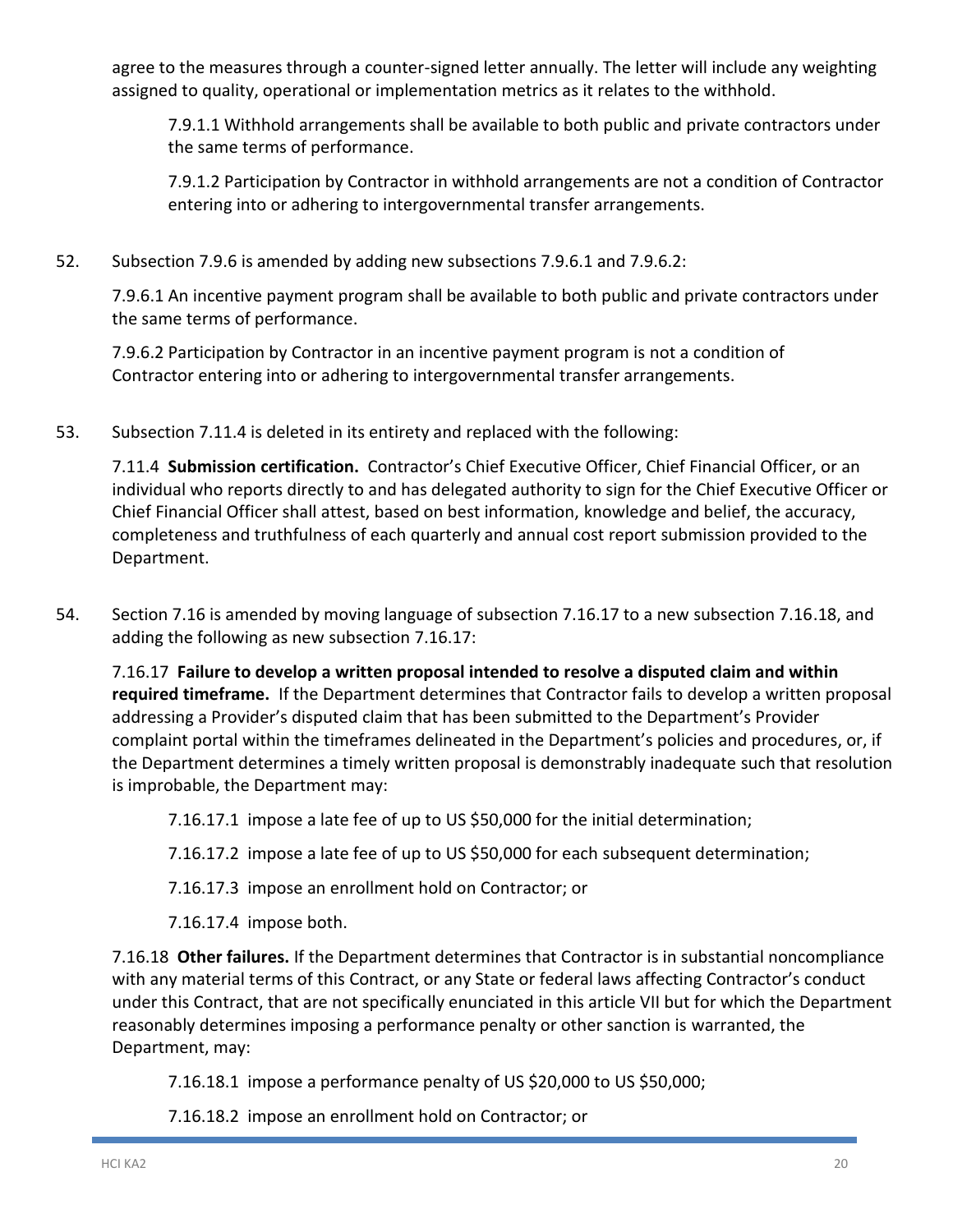7.16.18.3 impose both.

55. Section 7.21 and its subsections are deleted in their entirety and replaced with the following:

### **7.21 NON-CONTRACTUAL RECOVERIES**

If the Department requires Contractor to recover established overpayments made to a Subcontractor or Network Provider by the Department for performance or nonperformance of activities not governed by this Contract, Contractor shall immediately notify the Department of any amount recovered, and, as agreed to by the Parties:

7.21.1 Contractor shall immediately provide the amount recovered to the Department; or

7.21.2 the Department shall withhold the amount recovered from a payment otherwise owed to Contractor.

56. Subsections 9.1.32, 9.1.32.1, and 9.1.32.2 are deleted in their entirety and replaced with the following:

9.1.32 **Excluded individuals/entities.** Contractor shall ensure that all current and prospective employees and Subcontractors are screened prior to engaging their services under this Contract and at least monthly thereafter, by:

9.1.32.1 requiring current and prospective employees and Subcontractors to disclose whether they are excluded individuals/entities; and

9.1.32.2 reviewing the list of sanctioned Persons maintained by the OIG, the Federal CMS Data Exchange System (DEX), the excluded parties list system maintained by the U.S. General Services Administration, or any other such database that is required by State or federal law.

57. Subsection 9.1.33.2 is deleted in its entirety and replaced with the following:

9.1.33.2 has not been reinstated in the Medical Assistance Program after a period of exclusion, suspension, debarment, or ineligibility; or

58. Subsection 9.1.34 is deleted in its entirety and replaced with the following:

9.1.34 Contractor shall terminate its relations with any employee, Subcontractor, Network Provider, or non-Network Provider immediately upon learning that such employee, Subcontractor, Network Provider, or non-Network Provider meets the definition of an excluded individual/entity, and shall notify the OIG of the termination.

59. Subsection 9.2.34, but not its subsections, is deleted in its entirety and replaced with the following:

9.2.34 **Disclosure of interest.** Contractor shall comply with the disclosure requirements specified in 42 CFR §455, including filing with the Department, upon the Execution of this Contract, upon renewal or extension of this Contract, and within thirty-five (35) days after a change in ownership occurs, a disclosure statement containing the following: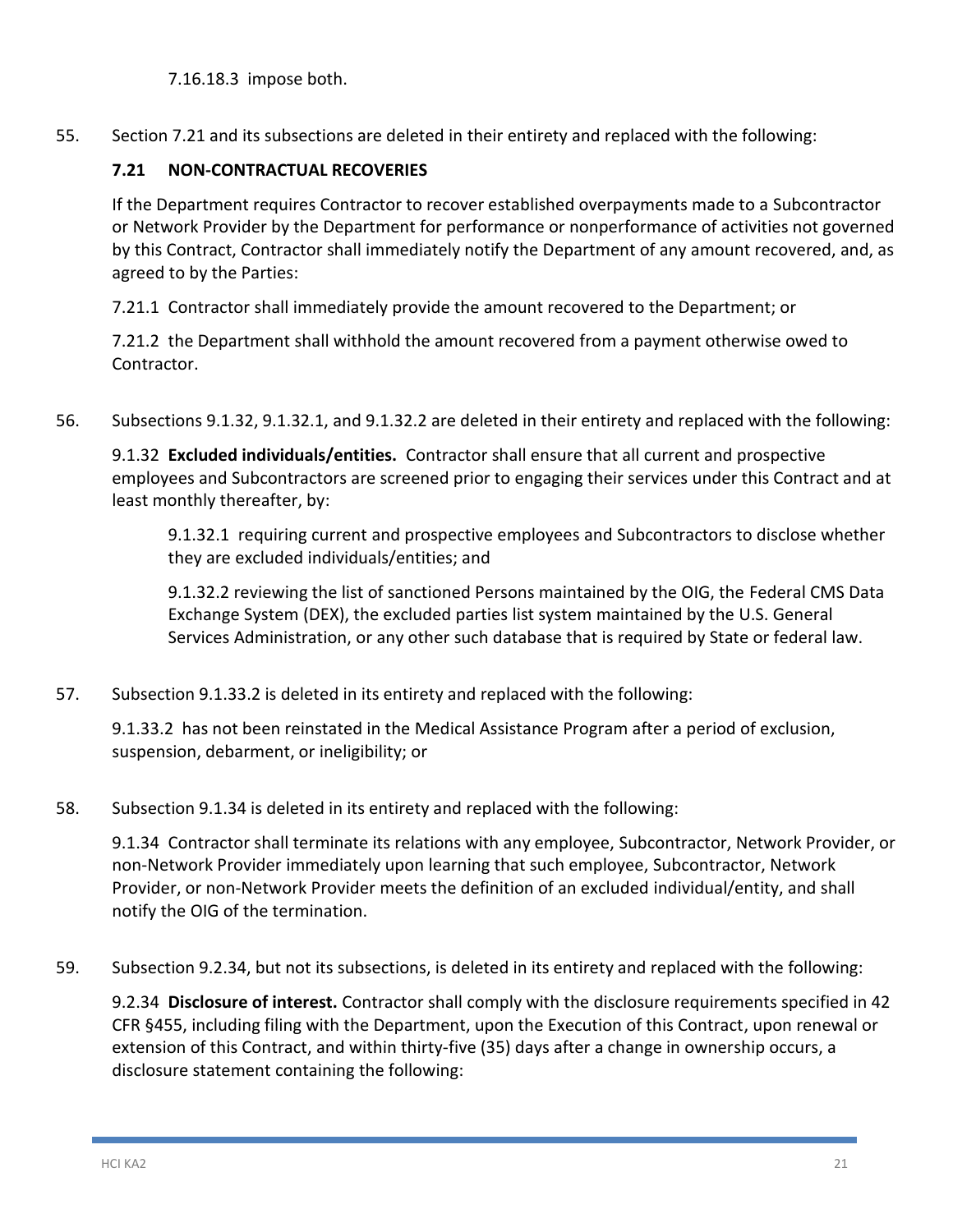- 60. *Attachment I: Service Package II Covered Services and MLTSS Covered Services* is deleted in its entirety and replaced with the attached Attachment I.
- 61. *Attachment II: Contracting Areas and Potential Enrollees* is deleted in its entirety and replaced with the attached Attachment II.
- 62. *Exhibit A to Attachment VI: Notification of Unauthorized Access, Use, or Disclosure* is deleted in its entirety and replaced with the attached Exhibit A.
- 63. *Table 1 to Attachment XI: Healthcare and Quality of Life Performance Measures* is amended by deleting pages 245 and 246 of the HealthChoice Illinois contract and replacing with the attached pages.
- 64. *Attachment XIII: Required Deliverables, Submissions, and Reporting* is amended by deleting pages 284, 285, and 286 of the HealthChoice Illinois contract and replacing with the attached pages.
- 65. *Attachment XV: Contract Monitors* is deleted in its entirety and replaced with the attached Attachment XV.
- 66. *Attachment XVI: Qualifications and Training Requirements of Certain Care Coordinators and Other Care Professionals* is amended by deleting subsection 1.1.5.3 and renumbering 1.1.5.4 to 1.1.5.3 as follows:

1.1.5.3 Contractor must employee at least one (1) certified trainer in IM-CANS.

67. *Attachment XXIII: Illinois Medicaid Health Plan Encounter Utilization Monitoring (EUM) Requirements* is deleted in its entirety and replaced with the attached Attachment XXIII.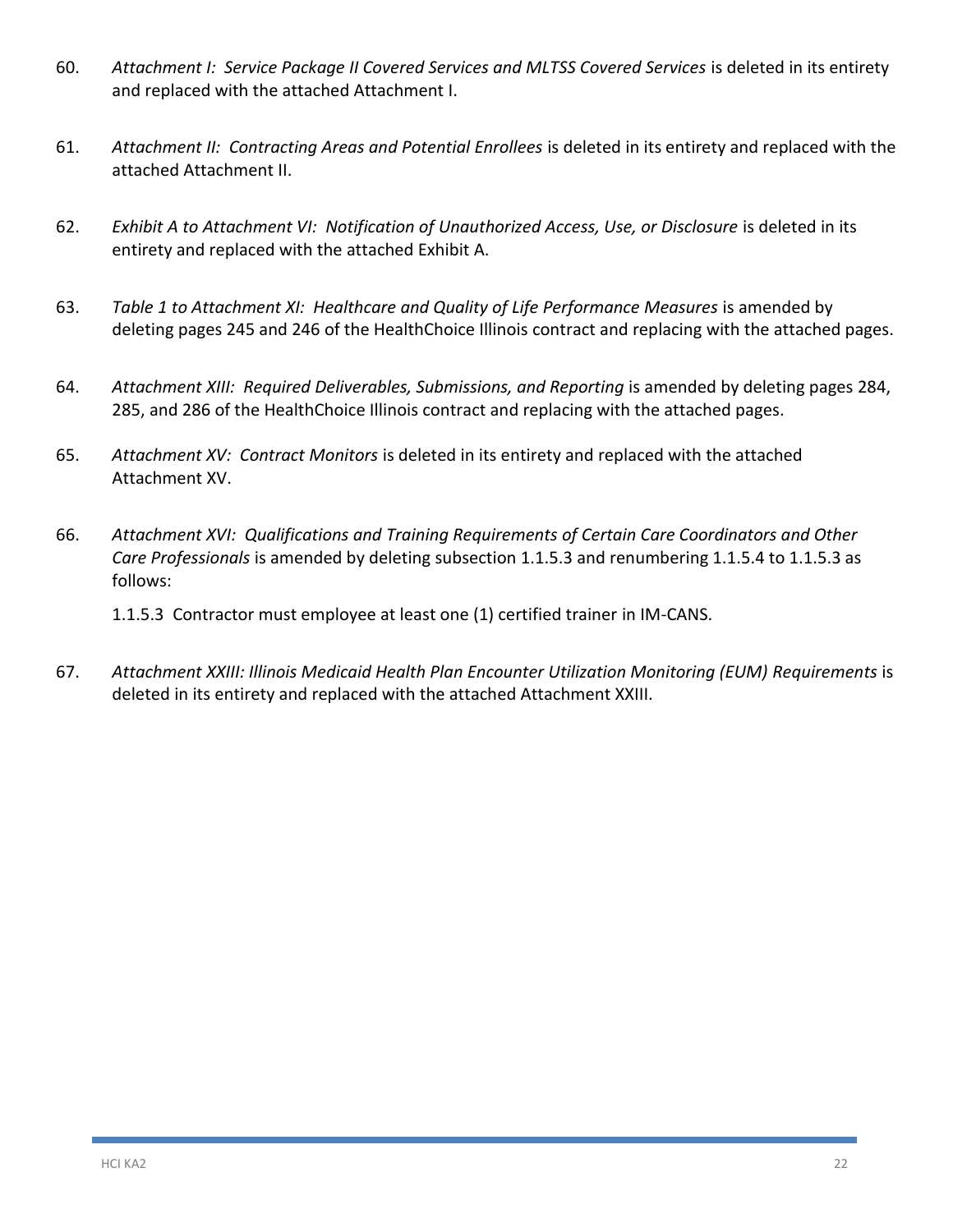**IN WITNESS WHEREOF**, the Parties have hereunto caused this Amendment No. 2 to the Contract to be executed by their duly authorized representatives, effective as of the date of last signature.

| [MANAGED CARE ORGANIZATION] | DEPARTMENT OF HEALTHCARE & FAMILY SERVICES |
|-----------------------------|--------------------------------------------|
|                             |                                            |
|                             |                                            |
|                             |                                            |
|                             |                                            |
|                             |                                            |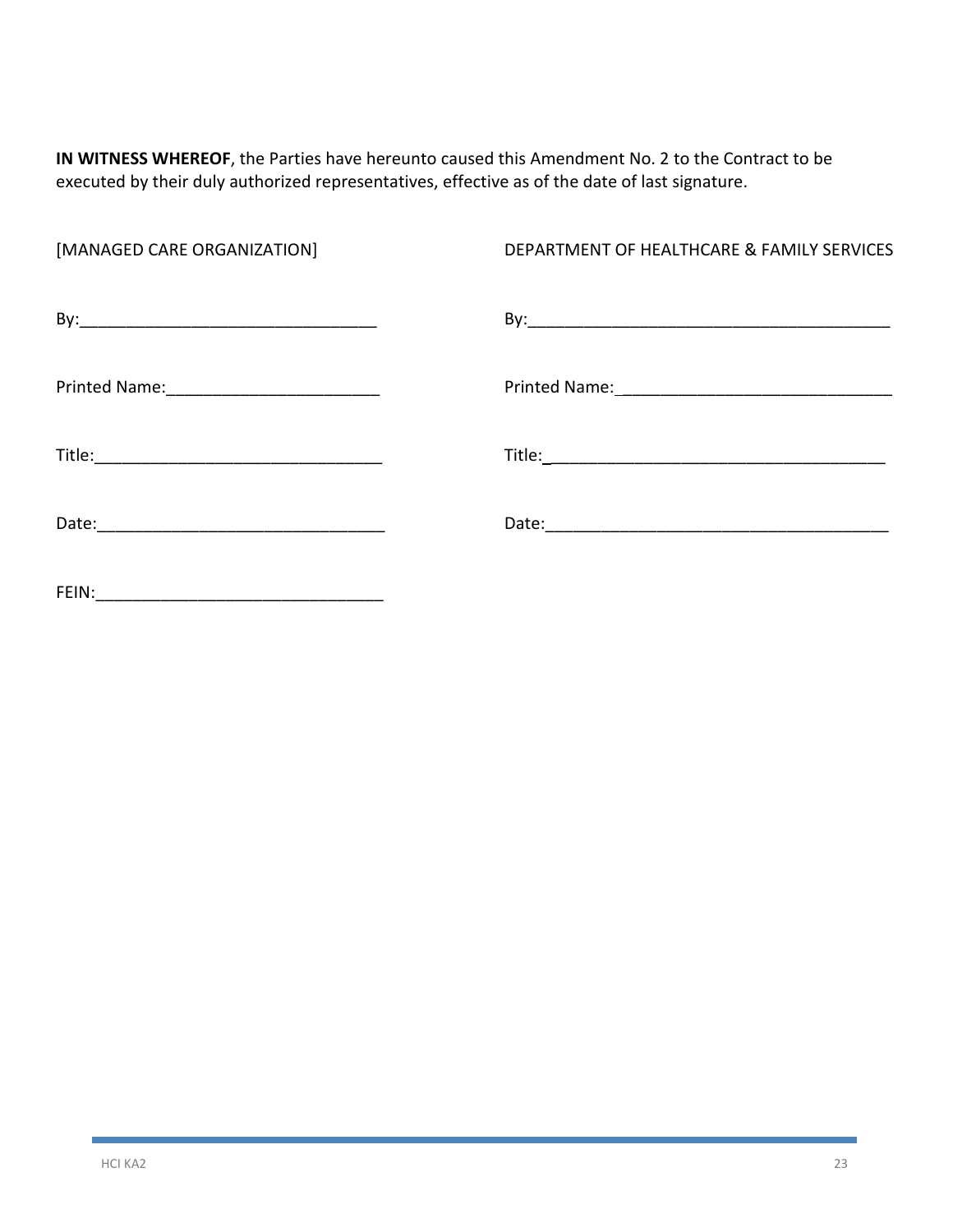## **Attachment I: Service Package II Covered Services and MLTSS Covered Services**

|                                                         | <b>DoA</b>                           |                                               | <b>DHS-DRS</b>                            |                                        | <b>HFS</b>                           |                                                                                                                                                                                                                                                                                                                                                                                                                                                                                                                                                                                                                                          |                                                                                                                            |                                                                                                                                                                                                                                                                                                                                             |
|---------------------------------------------------------|--------------------------------------|-----------------------------------------------|-------------------------------------------|----------------------------------------|--------------------------------------|------------------------------------------------------------------------------------------------------------------------------------------------------------------------------------------------------------------------------------------------------------------------------------------------------------------------------------------------------------------------------------------------------------------------------------------------------------------------------------------------------------------------------------------------------------------------------------------------------------------------------------------|----------------------------------------------------------------------------------------------------------------------------|---------------------------------------------------------------------------------------------------------------------------------------------------------------------------------------------------------------------------------------------------------------------------------------------------------------------------------------------|
| <b>Service</b>                                          | <b>Persons</b><br>who are<br>Elderly | <b>Persons</b><br>with<br><b>Disabilities</b> | <b>Persons</b><br>with<br><b>HIV/AIDS</b> | <b>Persons</b><br>with Brain<br>Injury | <b>Supportive Living</b><br>Facility | <b>Definition</b>                                                                                                                                                                                                                                                                                                                                                                                                                                                                                                                                                                                                                        | <b>Standards</b>                                                                                                           | <b>HFS Fee-For-Service</b><br><b>Service Limits</b>                                                                                                                                                                                                                                                                                         |
| <b>Adult Day</b><br>Service                             | $\,$ X                               | $\mathbf x$                                   | $\mathbf x$                               | $\mathbf x$                            |                                      | Adult day service is the direct care and<br>supervision of adults aged sixty (60) or older<br>in a community-based setting for the purpose<br>of providing personal attention; and<br>promoting social, physical, and emotional<br>well-being in a structured setting.                                                                                                                                                                                                                                                                                                                                                                   | DOA:<br>89 Il.Adm.Code 240.1505-<br>1590<br>Contract with DoA,<br>Contract requirements,<br>DRS:<br>89 Il.Adm.Code 686.100 | <b>DOA, DRS</b><br>The amount, duration, and scope of<br>services is based on the service plan and is<br>included in the service cost<br>maximum/monthly cost limit.<br>This service will not be duplicative of other<br>services in the HCBS Waiver.                                                                                       |
| <b>Adult Day</b><br>Service<br>Transportation           | X                                    | X                                             | X                                         | X                                      |                                      |                                                                                                                                                                                                                                                                                                                                                                                                                                                                                                                                                                                                                                          | DOA:<br>89 Il.Adm.Code 240.1505-<br>1590<br>DRS:<br>89 Il.Adm.Code 686.100                                                 | No more than two (2) units of<br>transportation shall be provided per MFP<br>Enrollee in a twenty-four (24)-hour<br>period, and shall not include trips to a<br>Physician, shopping, or other<br>miscellaneous trips.                                                                                                                       |
| Environmental<br>Accessibility<br>Adaptations--<br>Home |                                      | $\mathbf x$                                   | $\mathbf x$                               | X                                      |                                      | Those physical adaptations to the home,<br>required by the Enrollee Care Plan, which are<br>necessary to ensure the health, welfare, and<br>safety of the individual, or which enable the<br>individual to function with greater<br>independence in the home, and without<br>which, the individual would require<br>Institutionalization.<br>Excluded are those adaptations or<br>improvements to the home that are of<br>general utility and are not of direct remedial<br>benefit to the Enrollee.<br><b>DSCC</b><br>Vehicle modifications (wheelchair lifts and<br>tie downs) are also provided under<br>environmental modifications. | DRS:<br>89 Il.Adm.Code 686.608<br>DSCC:<br><b>DSCC Home Care Manual,</b><br>53.20.30, (Rev.9/01)<br>&53.43 (Rev.9/01)      | DRS:<br>The cost of environmental modification,<br>when amortized over a twelve (12)-month<br>period and added to all other monthly<br>service costs, may not exceed the service<br>cost maximum.<br>DSCC:<br>All environmental modifications will be<br>limited in scope to the minimum necessary<br>to meet the Enrollee's medical needs. |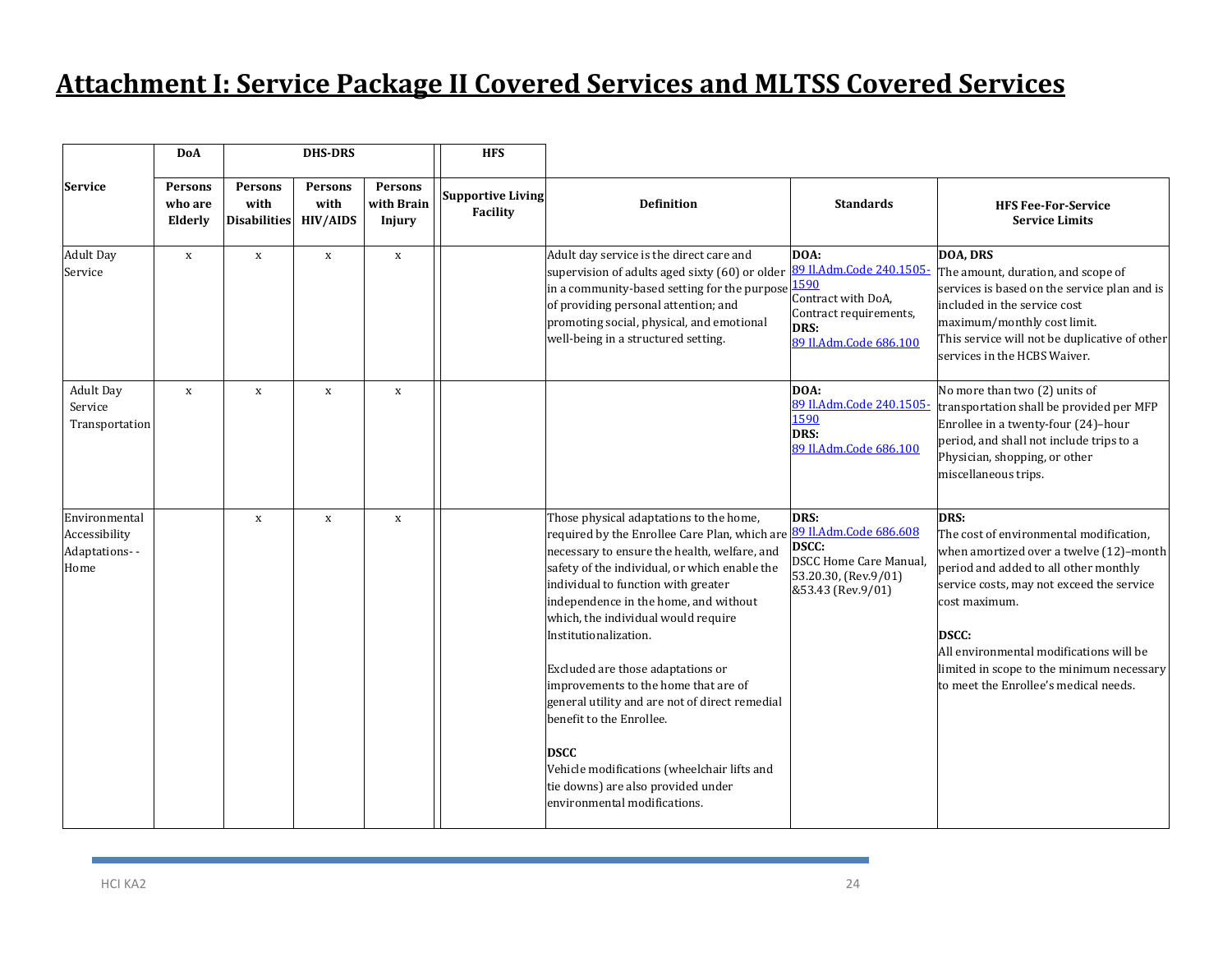|                            | <b>DoA</b>                    | <b>DHS-DRS</b>                                |                                    |                                 | <b>HFS</b>                           |                                                                                                                                                                                                                                                                                                                                                                                                                                                                                                                                                                    |                                                                           |                                                                                                                                                                                                                                                                                                                                                                                                                                                                                                                                                                                                                                       |
|----------------------------|-------------------------------|-----------------------------------------------|------------------------------------|---------------------------------|--------------------------------------|--------------------------------------------------------------------------------------------------------------------------------------------------------------------------------------------------------------------------------------------------------------------------------------------------------------------------------------------------------------------------------------------------------------------------------------------------------------------------------------------------------------------------------------------------------------------|---------------------------------------------------------------------------|---------------------------------------------------------------------------------------------------------------------------------------------------------------------------------------------------------------------------------------------------------------------------------------------------------------------------------------------------------------------------------------------------------------------------------------------------------------------------------------------------------------------------------------------------------------------------------------------------------------------------------------|
| <b>Service</b>             | Persons<br>who are<br>Elderly | <b>Persons</b><br>with<br><b>Disabilities</b> | Persons<br>with<br><b>HIV/AIDS</b> | Persons<br>with Brain<br>Injury | <b>Supportive Living</b><br>Facility | <b>Definition</b>                                                                                                                                                                                                                                                                                                                                                                                                                                                                                                                                                  | <b>Standards</b>                                                          | <b>HFS Fee-For-Service</b><br><b>Service Limits</b>                                                                                                                                                                                                                                                                                                                                                                                                                                                                                                                                                                                   |
| Supported<br>Employment    |                               |                                               |                                    | $\mathbf X$                     |                                      | Supported employment services consist of<br>intensive, ongoing supports that enable an<br>Enrollee for whom competitive employment<br>at or above the minimum wage is unlikely<br>absent the provision of supports, and who,<br>because of the Enrollee's disabilities, needs<br>supports, to perform in a regular work<br>setting. It may include assisting the Enrollee<br>to locate a job or develop a job on behalf of<br>the Enrollee, and is conducted in a variety of<br>settings; including work sites where persons<br>without disabilities are employed. | DHS:<br>89 Il.Adm.Code 530<br>89 Il.Admin.Code<br>686.1400                | BI:<br>When supported employment services are<br>provided at a work site where persons<br>without disabilities are employed,<br>payment is made only for the adaptations,<br>supervision and training required by<br>Enrollees receiving HCBS Waiver services<br>as a result of their disabilities and will not<br>include payment for the supervisory<br>activities rendered as a normal part of the<br>business setting.<br>The amount, duration, and scope of<br>services are based on the determination of<br>need (DON) assessment conducted by the<br>case manager and the service cost<br>maximum determined by the DON score. |
| <b>Home Health</b><br>Aide |                               | $\mathbf x$                                   | $\mathbf X$                        | $\mathbf X$                     |                                      | Service provided by an individual that meets<br>Illinois licensure standards for a Certified<br>Nursing Assistant (CNA) and provides<br>services as defined in 42C.F.R. 440.70, with<br>the exception that limitations on the amount,<br>duration, and scope of such services imposed<br>by the State's approved Medicaid State Plan<br>shall not be applicable.                                                                                                                                                                                                   | DRS:<br>Individual:<br>210 ILCS 45/3-206<br>Agency:<br><b>210 ILCS 55</b> | Services provided are in addition to any<br>services provided through the State Plan.<br>The amount, duration, and scope of<br>services are based on the DON assessment<br>conducted by the case manager and the<br>service cost maximum determined by the<br>DON.                                                                                                                                                                                                                                                                                                                                                                    |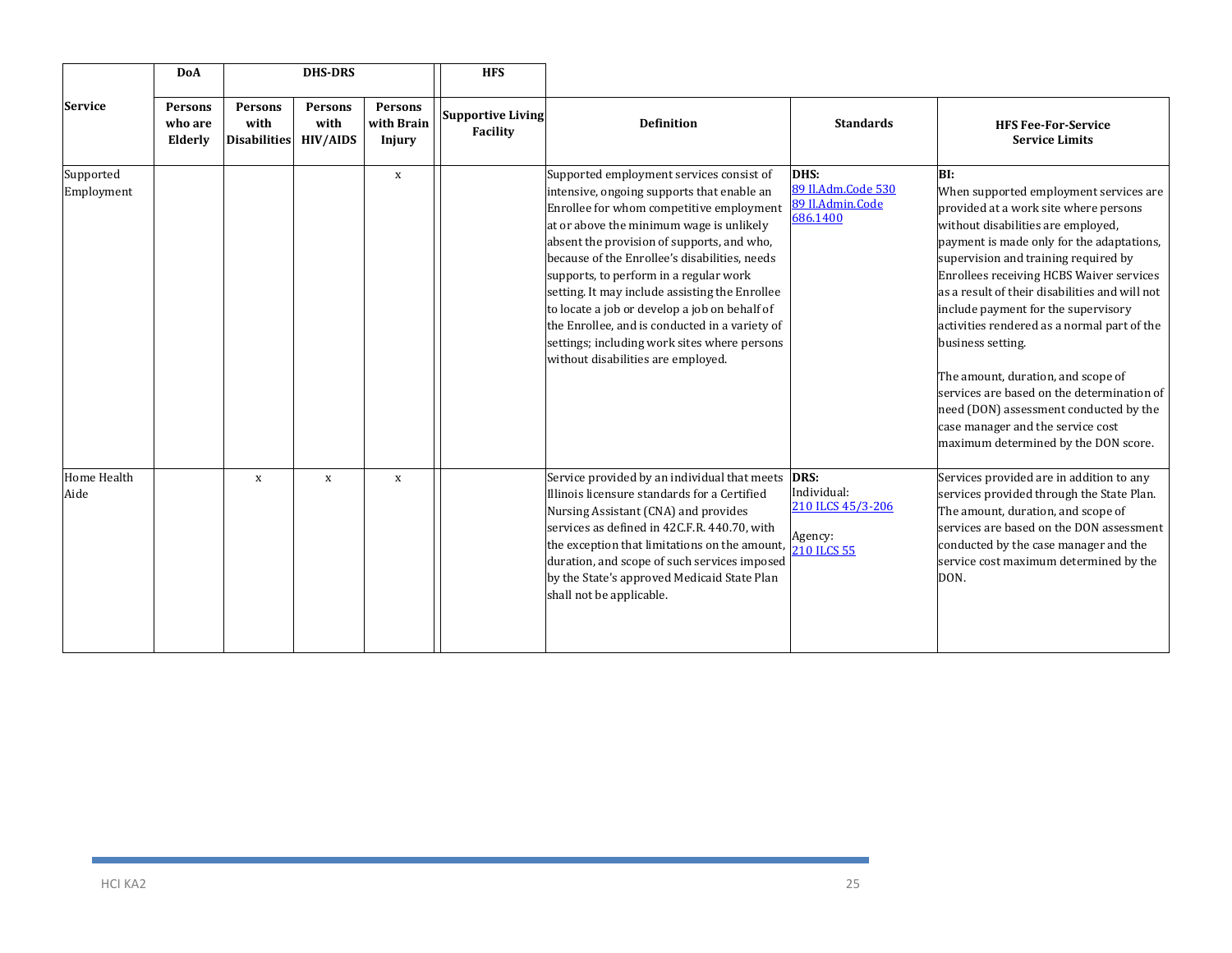|                                  | <b>DoA</b>                           |                                               | <b>DHS-DRS</b>                            |                                 | <b>HFS</b>                           |                                                                                                                                                                                                                                                                                                                                                        |                                                                                                                                          |                                                                                                                                                                                                                                                                                                                                                                                           |
|----------------------------------|--------------------------------------|-----------------------------------------------|-------------------------------------------|---------------------------------|--------------------------------------|--------------------------------------------------------------------------------------------------------------------------------------------------------------------------------------------------------------------------------------------------------------------------------------------------------------------------------------------------------|------------------------------------------------------------------------------------------------------------------------------------------|-------------------------------------------------------------------------------------------------------------------------------------------------------------------------------------------------------------------------------------------------------------------------------------------------------------------------------------------------------------------------------------------|
| <b>Service</b>                   | <b>Persons</b><br>who are<br>Elderly | <b>Persons</b><br>with<br><b>Disabilities</b> | <b>Persons</b><br>with<br><b>HIV/AIDS</b> | Persons<br>with Brain<br>Injury | <b>Supportive Living</b><br>Facility | <b>Definition</b>                                                                                                                                                                                                                                                                                                                                      | <b>Standards</b>                                                                                                                         | <b>HFS Fee-For-Service</b><br><b>Service Limits</b>                                                                                                                                                                                                                                                                                                                                       |
| Nursing,<br>Intermittent         |                                      | $\mathbf X$                                   | $\mathbf x$                               | $\,$ X                          |                                      | Nursing services that are within the scope of DRS:<br>the State's Nurse Practice Act and are<br>provided by a registered professional nurse,<br>or a licensed practical nurse, licensed to<br>practice in the State.                                                                                                                                   | Home Health Agency:<br>210 ILCS 55<br>Licensed Practical Nurse:<br>225 ILCS 65<br>Registered nurse:<br><b>225 ILCS 65</b>                | The amount, duration, and scope of<br>services are based on the DON assessment<br>conducted by the case manager and the<br>service cost maximum determined by the<br>DON score.                                                                                                                                                                                                           |
|                                  |                                      |                                               |                                           |                                 |                                      | Nursing through the HCBS Waiver focuses on<br>long-term habilitative needs rather than<br>short-term acute restorative needs.<br>HCBS Waiver intermittent nursing services<br>are in addition to any Medicaid State Plan<br>nursing services for which the Enrollee may<br>qualify.                                                                    |                                                                                                                                          | All HCBS Waiver clinical services require a<br>prescription from a Physician. The<br>duration and/or frequency of these<br>services are dependent on continued<br>authorization of the Physician, and<br>relevance to the Enrollee's service plan.                                                                                                                                        |
| Nursing, Skilled<br>(RN and LPN) |                                      | $\mathbf X$                                   | $\mathbf X$                               | $\mathbf X$                     |                                      | Service provided by an individual that meets<br>Illinois licensure standards for nursing<br>services and provides shift nursing services.                                                                                                                                                                                                              | DRS:<br>Home Health Agency:<br>210 ILCS 55<br>Licensed Practical nurse:<br><b>225 ILCS 65</b><br>Registered nurse:<br><b>225 ILCS 65</b> | DRS:<br>The amount, duration, and scope of<br>services is based on the service plan and is<br>included in the service cost<br>maximum/monthly cost limit. This service<br>will not be duplicative of other services in<br>the HCBS Waiver.                                                                                                                                                |
| Occupational<br>Therapy          |                                      | $\mathbf{x}$                                  | $\mathbf x$                               | $\mathbf{x}$                    |                                      | Service provided by a licensed occupational<br>therapist that meets Illinois standards.<br>Services are in addition to any Medicaid State<br>Plan services for which the Enrollee may<br>qualify. Occupational Therapy through the<br><b>HCBS Waiver focuses on long-term</b><br>habilitative needs rather than short-term<br>acute restorative needs. | DRS:<br>Occupational Therapist:<br><b>225 ILCS 75</b><br>Home Health Agency:<br><b>210 ILCS 55</b>                                       | DRS:<br>All HCBS Waiver clinical services require a<br>prescription from a Physician.<br>The duration and/or frequency of these<br>services are dependent on continued<br>authorization of the Physician, and<br>relevance to the Enrollee's service plan.<br>The amount, duration, and scope of<br>services is based on the service plan and is<br>included in the service cost maximum. |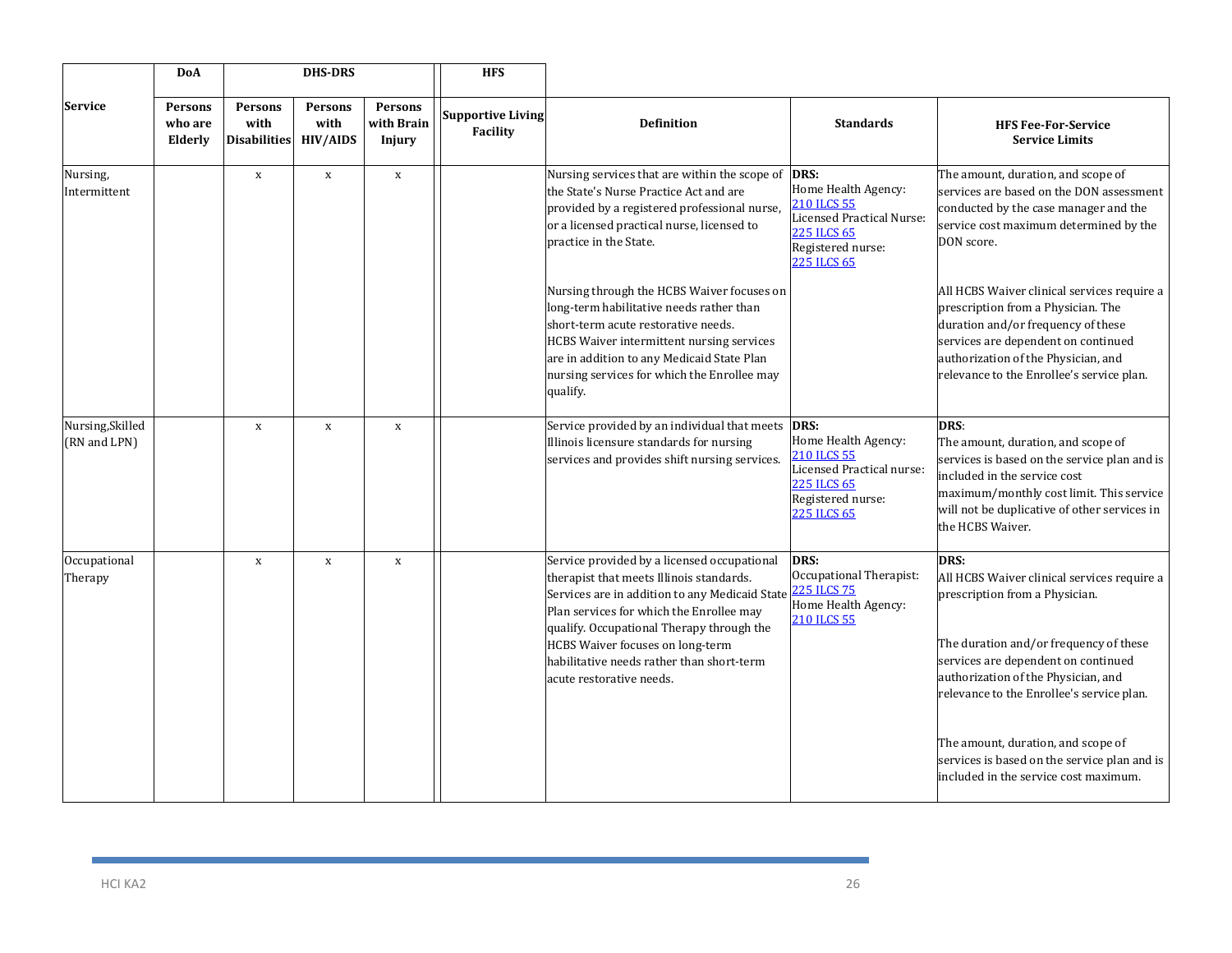|                           | <b>DoA</b>                           | <b>DHS-DRS</b>                                |                                           | <b>HFS</b>                             |                                      |                                                                                                                                                                                                                                                                                                                                                                                                                                                                                              |                                                                                 |                                                                                                                                                                                                                                                                                                                                                                                           |
|---------------------------|--------------------------------------|-----------------------------------------------|-------------------------------------------|----------------------------------------|--------------------------------------|----------------------------------------------------------------------------------------------------------------------------------------------------------------------------------------------------------------------------------------------------------------------------------------------------------------------------------------------------------------------------------------------------------------------------------------------------------------------------------------------|---------------------------------------------------------------------------------|-------------------------------------------------------------------------------------------------------------------------------------------------------------------------------------------------------------------------------------------------------------------------------------------------------------------------------------------------------------------------------------------|
| <b>Service</b>            | <b>Persons</b><br>who are<br>Elderly | <b>Persons</b><br>with<br><b>Disabilities</b> | <b>Persons</b><br>with<br><b>HIV/AIDS</b> | <b>Persons</b><br>with Brain<br>Injury | <b>Supportive Living</b><br>Facility | <b>Definition</b>                                                                                                                                                                                                                                                                                                                                                                                                                                                                            | <b>Standards</b>                                                                | <b>HFS Fee-For-Service</b><br><b>Service Limits</b>                                                                                                                                                                                                                                                                                                                                       |
| Physical<br>Therapy       |                                      | $\mathbf X$                                   | $\mathbf x$                               | $\mathbf X$                            |                                      | Service provided by a licensed physical<br>therapist that meets Illinois standards.<br>Services are in addition to any Medicaid State<br>Plan services for which the Enrollee may<br>qualify. Physical Therapy through the HCBS<br>Waiver focuses on long-term habilitative<br>needs rather than short-term acute<br>estorative needs.                                                                                                                                                       | DRS:<br>Physical Therapist<br>225 ILCS 90<br>Home Health Agency:<br>210 ILCS 55 | DRS:<br>All HCBS Waiver clinical services require a<br>prescription from a Physician.<br>The duration and/or frequency of these<br>services are dependent on continued<br>authorization of the Physician, and<br>relevance to the Enrollee's service plan.<br>The amount, duration, and scope of<br>services is based on the service plan and is<br>included in the service cost maximum. |
| Speech Therapy            |                                      | $\mathbf x$                                   | $\mathbf X$                               | $\mathbf x$                            |                                      | Service provided by a licensed speech<br>therapist that meets Illinois standards.<br>Services are in addition to any Medicaid State<br>Plan services for which the Enrollee may<br>qualify. Speech Therapy through the HCBS<br>Waiver focuses on long-term habilitation<br>needs rather than short-term acute<br>estorative needs.                                                                                                                                                           | DRS:<br>Speech Therapist<br>225 ILCS 110<br>Home Health Agency:<br>210 ILCS 55  | DRS:<br>All HCBS Waiver clinical services require a<br>prescription from a Physician. The<br>duration and/or frequency of these<br>services are dependent on continued<br>authorization of the Physician, and<br>relevance to the Enrollee's service plan.<br>The amount, duration, and scope of<br>services is based on the service plan and is<br>included in the service cost maximum. |
| Prevocational<br>Services |                                      |                                               |                                           | $\mathbf x$                            |                                      | Prevocational services are aimed at<br>preparing an individual for paid or unpaid<br>employment, but are not job-task oriented.<br>This can include teaching concepts such as<br>compliance, attendance, task completion,<br>problem solving, and safety. Prevocational<br>services are provided to persons expected to<br>be able to join the general workforce or<br>participate in a transitional sheltered<br>workshop within one (1) year (excluding<br>supported employment programs). | 89 Il.Adm.Code 530<br>89 IL Admin Code<br>686.1300                              | The amount, duration, and scope of<br>services are based on the DON assessment<br>conducted by the case manager and the<br>service cost maximum determined by the<br>DON score. All prevocational services will<br>be reflected in the Enrollee Care Plan as<br>directed to habilitative, rather than explicit<br>employment objectives.                                                  |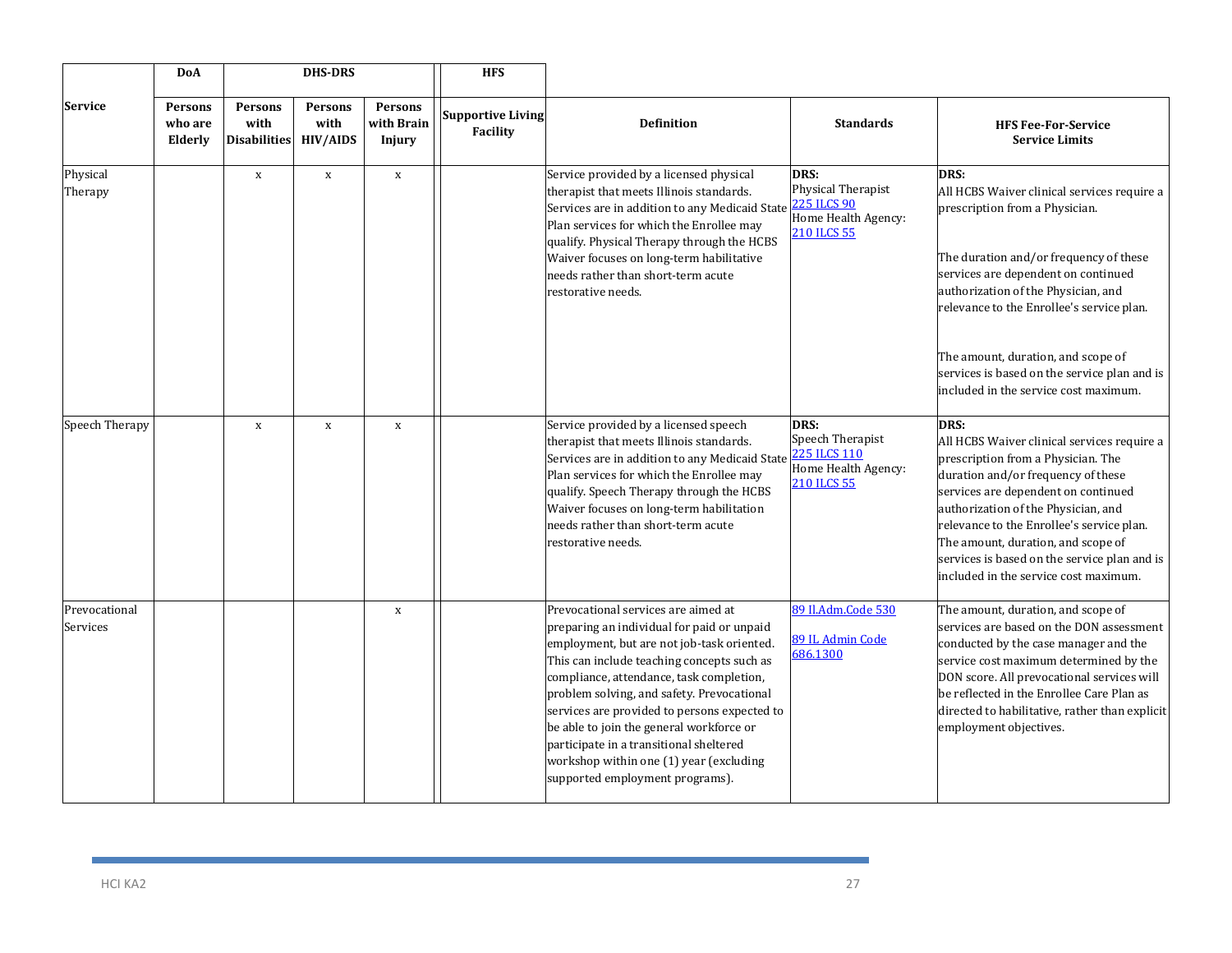|                                        | <b>DoA</b>                    |                                               | <b>DHS-DRS</b>                     |                                        | <b>HFS</b>                           |                                                                                                                                                                                                                                                                                                                                                                                                                                                                                                                                                                                                                                                         |                                                                                                                                                                                       |                                                                                                                                                                                                                                                                                                                                                                                                                        |
|----------------------------------------|-------------------------------|-----------------------------------------------|------------------------------------|----------------------------------------|--------------------------------------|---------------------------------------------------------------------------------------------------------------------------------------------------------------------------------------------------------------------------------------------------------------------------------------------------------------------------------------------------------------------------------------------------------------------------------------------------------------------------------------------------------------------------------------------------------------------------------------------------------------------------------------------------------|---------------------------------------------------------------------------------------------------------------------------------------------------------------------------------------|------------------------------------------------------------------------------------------------------------------------------------------------------------------------------------------------------------------------------------------------------------------------------------------------------------------------------------------------------------------------------------------------------------------------|
| <b>Service</b>                         | Persons<br>who are<br>Elderly | <b>Persons</b><br>with<br><b>Disabilities</b> | Persons<br>with<br><b>HIV/AIDS</b> | <b>Persons</b><br>with Brain<br>Injury | <b>Supportive Living</b><br>Facility | <b>Definition</b>                                                                                                                                                                                                                                                                                                                                                                                                                                                                                                                                                                                                                                       | <b>Standards</b>                                                                                                                                                                      | <b>HFS Fee-For-Service</b><br><b>Service Limits</b>                                                                                                                                                                                                                                                                                                                                                                    |
| Habilitation-Day                       |                               |                                               |                                    | $\mathbf X$                            |                                      | BI:<br>Day habilitation assists with the acquisition,<br>retention, or improvement in self-help,<br>socialization, and adaptive skills, which takes<br>place in a nonresidential setting, separate<br>from the home or facility in which the<br>individual resides. The focus is to enable the<br>individual to attain or maintain his or her<br>maximum functional level.<br>Day habilitation shall be coordinated with<br>any physical, occupational, or speech<br>therapies listed in the Enrollee Care Plan. In<br>addition, day habilitation services may serve<br>to reinforce skills or lessons taught in school,<br>therapy, or other settings. | BI:<br>59 Il.Adm.Code 119<br>IL Admin Code 686.1200                                                                                                                                   | BI:<br>The amount, duration, and scope of<br>services are based on the DON assessment<br>conducted by the case manager and the<br>service cost maximum determined by the<br>DON score.<br>This service shall be furnished 4 or more<br>hours per day on a regularly scheduled<br>basis, for 1 or more days per week unless<br>provided as an adjunct to other day<br>activities included in the Enrollee Care<br>Plan. |
| Placement<br>Maintenance<br>Counseling |                               |                                               |                                    |                                        |                                      | This service provides short-term, issue-<br>specific family or individual counseling for<br>the purpose of maintaining the Enrollee in<br>the home placement. This service is<br>prescribed by a Physician based upon the<br>Physician's judgment that it is necessary to<br>maintain the child in the home placement.                                                                                                                                                                                                                                                                                                                                  | <b>Licensed Clinical Social</b><br>Worker<br><b>225 ILCS 20</b><br>Medicaid Rehabilitation<br>Option<br>59 Il.Adm.Code 132<br>Licensed Clinical<br>Psychologist<br><b>225 ILCS 15</b> | Services will require preauthorization by<br>HFS and will be limited to a maximum of<br>twelve (12) sessions per calendar year.                                                                                                                                                                                                                                                                                        |
| Homemaker                              | $\mathbf x$                   | $\mathbf x$                                   | $\mathbf X$                        | $\mathbf x$                            |                                      | Homemaker service is defined as general<br>nonmedical support by supervised and<br>trained homemakers. Homemakers are<br>trained to assist individuals with their<br>activities of daily living, including Personal<br>Care, as well as other tasks such as laundry,<br>shopping, and cleaning. The purpose of<br>providing homemaker service is to maintain,<br>strengthen and safeguard the functioning of<br>Enrollees in their own homes in accordance<br>with the authorized Enrollee Care Plan. (i.e.,<br>in-home care)                                                                                                                           | DOA:<br>89 Il.Adm.Code 240<br>DRS:<br>89 Il. Adm. Code 686.200                                                                                                                        | DOA, DRS:<br>The amount, duration, and scope of<br>services are based on the DON assessment<br>conducted by the case manager and the<br>service cost maximum determined by the<br>DON score.                                                                                                                                                                                                                           |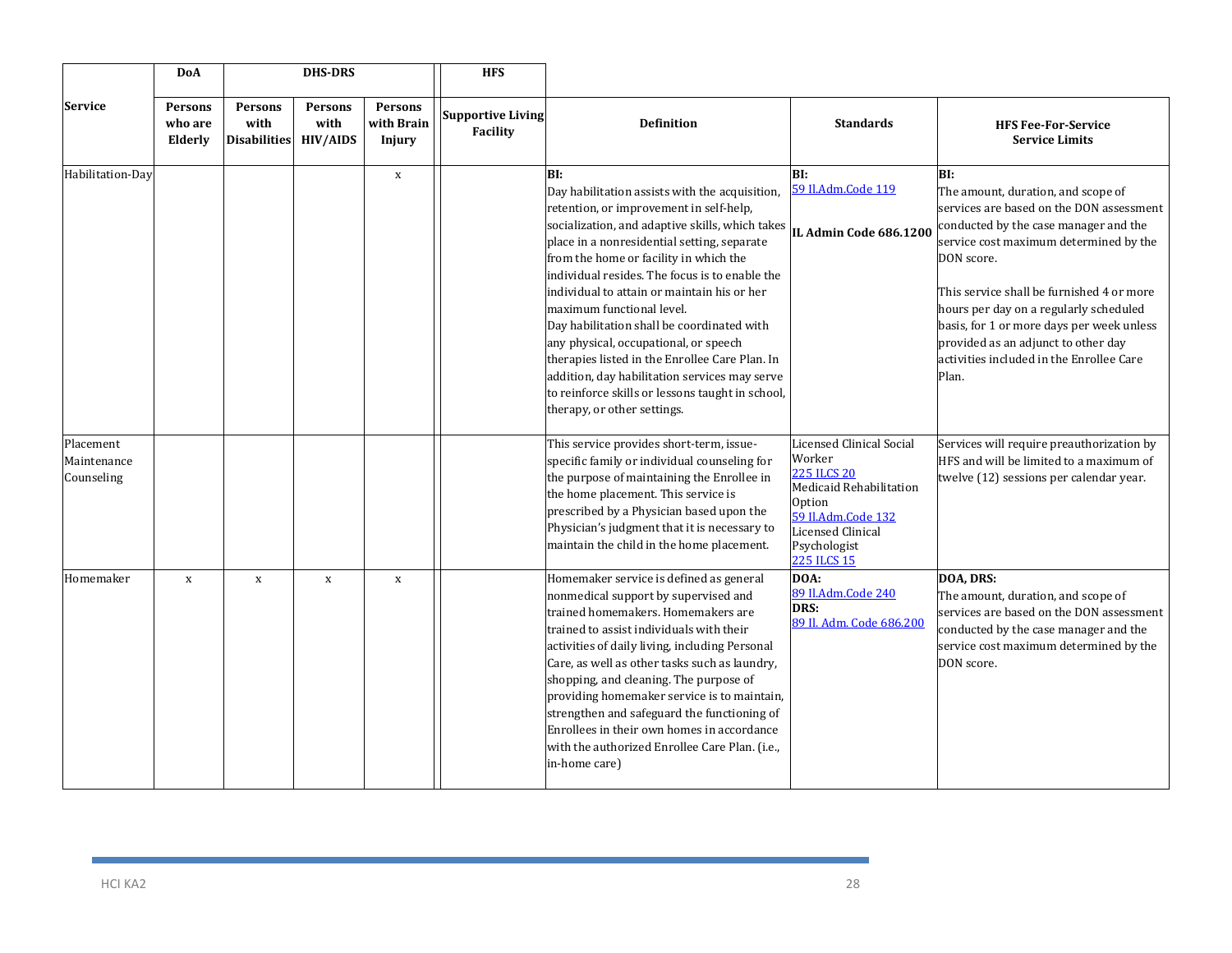|                                                                                                                                                                                 | DoA                           |                                                 | <b>DHS-DRS</b>         |                                 | <b>HFS</b>                           |                                                                                                                                                                                                                                                                                                                                                                                                                                                                                                                                                                                                                                                                         |                                                                                                                          |                                                                                                                                                                                                                                                                                                                                                                                                                                                                                                                                           |
|---------------------------------------------------------------------------------------------------------------------------------------------------------------------------------|-------------------------------|-------------------------------------------------|------------------------|---------------------------------|--------------------------------------|-------------------------------------------------------------------------------------------------------------------------------------------------------------------------------------------------------------------------------------------------------------------------------------------------------------------------------------------------------------------------------------------------------------------------------------------------------------------------------------------------------------------------------------------------------------------------------------------------------------------------------------------------------------------------|--------------------------------------------------------------------------------------------------------------------------|-------------------------------------------------------------------------------------------------------------------------------------------------------------------------------------------------------------------------------------------------------------------------------------------------------------------------------------------------------------------------------------------------------------------------------------------------------------------------------------------------------------------------------------------|
| <b>Service</b>                                                                                                                                                                  | Persons<br>who are<br>Elderly | <b>Persons</b><br>with<br>Disabilities HIV/AIDS | <b>Persons</b><br>with | Persons<br>with Brain<br>Injury | <b>Supportive Living</b><br>Facility | <b>Definition</b>                                                                                                                                                                                                                                                                                                                                                                                                                                                                                                                                                                                                                                                       | <b>Standards</b>                                                                                                         | <b>HFS Fee-For-Service</b><br><b>Service Limits</b>                                                                                                                                                                                                                                                                                                                                                                                                                                                                                       |
| Home Delivered<br>Meals                                                                                                                                                         |                               | $\mathbf x$                                     | $\mathbf X$            | $\mathbf x$                     |                                      | Prepared food brought to the client's<br>residence that may consist of a heated<br>luncheon meal and/or a dinner meal which<br>can be refrigerated and eaten later.<br>This service is designed primarily for the<br>client who cannot prepare his/her own meals<br>but is able to feed him/herself.                                                                                                                                                                                                                                                                                                                                                                    | 89 Il. Adm. Code 686.500                                                                                                 | The amount, duration, and scope of<br>services is based on the determination of<br>need assessment conducted by the case<br>manager and the service cost maximum.<br>This service will be provided as described<br>in the service plan and will not duplicate<br>any other services.                                                                                                                                                                                                                                                      |
| Individual<br>Provider<br>(contingent<br>upon<br>compliance with<br>collective<br>bargaining<br>agreement and<br>accompanying<br>side letter<br>between SEIU<br>and the State.) |                               | $\mathbf x$                                     | $\mathbf X$            | $\mathbf X$                     |                                      | Individual Providers provide assistance with<br>eating, bathing, personal hygiene, and other<br>activities of daily living in the home and at<br>work (if applicable). When specified in the<br>Enrollee Care Plan, this service may also<br>include such housekeeping chores as bed<br>making, dusting, vacuuming, which are<br>incidental to the care furnished, or which are<br>essential to the health and welfare of the<br>consumer, rather than the consumer's family.<br>Personal Care Providers must meet State<br>standards for this service. The Individual<br>Provider is the employee of the consumer.<br>The State acts as fiscal agent for the Enrollee. | 89 Il. Adm. Code 686.10                                                                                                  | The amount, duration, and scope of<br>services is based on the DON assessment<br>conducted by the case manager and the<br>service cost maximum as determined by<br>the DON score.<br>These services may include assistance with<br>preparation of meals, but does not include<br>the cost of the meals themselves.<br>Personal Care will only be provided when<br>it has been determined by the case<br>manager that the consumer has the ability<br>to supervise the Personal Care Provider<br>and the service is not otherwise covered. |
| Personal<br>Emergency<br>Response<br>System (PERS)                                                                                                                              | $\mathbf x$                   | $\mathbf X$                                     | $\mathbf X$            | $\, {\bf X}$                    |                                      | PERS is an electronic device that enables<br>certain individuals at high risk of<br>Institutionalization to secure help in an<br>emergency. The individual may also wear a<br>portable "help" button to allow for mobility.<br>The system is connected to the individual's<br>phone and programmed to signal a response<br>center once a "help" button is activated.<br>Trained professionals staff the response<br>center.                                                                                                                                                                                                                                             | DOA:<br><b>Standards for Emergency</b><br><b>Home Response</b><br>89 Il.Adm.Code 240<br>DRS:<br>89 Il. Adm. Code 686.300 | PERS services are limited to those<br>individuals who live alone, or who are<br>alone for significant parts of the day, and<br>have no regular caregiver for extended<br>periods of time, and who would otherwise<br>require extensive routine supervision.                                                                                                                                                                                                                                                                               |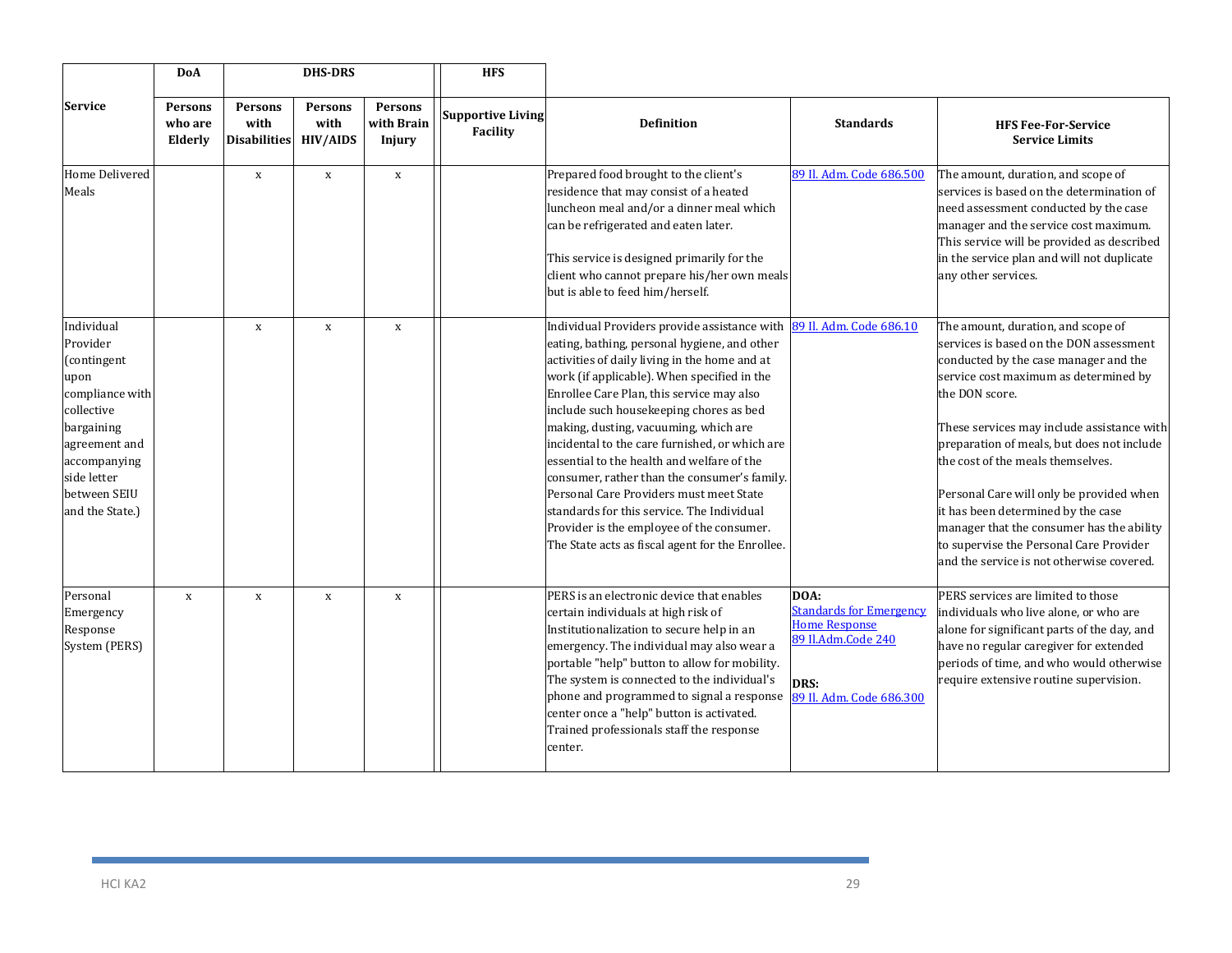| <b>DoA</b>             |                                      |                                        | <b>DHS-DRS</b>                            |                                        | <b>HFS</b>                                  |                                                                                                                                                                                                                                                                                                                                                                                                                                                                                                                                                                                                                                                                                                                                                                                                                                                                                                       |                                                                                                                                                                                                                                                                                                                                                                                                 |                                                                                                                                                                                                                                                                                                                                                                                                                                          |
|------------------------|--------------------------------------|----------------------------------------|-------------------------------------------|----------------------------------------|---------------------------------------------|-------------------------------------------------------------------------------------------------------------------------------------------------------------------------------------------------------------------------------------------------------------------------------------------------------------------------------------------------------------------------------------------------------------------------------------------------------------------------------------------------------------------------------------------------------------------------------------------------------------------------------------------------------------------------------------------------------------------------------------------------------------------------------------------------------------------------------------------------------------------------------------------------------|-------------------------------------------------------------------------------------------------------------------------------------------------------------------------------------------------------------------------------------------------------------------------------------------------------------------------------------------------------------------------------------------------|------------------------------------------------------------------------------------------------------------------------------------------------------------------------------------------------------------------------------------------------------------------------------------------------------------------------------------------------------------------------------------------------------------------------------------------|
| <b>Service</b>         | <b>Persons</b><br>who are<br>Elderly | Persons<br>with<br><b>Disabilities</b> | <b>Persons</b><br>with<br><b>HIV/AIDS</b> | <b>Persons</b><br>with Brain<br>Injury | <b>Supportive Living</b><br><b>Facility</b> | <b>Definition</b>                                                                                                                                                                                                                                                                                                                                                                                                                                                                                                                                                                                                                                                                                                                                                                                                                                                                                     | <b>Standards</b>                                                                                                                                                                                                                                                                                                                                                                                | <b>HFS Fee-For-Service</b><br><b>Service Limits</b>                                                                                                                                                                                                                                                                                                                                                                                      |
| Respite                |                                      | $\mathbf X$                            | $\mathbf X$                               | $\mathbf x$                            |                                             | DRS:<br>Respite services provide relief for unpaid<br>family or primary care givers, who are<br>currently meeting all service needs of the<br>Enrollee.<br>Services are limited to Individual Provider,<br>homemaker, nurse, adult day care, and<br>provided to an Enrollee to support the<br>Enrollee's activities of daily living during the<br>periods of time it is necessary for the family<br>or primary care giver to be absent.<br><b>DSCC:</b><br>Respite care services allow for the needed<br>level of care and supportive services to<br>enable the Enrollee to remain in the<br>community, or home-like environment, while<br>periodically relieving the family of caregiving<br>responsibilities. These services will be<br>provided in the Enrollee's home or in a<br>Children's Community-Based Health Care<br>Center Model, licensed by the Illinois<br>Department of Public Health. | <b>Adult Day Dare</b><br>89 Il. Adm.Code 686.100<br>Home health aide<br>210 ILCS 45/3-206<br>RN/LPN<br>225 ILCS 65<br>Home health agency:<br><b>210 ILCS 55</b><br>Homemaker<br>89 Il.Adm.Code 686.200<br>PА<br>89 Il.Adm.Code 686.10<br><b>DSCC:</b><br>Healthcare center<br>77 Il.Adm.Code 260<br>Nursing agency:<br>Meet DSCC nursing agency<br>requirements-DSCC Home<br>Care Manual, 53.09 | <b>DRS:</b><br>The amount, duration, and scope of<br>services is based on the DON assessment<br>conducted by the case manager and the<br>service cost maximum determined by the<br>DON score.<br><b>DSCC:</b><br>Respite care services will be limited to an<br>annual limit of fourteen (14) days or three<br>hundred thirty-six (336) hours. Exceptions<br>may be made on an individual basis based<br>on extraordinary circumstances. |
| <b>Nurse Training</b>  |                                      |                                        |                                           |                                        |                                             | This service provides child-specific training<br>for nurses, under an approved nursing<br>agency, in the use of new or unique<br>prescribed equipment, or special care needs<br>of the child.                                                                                                                                                                                                                                                                                                                                                                                                                                                                                                                                                                                                                                                                                                         | <b>DSCC Nursing agency</b><br>Care Manual, 53.09.                                                                                                                                                                                                                                                                                                                                               | This service cannot exceed the maximum<br>requirements-DSCC Home of four (4) hours per nurse, per HCBS<br>Waiver year.                                                                                                                                                                                                                                                                                                                   |
| <b>Family Training</b> |                                      |                                        |                                           |                                        |                                             | Training for the families of Enrollees served<br>on this HCBS Waiver. Training includes<br>instruction about treatment regimens and<br>use of equipment specified in the Enrollee<br>Care Plan and shall include updates as<br>necessary to safely maintain the Enrollee at<br>home. It may also include training such as<br>cardiopulmonary resuscitation (CPR).                                                                                                                                                                                                                                                                                                                                                                                                                                                                                                                                     | Nursing Agency:<br>Meet DSCC nursing agency Enrollee Care Plan.<br>requirements-DSCC Home<br>Care Manual, 53.09<br>Service Agency:<br>Qualify to provide the<br>service.                                                                                                                                                                                                                        | All Family Training must be included in the                                                                                                                                                                                                                                                                                                                                                                                              |

**Service**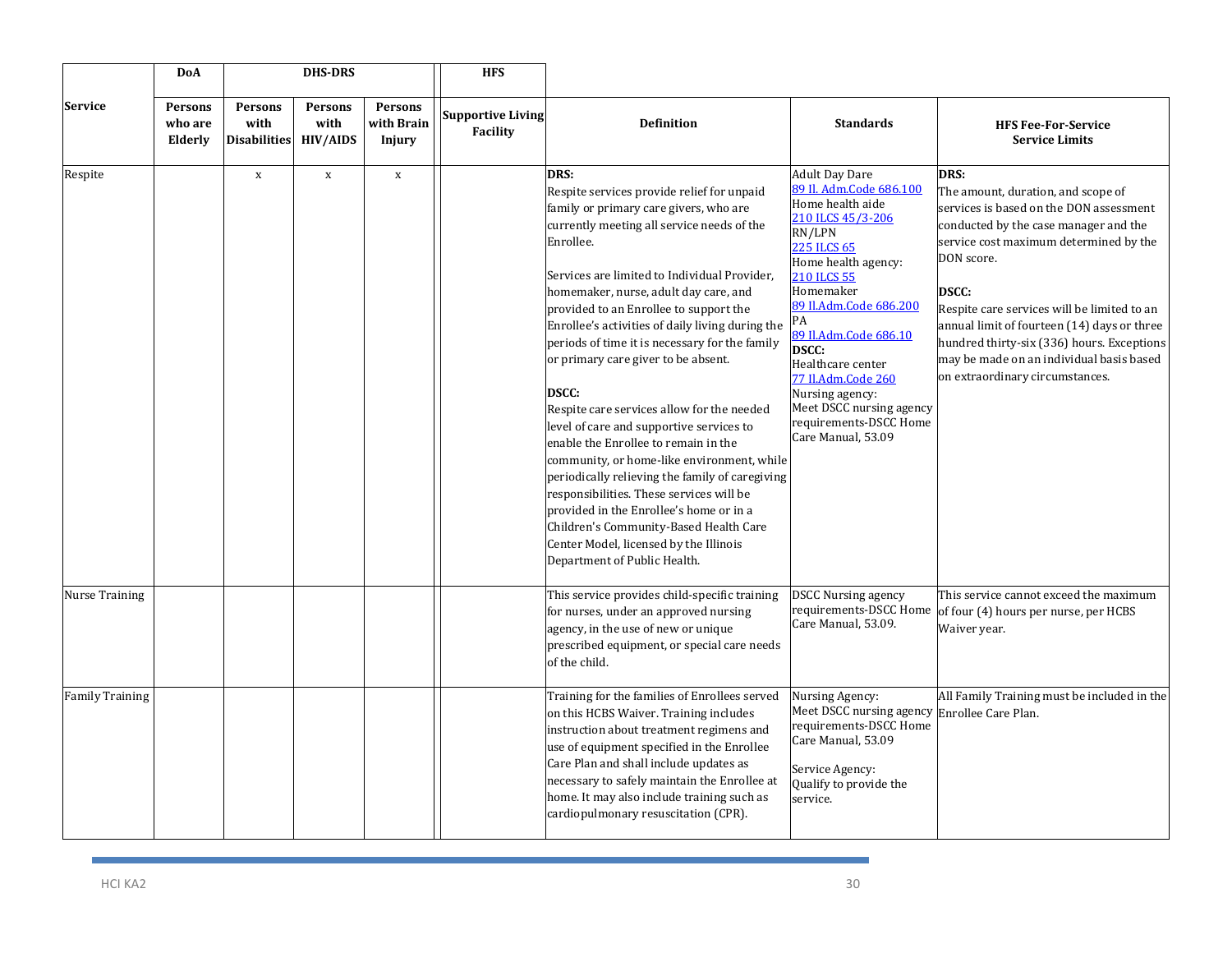|                                                     | DoA                           |                                               | <b>DHS-DRS</b>                     |                                 | <b>HFS</b>                                  |                                                                                                                                                                                                                                                                                                                                                                                                                                                                                                                                                                                                                                                                                                             |                                                                                                                                                                                                                                                                                                                                                                                                                                                                                                                                                                               |                                                                                                                                                                                                                                                                                                                                                                                                                                           |
|-----------------------------------------------------|-------------------------------|-----------------------------------------------|------------------------------------|---------------------------------|---------------------------------------------|-------------------------------------------------------------------------------------------------------------------------------------------------------------------------------------------------------------------------------------------------------------------------------------------------------------------------------------------------------------------------------------------------------------------------------------------------------------------------------------------------------------------------------------------------------------------------------------------------------------------------------------------------------------------------------------------------------------|-------------------------------------------------------------------------------------------------------------------------------------------------------------------------------------------------------------------------------------------------------------------------------------------------------------------------------------------------------------------------------------------------------------------------------------------------------------------------------------------------------------------------------------------------------------------------------|-------------------------------------------------------------------------------------------------------------------------------------------------------------------------------------------------------------------------------------------------------------------------------------------------------------------------------------------------------------------------------------------------------------------------------------------|
| Service                                             | Persons<br>who are<br>Elderly | <b>Persons</b><br>with<br><b>Disabilities</b> | Persons<br>with<br><b>HIV/AIDS</b> | Persons<br>with Brain<br>Injury | <b>Supportive Living</b><br><b>Facility</b> | <b>Definition</b>                                                                                                                                                                                                                                                                                                                                                                                                                                                                                                                                                                                                                                                                                           | <b>Standards</b>                                                                                                                                                                                                                                                                                                                                                                                                                                                                                                                                                              | <b>HFS Fee-For-Service</b><br><b>Service Limits</b>                                                                                                                                                                                                                                                                                                                                                                                       |
| Specialized<br>Medical<br>Equipment and<br>Supplies |                               | $\mathbf X$                                   | $\mathbf X$                        | $\mathbf X$                     |                                             | Specialized medical equipment and supplies<br>to include devices, controls, or appliances,<br>specified in the Enrollee Care Plan, which<br>enable individuals to increase their abilities<br>to perform activities of daily living, or to<br>perceive, control, or communicate with the<br>environment in which they live. This service<br>also includes items necessary for life support, If not licensed under 225<br>ancillary supplies, and equipment necessary<br>to the proper functioning of such items, and<br>durable and non-durable medical equipment<br>not available under the Medicaid State Plan.<br>All items shall meet applicable standards of<br>manufacture, design, and installation. | DRS:<br>68 Il. Adm. Code 1253<br>Pharmacies<br>225.ILCS.85<br><b>Medical Supplies</b><br>225.ILCS.51<br><b>DSCC:</b><br>225.ILCS.51<br>ILCS 51, must be<br>accredited by the Joint<br>Commission on<br>Accreditation of<br>Healthcare Organizations,<br>or other accrediting<br>organization.<br>Meet DSCC Home Medical<br>Equipment (HME)<br>requirements for the HCBS<br>Waiver.<br>A Medicaid enrolled<br>pharmacy or durable<br>medical equipment<br>provider that provides<br>items not available from a<br>DSCC approved HME<br>provider, (such as special<br>formula). | Items reimbursed with HCBS Waiver funds<br>shall be in addition to any medical<br>equipment and supplies furnished under<br>the State Plan and shall exclude those<br>items, which are not of direct medical or<br>remedial benefit to the individual.<br><b>DSCC:</b><br>Medical supplies, equipment, and<br>appliances are provided only on the<br>prescription of the primary care Provider<br>as specified in the Enrollee Care Plan. |
| Behavioral<br>Services (MA<br>and PhD)              |                               |                                               |                                    | $\mathbf X$                     |                                             | Behavioral Services provide remedial<br>therapies to decrease maladaptive behaviors<br>and/or to enhance the cognitive functioning<br>of the recipient. These services are designed<br>to assist Enrollees in managing their<br>behavior and cognitive functioning and to<br>enhance their capacity for independent<br>living.                                                                                                                                                                                                                                                                                                                                                                              | Speech Therapist<br>225 ILCS 110/<br>Social Worker<br>225 ILCS 20/<br>Clinical Psychologist<br>225 ILCS 15/<br><b>Licensed Counselor</b><br>225 ILCS 107/<br>89 IL Admin Code<br>686.1100                                                                                                                                                                                                                                                                                                                                                                                     | The amount, duration, and scope of<br>services are based on the DON assessment<br>conducted by the case manager and the<br>service cost maximum determined by the<br>DON score.<br>The services are based on a clinical<br>recommendation and are not covered<br>under the State Plan.                                                                                                                                                    |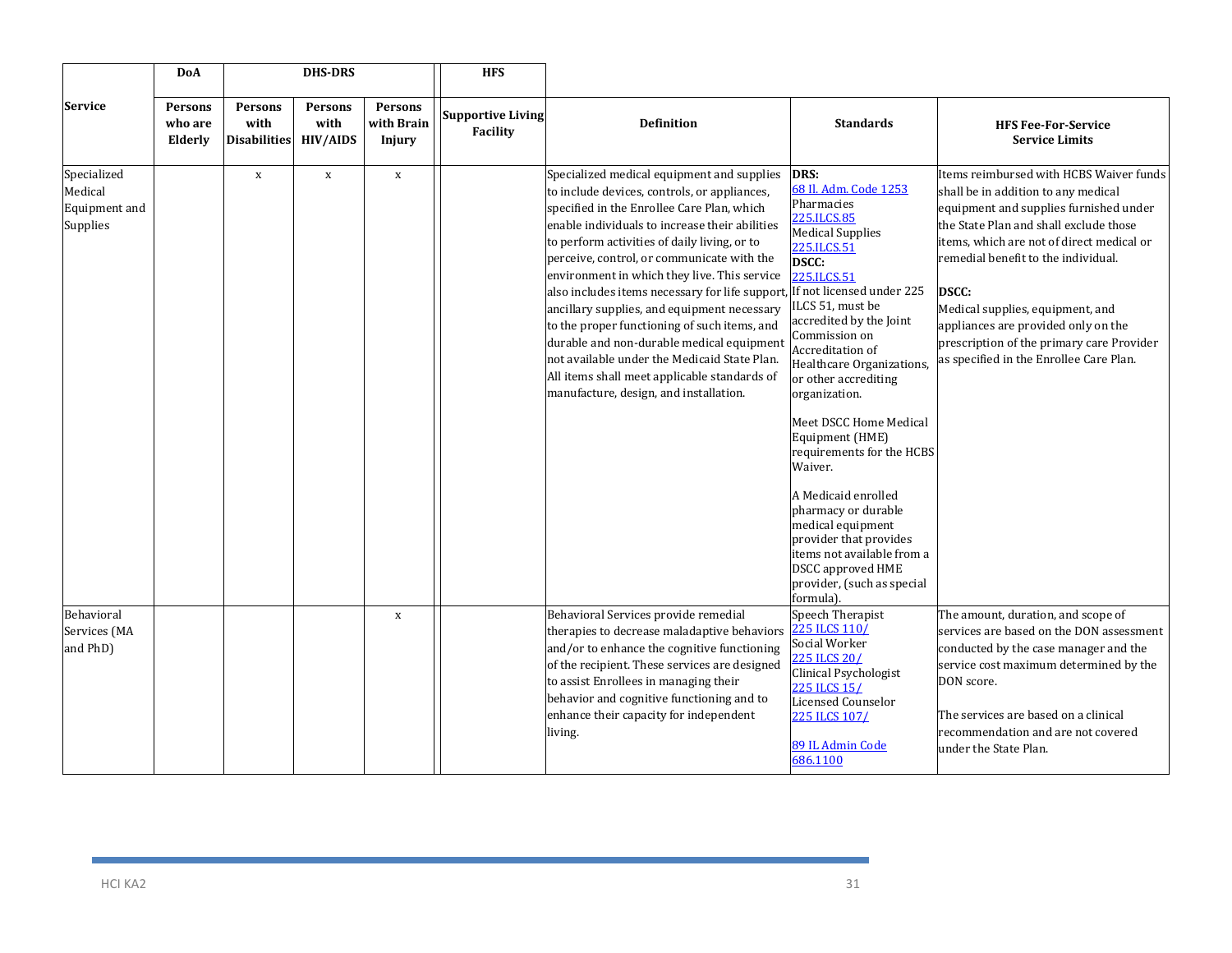|                                      | <b>DoA</b>                           |                                        | <b>DHS-DRS</b>                            |                                 | <b>HFS</b>                           |                                                                                                                                                                                                                                                                                                                                                                                                                                                                                                                                                                                                                                                                                                                                              |                                                                                   |                                                                                                                                                                                                                                                                                                                                                                                                                                                                                                                                                                                     |
|--------------------------------------|--------------------------------------|----------------------------------------|-------------------------------------------|---------------------------------|--------------------------------------|----------------------------------------------------------------------------------------------------------------------------------------------------------------------------------------------------------------------------------------------------------------------------------------------------------------------------------------------------------------------------------------------------------------------------------------------------------------------------------------------------------------------------------------------------------------------------------------------------------------------------------------------------------------------------------------------------------------------------------------------|-----------------------------------------------------------------------------------|-------------------------------------------------------------------------------------------------------------------------------------------------------------------------------------------------------------------------------------------------------------------------------------------------------------------------------------------------------------------------------------------------------------------------------------------------------------------------------------------------------------------------------------------------------------------------------------|
| Service                              | <b>Persons</b><br>who are<br>Elderly | Persons<br>with<br><b>Disabilities</b> | <b>Persons</b><br>with<br><b>HIV/AIDS</b> | Persons<br>with Brain<br>Injury | <b>Supportive Living</b><br>Facility | <b>Definition</b>                                                                                                                                                                                                                                                                                                                                                                                                                                                                                                                                                                                                                                                                                                                            | <b>Standards</b>                                                                  | <b>HFS Fee-For-Service</b><br><b>Service Limits</b>                                                                                                                                                                                                                                                                                                                                                                                                                                                                                                                                 |
| <b>Assisted Living</b>               |                                      |                                        |                                           |                                 | $\mathbf{x}$                         | The Supportive Living Program serves as an<br>alternative to Nursing Facility (NF)<br>placement, providing an option for seniors<br>sixty-five (65) years of age or older and<br>persons with physical disabilities between<br>twenty-two (22) and sixty-four (64) years of<br>age who require assistance with activities of<br>daily living, but not the full medical model<br>available through a Nursing Facility.<br>Enrollees reside in their own private<br>apartments with kitchen or kitchenette,<br>private bath, individual heating and cooling<br>system, and lockable entrance. Supportive<br>Living Facilities (SLFs) are required to meet<br>the scheduled and unscheduled needs of<br>Residents twenty-four (24) hours a day. | Supportive Living<br><b>Facilities</b><br>89 Il. Adm.Code 146<br><b>SupPart B</b> | SLFs are reimbursed through a global rate,<br>which includes the following Covered<br>Services:<br>• nursing services<br>• Personal Care<br>• medication administration, oversight,<br>and assistance in self-administration<br>$\bullet$ laundry<br>• housekeeping<br>$\bullet$ maintenance<br>· social and recreational programming<br>• ancillary services<br>• twenty-four (24)-hour<br>response/security staff<br>• health promotion and exercise<br>• Emergency call system<br>· daily checks<br>• Quality Assurance Plan<br>· management of resident funds, if<br>applicable |
| Automated<br>Medication<br>Dispenser | $\mathbf x$                          |                                        |                                           |                                 |                                      | Automated Medication Dispensers are portal, DoA:<br>mechanical devices programmed to dispense 89 Il. Adm. Code 240.237<br>or alert a participant to take non-liquid oral<br>medications. It provides tracking and<br>caregiver notification of missed medication<br>doses. For adults aged sixty (60) or older in a<br>community-based setting for the purpose of<br>improving medication adherence.                                                                                                                                                                                                                                                                                                                                         |                                                                                   | The amount, duration, and scope of<br>services is based on the service plan and is<br>included in the service cost<br>maximum/monthly cost limit. Participant<br>must meet screening criteria prior to<br>receiving service.                                                                                                                                                                                                                                                                                                                                                        |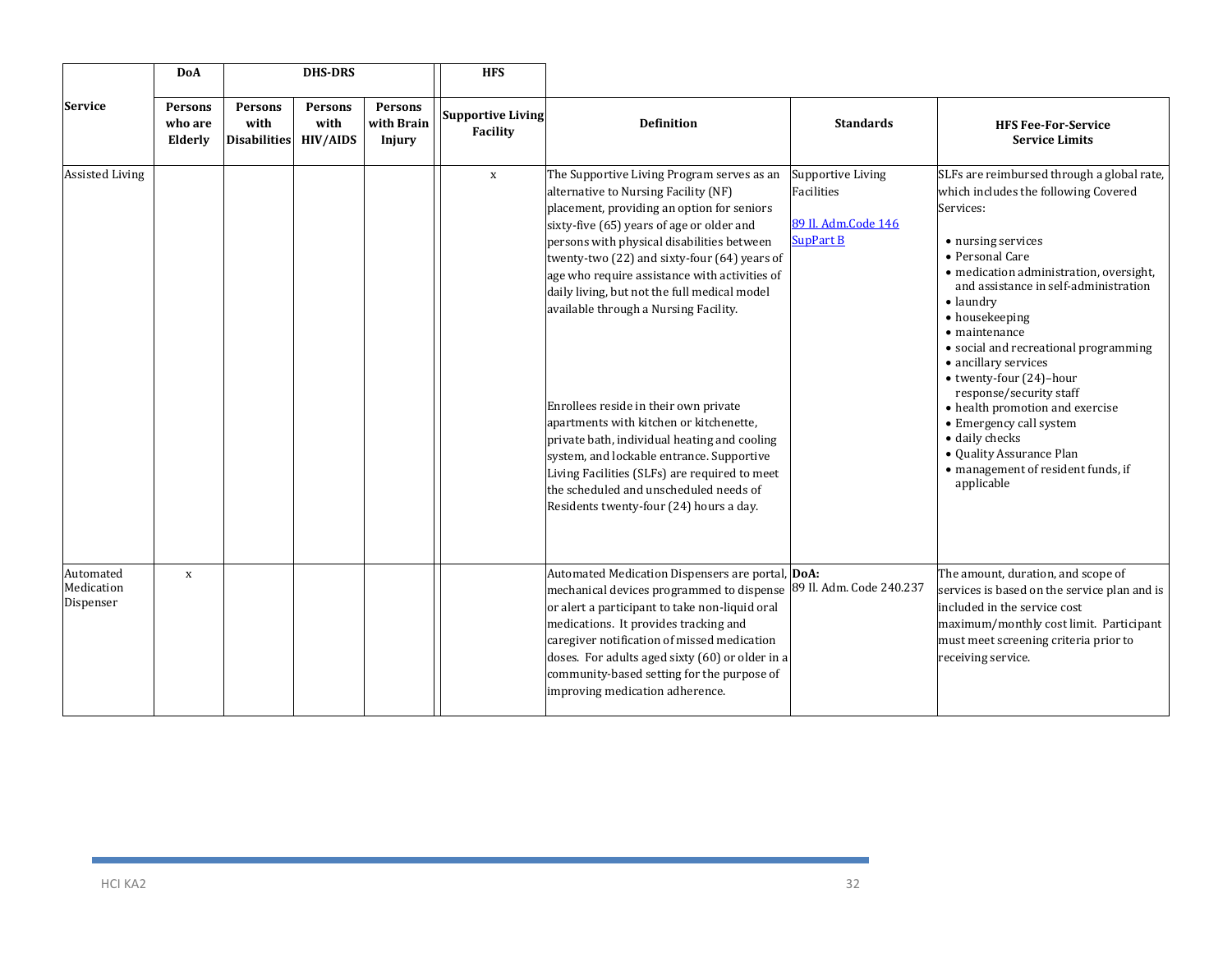# **MLTSS Covered Services**

| Category of | Definition                                                          | <b>MLTSS</b> coverage  |
|-------------|---------------------------------------------------------------------|------------------------|
| service     |                                                                     |                        |
| 001         | Physician Services                                                  | <b>EXCLUDED</b>        |
| 002         | <b>Dental Services</b>                                              | <b>EXCLUDED</b>        |
| 003         | Optometric Services                                                 | <b>EXCLUDED</b>        |
| 004         | <b>Podiatric Services</b>                                           | <b>EXCLUDED</b>        |
| 005         | <b>Chiropractic Services</b>                                        | <b>EXCLUDED</b>        |
| 006         | Physicians Psychiatric Services                                     | <b>EXCLUDED</b>        |
| 007         | Development Therapy, Orientation and Mobility Services<br>(Waivers) | <b>EXCLUDED</b>        |
| 008         | DSCC Counseling/Fragile Children                                    | <b>EXCLUDED</b>        |
| 009         | <b>DCFS Rehab Option Services</b>                                   | <b>EXCLUDED</b>        |
| 010         | Nursing service                                                     | <b>EXCLUDED</b>        |
| 011         | <b>Physical Therapy Services</b>                                    | <b>EXCLUDED</b>        |
| 012         | <b>Occupational Therapy Services</b>                                | <b>EXCLUDED</b>        |
| 013         | Speech Therapy/Pathology Services                                   | <b>EXCLUDED</b>        |
| 014         | <b>Audiology Services</b>                                           | <b>EXCLUDED</b>        |
| 015         | <b>Sitter Services</b>                                              | <b>EXCLUDED</b>        |
| 016         | <b>Home Health Aides</b>                                            | <b>EXCLUDED</b>        |
| 017         | Anesthesia Services                                                 | <b>EXCLUDED</b>        |
| 018         | <b>Midwife Services</b>                                             | <b>EXCLUDED</b>        |
| 019         | <b>Genetic Counseling</b>                                           | <b>EXCLUDED</b>        |
| 020         | <b>Inpatient Hospital Services (General)</b>                        | <b>EXCLUDED</b>        |
| 021         | Inpatient Hospital Services (Psychiatric)                           | <b>EXCLUDED</b>        |
| 022         | Inpatient Hospital Services (Physical Rehabilitation)               | <b>EXCLUDED</b>        |
| 023         | <b>Inpatient Hospital Services (ESRD)</b>                           | <b>EXCLUDED</b>        |
| 024         | <b>Outpatient Services (General)</b>                                | <b>EXCLUDED</b>        |
| 025         | <b>Outpatient Services (ESRD)</b>                                   | <b>EXCLUDED</b>        |
| 026         | <b>General Clinic Services</b>                                      | <b>EXCLUDED</b>        |
| 027         | Psychiatric Clinic Services (Type 'A')                              | <b>EXCLUDED</b>        |
| 028         | Psychiatric Clinic Services (Type 'B')                              | <b>EXCLUDED</b>        |
| 029         | Clinic Services (Physical Rehabilitation)                           | <b>EXCLUDED</b>        |
| 030         | <b>Healthy Kids Services</b>                                        | <b>EXCLUDED</b>        |
| 031         | <b>Early Intervention Services</b>                                  | <b>EXCLUDED</b>        |
| 032         | Environmental modifications (waiver)                                | <b>EXCLUDED</b>        |
| 033         | Mental Health Clinic Option Services                                | <b>EXCLUDED</b>        |
| 034         | Mental Health Rehab Option Services                                 | <b>COVERED SERVICE</b> |
| 035         | Alcohol and Substance Abuse Rehab. Services                         | <b>COVERED SERVICE</b> |
| 036         | Juvenile Rehabilitation                                             | <b>EXCLUDED</b>        |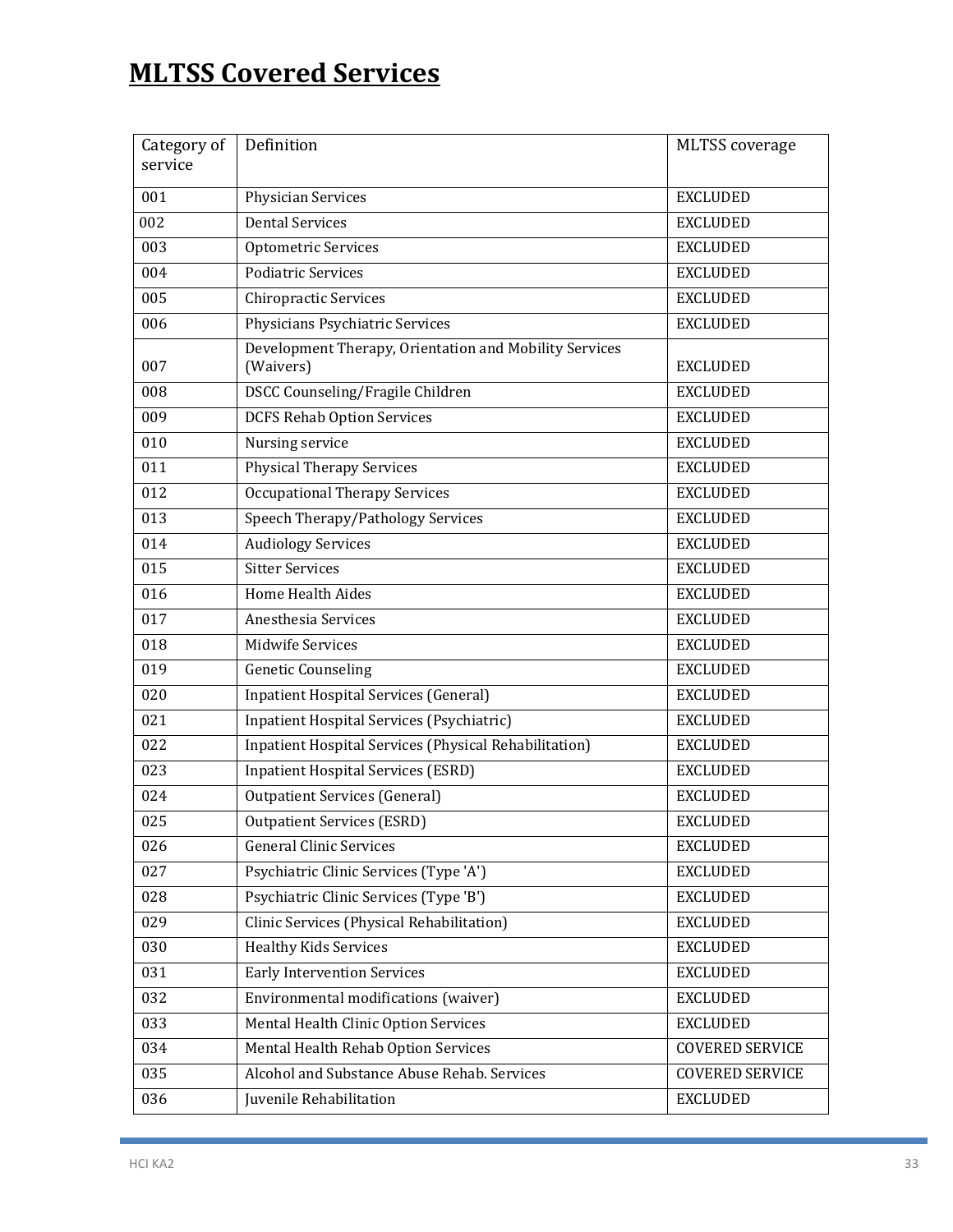| 037 | Skilled Care - Hospital Residing                         | <b>EXCLUDED</b>        |
|-----|----------------------------------------------------------|------------------------|
| 038 | <b>Exceptional Care</b>                                  | <b>COVERED SERVICE</b> |
| 039 | DD/MI Non-Acute Care - Hospital Residing                 | <b>EXCLUDED</b>        |
| 040 | Pharmacy Services (Drug and OTC)                         | <b>EXCLUDED</b>        |
| 041 | Medical equipment/prosthetic devices                     | <b>EXCLUDED</b>        |
| 042 | Family planning service                                  | <b>EXCLUDED</b>        |
| 043 | <b>Clinical Laboratory Services</b>                      | <b>EXCLUDED</b>        |
| 044 | <b>Portable X-Ray Services</b>                           | <b>EXCLUDED</b>        |
| 045 | <b>Optical Supplies</b>                                  | <b>EXCLUDED</b>        |
| 046 | Psychiatric Drugs                                        | <b>EXCLUDED</b>        |
| 047 | Targeted case management service (mental health)         | <b>COVERED SERVICE</b> |
| 048 | <b>Medical Supplies</b>                                  | <b>EXCLUDED</b>        |
| 049 | <b>DCFS Targeted Case Management Services</b>            | <b>EXCLUDED</b>        |
| 050 | <b>Emergency Ambulance Transportation</b>                | <b>EXCLUDED</b>        |
| 051 | Non-Emergency Ambulance Transportation                   | <b>COVERED SERVICE</b> |
| 052 | <b>Medicar Transportation</b>                            | <b>COVERED SERVICE</b> |
| 053 | <b>Taxicab Services</b>                                  | <b>COVERED SERVICE</b> |
| 054 | Service Car                                              | <b>COVERED SERVICE</b> |
| 055 | Auto transportation (private)                            | <b>COVERED SERVICE</b> |
| 056 | Other Transportation                                     | <b>COVERED SERVICE</b> |
| 057 | <b>Nurse Practitioners Services</b>                      | <b>EXCLUDED</b>        |
| 058 | Social work service                                      | <b>COVERED SERVICE</b> |
| 059 | Psychologist service                                     | <b>COVERED SERVICE</b> |
| 060 | <b>Home Care</b>                                         | <b>EXCLUDED</b>        |
| 061 | <b>General Inpatient</b>                                 | <b>EXCLUDED</b>        |
| 062 | <b>Continuous Care Nursing</b>                           | <b>EXCLUDED</b>        |
| 063 | <b>Respite Care</b>                                      | <b>EXCLUDED</b>        |
| 064 | Other Behavioral Health Services                         | <b>COVERED SERVICE</b> |
| 065 | LTC Full Medicare Coverage                               | <b>EXCLUDED</b>        |
| 066 | <b>Home Health Services</b>                              | <b>EXCLUDED</b>        |
| 067 | All Kids application agent (valid on provider file only) | <b>EXCLUDED</b>        |
| 068 | Targeted case management service (early intervention)    | <b>EXCLUDED</b>        |
| 069 | Subacute Care Program                                    | <b>EXCLUDED</b>        |
| 070 | LTC - Skilled                                            | <b>COVERED SERVICE</b> |
| 071 | LTC - Intermediate                                       | <b>COVERED SERVICE</b> |
| 072 | LTC--NF skilled (partial Medicare coverage)              | <b>EXCLUDED</b>        |
| 073 | LTC--ICF/MR                                              | <b>EXCLUDED</b>        |
| 074 | LTC--ICF/MR skilled pediatric                            | <b>EXCLUDED</b>        |
| 075 | LTC - MI Recipient age 22-64                             | <b>COVERED SERVICE</b> |
| 076 | LTC - Specialized Living Center - Intermediate MR        | <b>EXCLUDED</b>        |
| 077 | SOPF--MI recipient over 64 years of age                  | COVERED SERVICE        |
| 078 | SOPF--MI recipient under 22 years of age                 | <b>COVERED SERVICE</b> |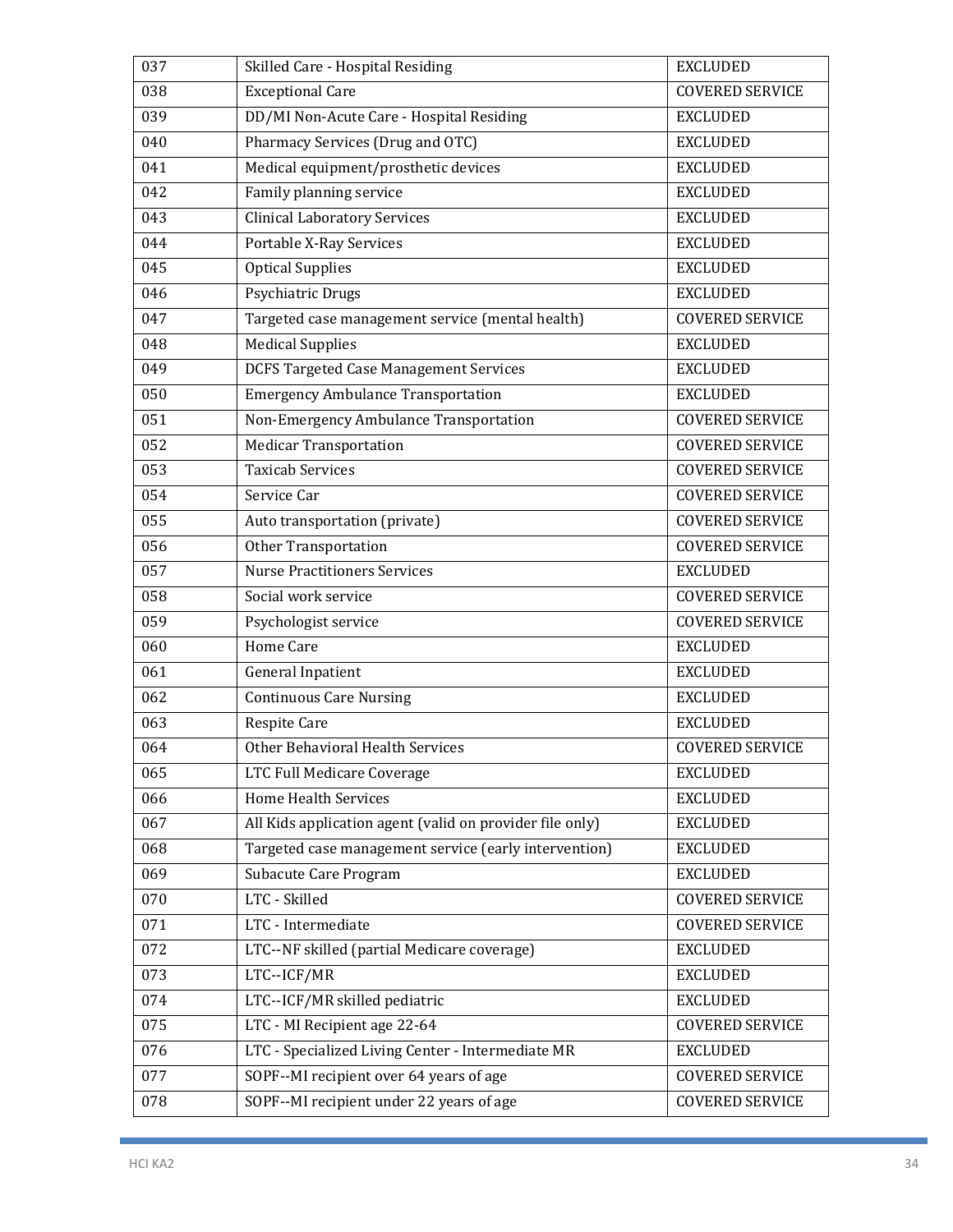| 079 | SOPF--MI recipient non-matchable                                                                                  | <b>COVERED SERVICE</b> |
|-----|-------------------------------------------------------------------------------------------------------------------|------------------------|
| 080 | Rehabilitation option service (special LEA service)                                                               | <b>EXCLUDED</b>        |
| 081 | <b>Capitation Services</b>                                                                                        | <b>EXCLUDED</b>        |
| 082 | LTC--Developmental training (level I)                                                                             | <b>EXCLUDED</b>        |
| 083 | LTC--Developmental training (level II)                                                                            | <b>EXCLUDED</b>        |
| 084 | LTC--Developmental training (level III)                                                                           | <b>EXCLUDED</b>        |
| 085 | LTC - Recipient 22-64 in IMD not MI or MR                                                                         | <b>COVERED SERVICE</b> |
| 086 | LTC SLF Dementia Care                                                                                             | <b>COVERED SERVICE</b> |
| 087 | LTC - Supportive Living Facility (Waivers)                                                                        | <b>COVERED SERVICE</b> |
| 088 | Licensed Clinical Professional Counselor (LCPC)                                                                   | <b>COVERED SERVICE</b> |
| 089 | LTC - MR Recipient - Inappropriately Placed                                                                       | <b>EXCLUDED</b>        |
| 090 | Case Management                                                                                                   | <b>EXCLUDED</b>        |
| 091 | Homemaker                                                                                                         | <b>COVERED SERVICE</b> |
| 092 | Agency Providers RN, LPN, CNA and Therapies                                                                       | <b>COVERED SERVICE</b> |
| 093 | Individual Providers PA, RN, LPN, CNA and Therapies                                                               | <b>COVERED SERVICE</b> |
| 094 | Adult Day Health                                                                                                  | <b>COVERED SERVICE</b> |
| 095 | <b>Habilitation Services</b>                                                                                      | <b>COVERED SERVICE</b> |
| 096 | <b>Respite Care</b>                                                                                               | <b>COVERED SERVICE</b> |
| 097 | Other HCFA Approved Services                                                                                      | <b>COVERED SERVICE</b> |
| 098 | Electronic Home Response/EHR Installation (MARS), MPE<br>Certification (Provider), Automated Medication Dispenser | <b>COVERED SERVICE</b> |
| 099 | Transplants                                                                                                       | <b>EXCLUDED</b>        |
| 100 | Genetic counseling                                                                                                | <b>EXCLUDED</b>        |
| 102 | Fluoride varnish                                                                                                  | <b>EXCLUDED</b>        |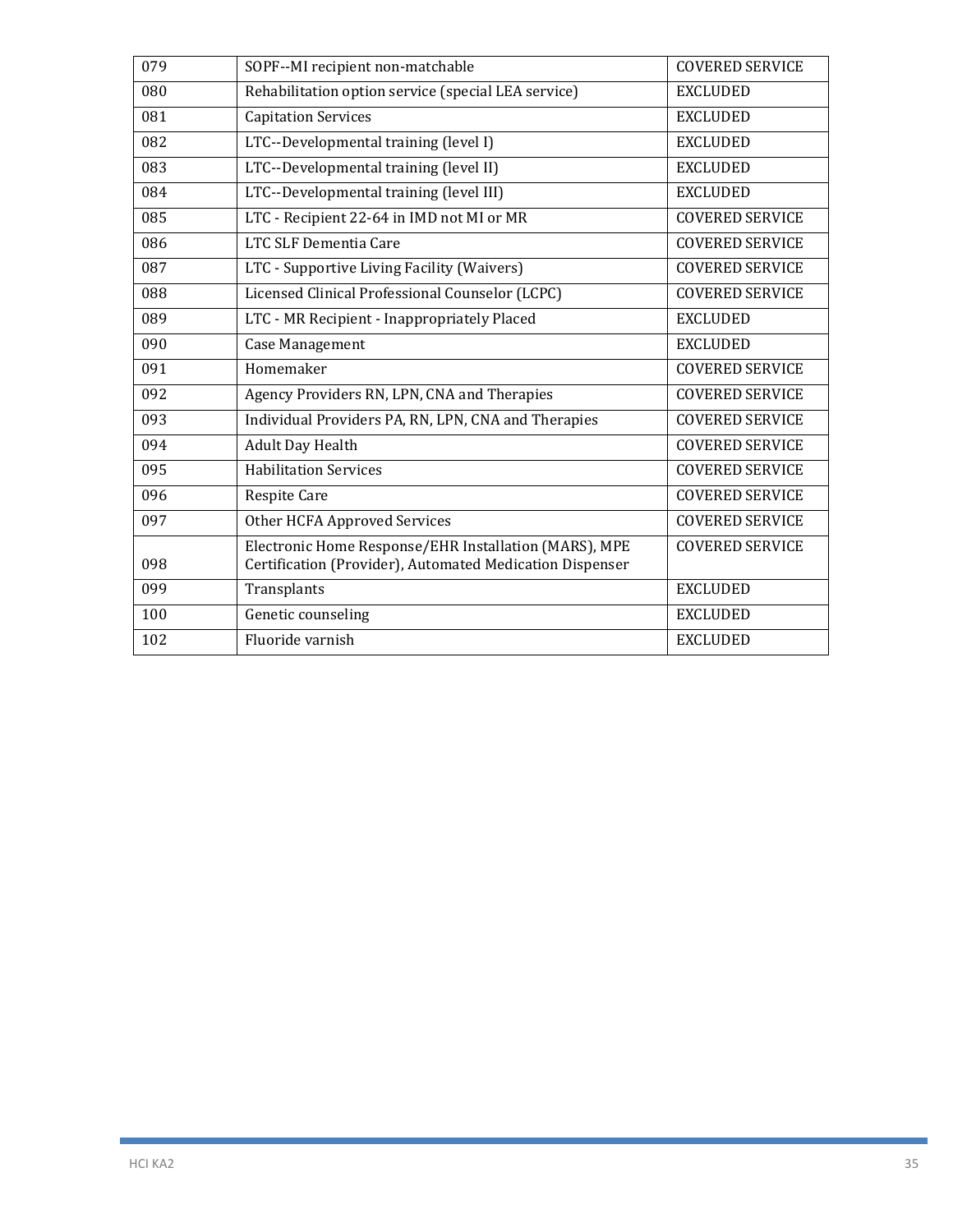# **Attachment II: Contracting Areas and Potential Enrollees**

| Contracting                          | There are nineteen (19) Urban Areas in Illinois and eighty-three (83) Rural Areas.                                                                                                                                                                                                                                                                                                                                                                                                                                                                                                                                                                                                                                                                                                                                                                                                                                                                                                                                                                                                                                                                                                                                                                                                                                                                                                               |
|--------------------------------------|--------------------------------------------------------------------------------------------------------------------------------------------------------------------------------------------------------------------------------------------------------------------------------------------------------------------------------------------------------------------------------------------------------------------------------------------------------------------------------------------------------------------------------------------------------------------------------------------------------------------------------------------------------------------------------------------------------------------------------------------------------------------------------------------------------------------------------------------------------------------------------------------------------------------------------------------------------------------------------------------------------------------------------------------------------------------------------------------------------------------------------------------------------------------------------------------------------------------------------------------------------------------------------------------------------------------------------------------------------------------------------------------------|
| <b>Areas</b>                         | Urban Area counties are highlighted in <b>bold</b> below.                                                                                                                                                                                                                                                                                                                                                                                                                                                                                                                                                                                                                                                                                                                                                                                                                                                                                                                                                                                                                                                                                                                                                                                                                                                                                                                                        |
|                                      | Statewide: Adams, Alexander, Bond, Boone, Brown, Bureau, Calhoun, Carroll, Cass,<br>Champaign, Christian, Clark, Clay, Clinton, Coles, Cook, Crawford, Cumberland,<br>DeKalb, DeWitt, Douglas, DuPage, Edgar, Edwards, Effingham, Fayette, Ford,<br>Franklin, Fulton, Gallatin, Greene, Grundy, Hamilton, Hancock, Hardin, Henderson,<br>Henry, Iroquois, Jackson, Jasper, Jefferson, Jersey, Jo Daviess, Johnson, Kane,<br>Kankakee, Kendall, Knox, Lake, LaSalle, Lawrence, Lee, Livingston, Logan, Macon,<br>Macoupin, Madison, Marion, Marshall, Mason, Massac, McDonough, McHenry,<br>McLean, Menard, Mercer, Monroe, Montgomery, Morgan, Moultrie, Ogle, Peoria,<br>Perry, Piatt, Pike, Pope, Pulaski, Putnam, Randolph, Richland, Rock Island, Saline,<br>Sangamon, Schuyler, Scott, Shelby, St. Clair, Stark, Stephenson, Tazewell, Union,<br>Vermilion, Wabash, Warren, Washington, Wayne, White, Whiteside, Will,<br>Williamson, Winnebago, Woodford                                                                                                                                                                                                                                                                                                                                                                                                                                   |
|                                      | http://www.icahn.org/files/Rural Health Clinic/Rural urban counties.pdf                                                                                                                                                                                                                                                                                                                                                                                                                                                                                                                                                                                                                                                                                                                                                                                                                                                                                                                                                                                                                                                                                                                                                                                                                                                                                                                          |
| <b>Potential</b><br><b>Enrollees</b> | Potential Enrollees include: families and children eligible for Medicaid through Title<br>XIX or Title XXI (Children's Health Insurance Program); Affordable Care Act<br>expansion Medicaid-eligible adults; Medicaid-eligible adults with disabilities who are<br>not eligible for Medicare; Medicaid-eligible older adults who are not eligible for<br>Medicare; Dual-Eligible Adults receiving long-term services and supports (LTSS) in<br>an institutional care setting or through an HCBS waiver; and Special Needs Children.<br>Members excluded from the scope of this Contract are as follows:<br>Dual-Eligible Adults enrolled in MMAI;<br>Dual-Eligible Adults not receiving nursing facility or waiver services;<br>• Participants who are American Indian/Alaskan Natives unless they voluntarily<br>enroll in an MCO;<br>Premium Level 2;<br>$\bullet$<br>Participants only eligible with a Spend-Down;<br>$\bullet$<br>• All Presumptive Eligibility categories;<br>• Participants who are incarcerated in a county jail, Illinois Department of<br>Corrections facility, or federal penal institution;<br>• Participants in a State facility operated as a psychiatric hospital as a result of a<br>forensic commitment;<br>Participants enrolled in partial/limited benefits programs; and,<br>$\bullet$<br>Participants with comprehensive third-party insurance.<br>$\bullet$ |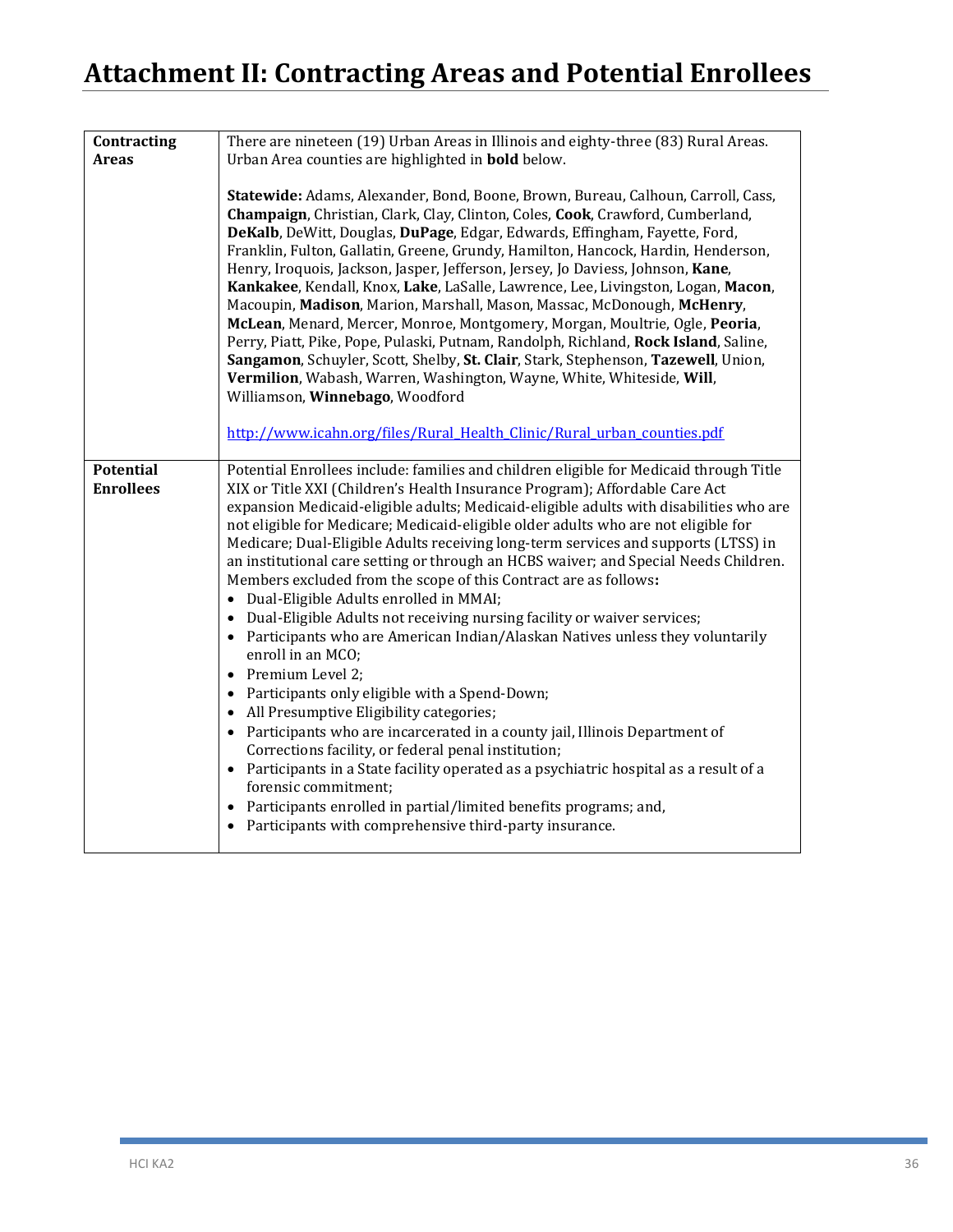## **EXHIBIT A TO ATTACHMENT VI:** NOTIFICATION OF UNAUTHORIZED ACCESS, USE, OR DISCLOSURE

**Contractor must complete this form to notify the Department of any unauthorized access, use, or disclosure of Protected Health Information (PHI). In accordance with the Contract, notice must occur immediately.** 

Notice shall be provided to:

1) Contract Administrator Bureau Chief – Bureau of Managed Care, in compliance with the Notice Requirements of the Underlying Agreement, at:

> Illinois Department of Healthcare and Family Services Attn: Bureau Chief – Bureau of Managed Care Bloom Building, 3rd Floor 201 South Grand Avenue East Springfield, Illinois 62763

2) HFS Privacy Officer, in compliance with the Notice Requirements of the Underlying Agreement at:

Illinois Department of Healthcare and Family Services Attn: Privacy Officer Bloom Building, 3rd Floor 201 South Grand Avenue East Springfield, Illinois 62763 HFS.Privacy.Officer@illinois.gov

#### **Information to be submitted by Contractor:**

| <b>Contract information:</b>      |
|-----------------------------------|
| <b>Contract number:</b>           |
| <b>Contract title:</b>            |
| Contact person for this incident: |
| Contact person's title:           |
| <b>Contact's address:</b>         |
| Contact's e-mail:                 |
| Contact's telephone number:       |

#### NOTIFICATION:

Contractor hereby notifies the Department that there has been an unauthorized access, use, or disclosure of Protected Health Information that Contractor had access to under the terms of Contractor, as described in detail below:

| Date of Discovery:           |  |
|------------------------------|--|
| <b>Detailed Description:</b> |  |
|                              |  |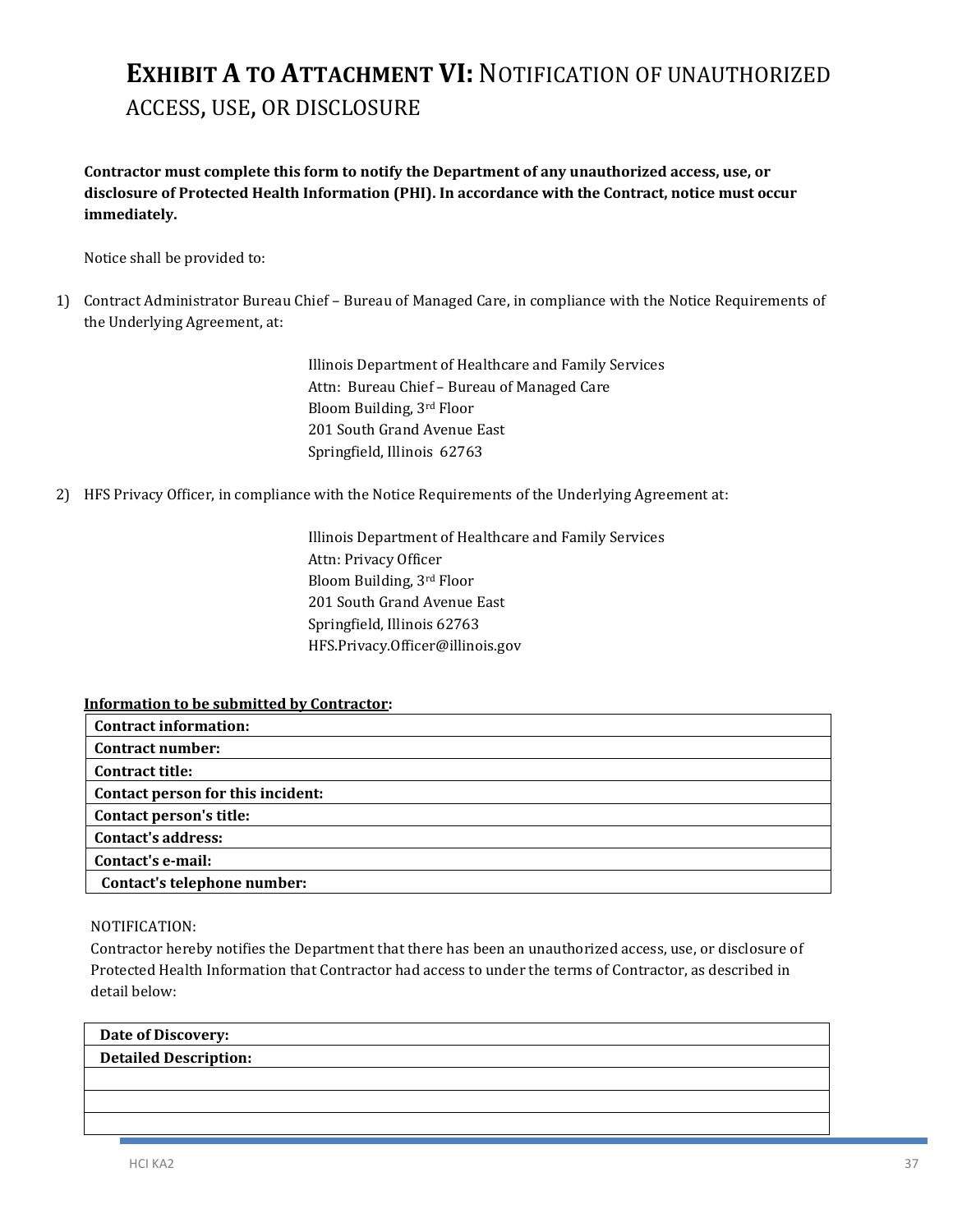**Types of Unsecured Protected Health Information involved in the Unauthorized Access, Use, or Disclosure (such as full name, SSN, Date of Birth, Address, Account Number, Disability Code, etc. – List All).**

**What steps are being or have been taken to investigate the unauthorized access, use, or disclosure; mitigate losses; and protect against any further incidents?**

**Number of individuals impacted. If more than 500, identify whether individuals live in multiple states.**

Submitted by:

**Signature:\_\_\_\_\_\_\_\_\_\_\_\_\_\_\_\_\_\_\_\_\_\_\_\_\_\_\_\_\_\_\_\_\_\_\_\_\_\_\_\_\_\_\_\_\_\_\_\_\_\_\_\_\_\_\_ Date:\_\_\_\_\_\_\_\_\_\_\_\_\_\_\_\_\_\_\_\_\_\_\_\_\_\_\_\_\_\_\_\_\_\_\_\_\_\_\_\_\_\_\_\_**

**Printed name and title: \_\_\_\_\_\_\_\_\_\_\_\_\_\_\_\_\_\_\_\_\_\_\_\_\_\_\_\_\_\_\_\_\_\_\_\_\_\_\_\_\_\_\_\_\_\_\_\_\_\_\_\_\_\_\_\_\_\_\_\_\_\_\_\_\_\_**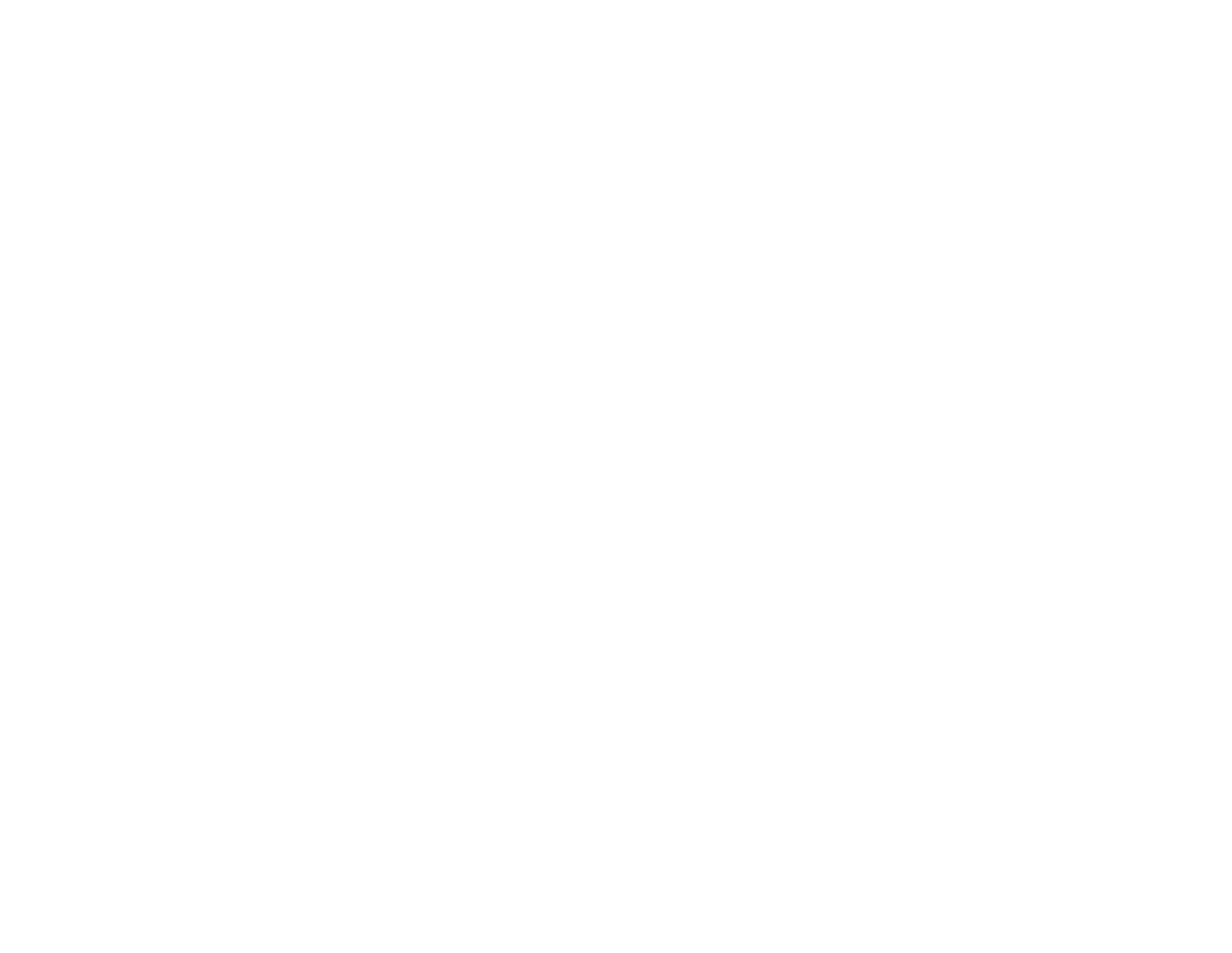| <b>Acronym</b> | <b>Performance measure</b>                                         | <b>Further description</b>                                                                                                                                                                                                                                                                                                                                                                                                                                                                                                                                                                                                                                                                                        | <b>Reporting</b><br>methodology | Source       |
|----------------|--------------------------------------------------------------------|-------------------------------------------------------------------------------------------------------------------------------------------------------------------------------------------------------------------------------------------------------------------------------------------------------------------------------------------------------------------------------------------------------------------------------------------------------------------------------------------------------------------------------------------------------------------------------------------------------------------------------------------------------------------------------------------------------------------|---------------------------------|--------------|
|                |                                                                    | following:<br>Hemoglobin A1c (HbA1c) testing.<br>$\bullet$<br>Eye exam (retinal) performed.<br>$\bullet$<br>• Medical attention for nephropathy.                                                                                                                                                                                                                                                                                                                                                                                                                                                                                                                                                                  | Hybrid / Admin                  | <b>HEDIS</b> |
| <b>SPD</b>     | <b>Statin Therapy for Patients With</b><br><b>Diabetes</b>         | Percentage of members 40-75 years of age during<br>the measurement year with diabetes who do not<br>have clinical atherosclerotic cardiovascular<br>disease (ASCVD) who met the following criteria.<br>Two rates are reported: 1) Received Statin<br>Therapy. Members who were dispensed at least<br>one statin medication of any intensity during<br>measurement year. 2) Statin Adherence 80%.<br>Members who remained on a statin medication of<br>any intensity for at least 80% of the treatment<br>period.                                                                                                                                                                                                  | Admin                           | <b>HEDIS</b> |
| <b>MPM</b>     | Annual Monitoring for Patients on<br><b>Persistent Medications</b> | Percentage of members 18 years of age and older<br>who received at least 180 treatment days of<br>ambulatory medication therapy for a select<br>therapeutic agent during the measurement year<br>and at least one therapeutic monitoring event for<br>the therapeutic agent in the measurement year.<br>Report each of the three rates separately and as a<br>total rate.<br>• Annual monitoring for members on<br>angiotensin converting enzyme (ACE)<br>inhibitors or angiotensin receptor blockers<br>(ARB).<br>• Annual monitoring for members on digoxin.<br>• Annual monitoring for members on diuretics.<br>• Total Rate (the sum of the three numerators<br>divided by the sum of the three denominators. | Admin                           | <b>HEDIS</b> |
| <b>MMA</b>     | <b>Medication Management for People</b><br>With Asthma             | Percentage of member's 5-64 years of age during<br>the measurement year who were identified as<br>having persistent asthma and were dispensed<br>appropriate medications that they remained on<br>during the treatment period. Two rates are                                                                                                                                                                                                                                                                                                                                                                                                                                                                      | Admin                           | <b>HEDIS</b> |

## Table 1 to Attachment XI: **Healthcare and quality of life performance measures**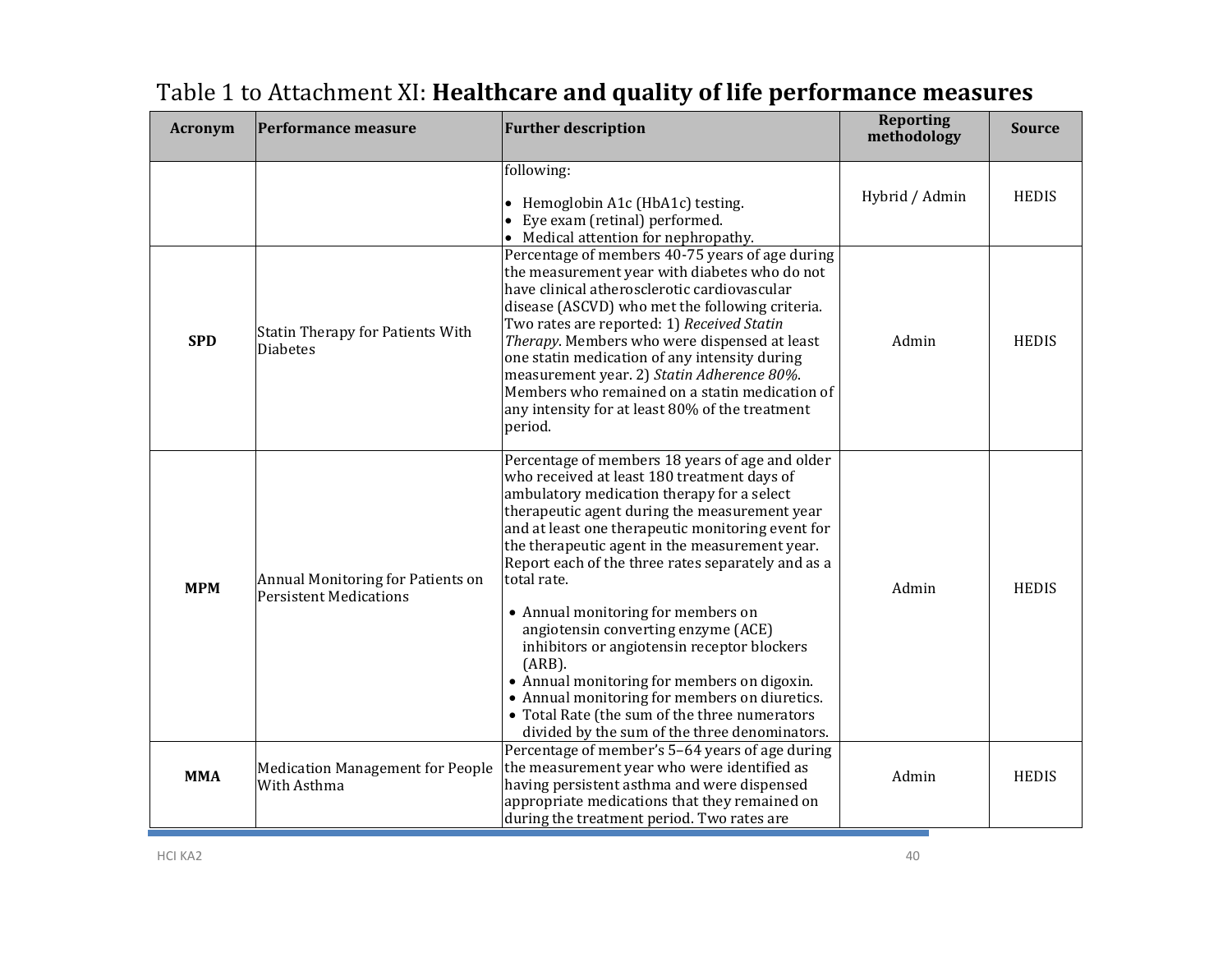|                 |                                                                        | reported. 1) Percentage of members who<br>remained on an asthma controller medication for<br>at least 50% of their treatment period. 2)<br>Percentage of members who remained on an<br>asthma controller medication for at least 75% of<br>their treatment period. (Report 5 age groups)                                                                                                                                                                                                                                                     |                        |              |
|-----------------|------------------------------------------------------------------------|----------------------------------------------------------------------------------------------------------------------------------------------------------------------------------------------------------------------------------------------------------------------------------------------------------------------------------------------------------------------------------------------------------------------------------------------------------------------------------------------------------------------------------------------|------------------------|--------------|
| <b>APM</b>      | Metabolic Monitoring for Children<br>and Adolescents on Antipsychotics | Percentage of children and adolescents 1-17<br>years of age who had two or more antipsychotic<br>prescriptions and had metabolic testing. (Report<br>three age stratifications and total)                                                                                                                                                                                                                                                                                                                                                    | Admin                  | <b>HEDIS</b> |
| <b>FUH</b>      | Follow-Up After Hospitalization for<br><b>Mental Illness</b>           | Percentage of discharges for member's 6 years of<br>age and older who were hospitalized for<br>treatment of selected mental illness diagnoses<br>and who had a follow-up visit with a mental<br>health practitioner. Two rates are reported: 1)<br>Percentage of discharges for which the member<br>received follow-up within 30 days of discharge. 2)<br>Percentage of discharges for which the member<br>received follow-up within 7 days of discharge.                                                                                    | Admin                  | <b>HEDIS</b> |
|                 |                                                                        |                                                                                                                                                                                                                                                                                                                                                                                                                                                                                                                                              |                        |              |
| <b>CDF-HH</b>   | <b>Screening for Clinical Depression</b><br>and Follow-Up Plan         | Percentage of Health Home enrollees age 12 and<br>older screened for clinical depression on the date<br>of the encounter using an age-appropriate<br>standardized depression screening tool, and if<br>positive, a follow-up plan is documented on the<br>date of the positive screen.                                                                                                                                                                                                                                                       | Hybrid or<br>e-measure | <b>CMS</b>   |
| <b>PQI92-HH</b> | <b>Chronic Condition Hospital</b><br>Admission Composite-PQI           | Number of inpatient hospital admissions for<br>ambulatory care sensitive chronic conditions per<br>100,000 enrollee months for Health Home<br>enrollees age 18 and older. This measure includes<br>adult hospital admissions for diabetes with short-<br>term complications, diabetes with long-term<br>complications, uncontrolled diabetes without<br>complications, diabetes with lower-extremity<br>amputation, chronic obstructive pulmonary<br>disease, asthma, hypertension, heart failure, or<br>angina without a cardiac procedure. | Admin                  | <b>AHRQ</b>  |

**Contract**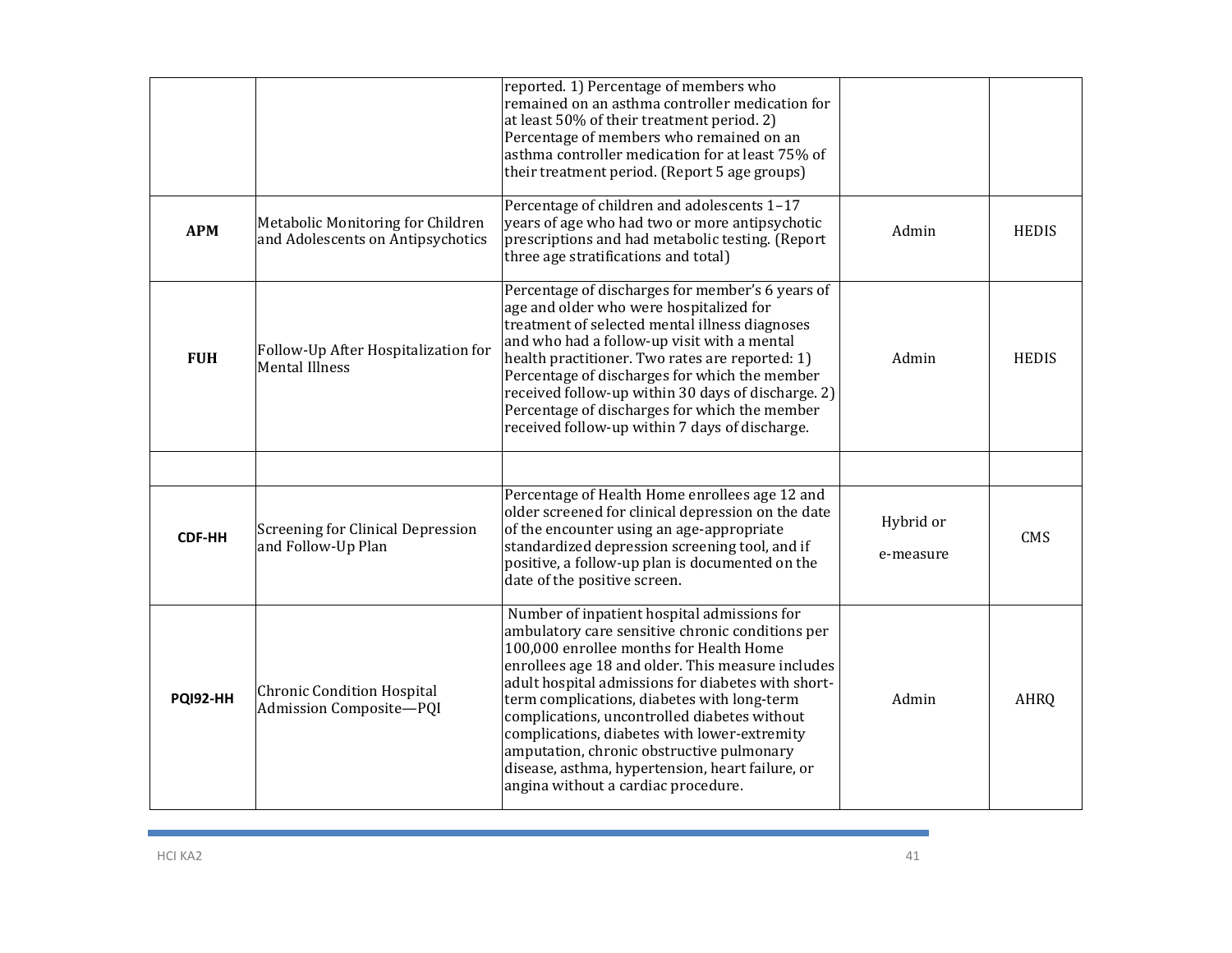| <b>HEDIS®</b> and State-<br><b>Defined Plan Goals</b>                                                  | Quarterly                                                                                           | No  | Contractor shall submit a HEDIS® measures report<br>that is based on the Performance Measures<br>required by this Contract, and that includes<br>HEDIS® measures, modified HEDIS® measures,<br>and State defined measures. This report shall<br>include the numerator, denominator and rate for<br>each measure and will display information in a<br>manner that includes trending data, based on<br>previous quality indicators.                                                                                                                                                                                                                                                                                                                                                                                                     |
|--------------------------------------------------------------------------------------------------------|-----------------------------------------------------------------------------------------------------|-----|---------------------------------------------------------------------------------------------------------------------------------------------------------------------------------------------------------------------------------------------------------------------------------------------------------------------------------------------------------------------------------------------------------------------------------------------------------------------------------------------------------------------------------------------------------------------------------------------------------------------------------------------------------------------------------------------------------------------------------------------------------------------------------------------------------------------------------------|
| <b>Physician Quality</b><br><b>Measurement Report</b>                                                  | As needed, and<br>within ten $(10)$<br><b>Business Days</b><br>after the<br>Department's<br>request | No  | Contractor shall submit a report for each Provider<br>or Provider group that shows actual performance<br>relative to measures of performance.                                                                                                                                                                                                                                                                                                                                                                                                                                                                                                                                                                                                                                                                                         |
| <b>Enrollee Profiles/</b><br><b>Statistics for Care</b><br>Integration                                 | As needed, and<br>within ten $(10)$<br><b>Business Days</b><br>after the<br>Department's<br>request | No  | Contractor shall submit a report that provides<br>comprehensive information on Contractor's care<br>integration systems for Enrollees' care. This report<br>shall include, but not be limited to, an annual<br>summary of physical and behavioral health<br>conditions, service utilization such as primary care<br>Provider and specialist visits, Emergency Services,<br>inpatient hospitalizations and pharmacy utilization.                                                                                                                                                                                                                                                                                                                                                                                                       |
| <b>Processes and</b><br><b>Procedures to Receive</b><br><b>Reports of Critical</b><br><b>Incidents</b> | Initially and as<br>revised                                                                         | Yes | Contractor shall submit Critical Incident Processes<br>and Procedures for Prior Approval. Contractor shall<br>not be required to submit format changes for Prior<br>Approval, provided there is no material change in<br>the information conveyed. Contractor may submit<br>one set of processes and procedures that includes<br>all care coordination programs in which it<br>participates; however, Contractor shall identify all<br>areas that differ among care coordination<br>programs.                                                                                                                                                                                                                                                                                                                                         |
| <b>Critical Incidents - Detail</b><br>Report                                                           | Monthly                                                                                             | No  | Contractor shall submit a detailed report on<br>Critical Incidents providing Enrollee name,<br>Enrollee Medicaid number, incident summary, date<br>received, source, incident date, date referred,<br>referral entity, date resolved, and resolution<br>summary, grouped in the following categories:<br>Abuse; Neglect; Exploitation; and Other. Contractor<br>shall report Critical Incidents for each of the<br>following: Nursing Facility Services; HCBS Waiver<br>for Persons who are Elderly; HCBS Waiver for<br>Assisted Living, Supportive Living Program; HCBS<br>Waiver for Persons with Physical Disabilities; HCBS<br>Waiver for Persons with HIV/AIDS; HCBS Waiver<br>for Persons with Brain Injury; ACA Expansion<br>Adults; Non-Disabled Children; Non-Disabled<br>Adults; Special Needs Children; and IMD Residents. |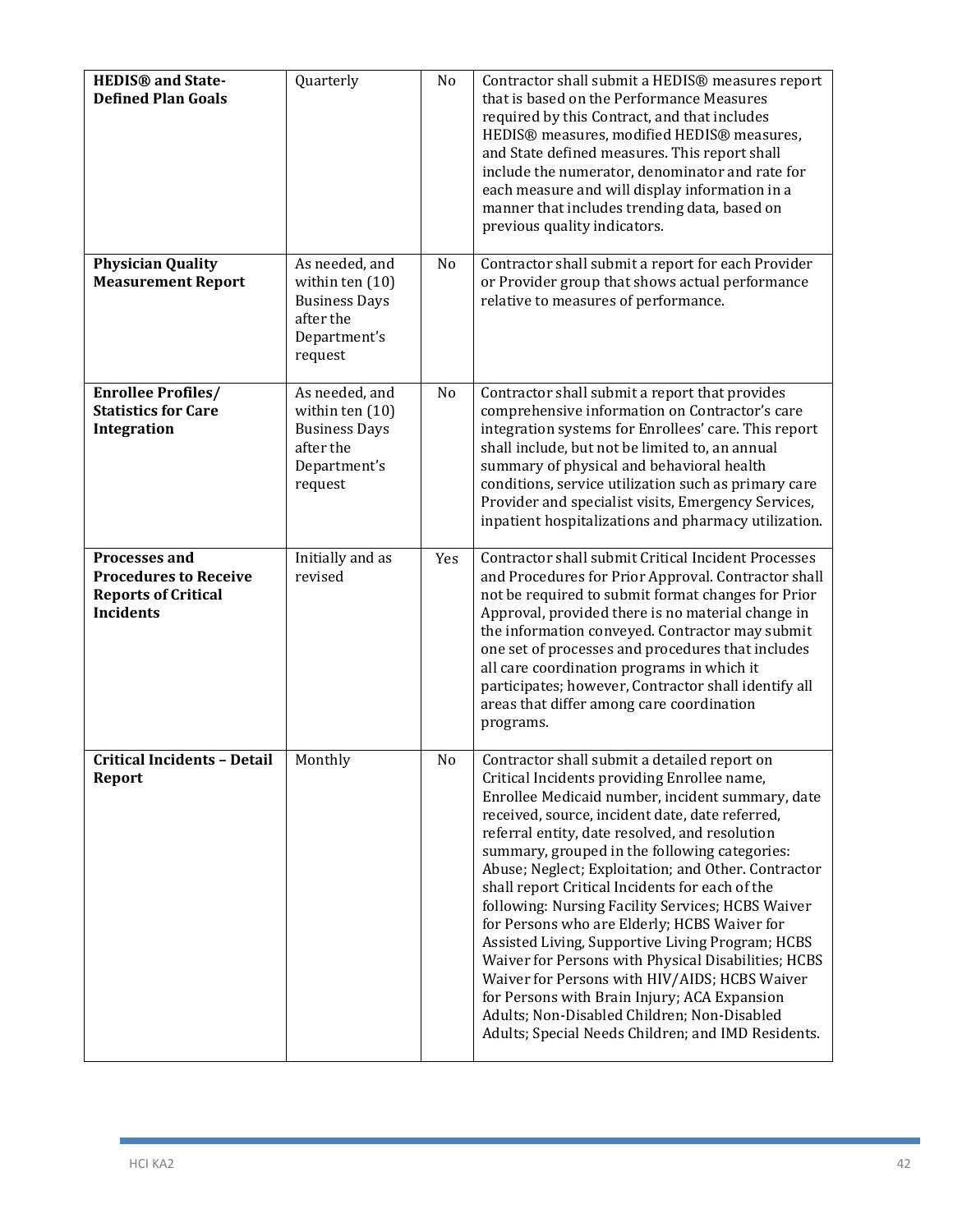| <b>Critical Incidents -</b><br><b>Summary Report</b>                    | Quarterly                                                                     | No  | Contractor shall submit a summary report on<br>Critical Incidents that includes the total Critical<br>Incidents and the total Critical Incidents referred.<br>Contractor shall submit a summary count of Critical<br>Incidents in the following categories: Abuse,<br>Neglect, Exploitation, and Other. Contractor shall<br>report Critical Incidents separately for each of the<br>following: Nursing Facility Services; HCBS Waiver<br>for Persons who are Elderly; HCBS Waiver for<br>Assisted Living, Supportive Living Program; HCBS<br>Waiver for Persons with Physical Disabilities; HCBS<br>Waiver for Persons with HIV/AIDS; HCBS Waiver<br>for Persons with Brain Injury; ACA Expansion<br>Adults; Non-Disabled Children; Non-Disabled<br>Adults; Special Needs Children; and IMD Residents. |
|-------------------------------------------------------------------------|-------------------------------------------------------------------------------|-----|--------------------------------------------------------------------------------------------------------------------------------------------------------------------------------------------------------------------------------------------------------------------------------------------------------------------------------------------------------------------------------------------------------------------------------------------------------------------------------------------------------------------------------------------------------------------------------------------------------------------------------------------------------------------------------------------------------------------------------------------------------------------------------------------------------|
| <b>Transition of Care Plan</b>                                          | Initially and as<br>revised                                                   | Yes | Contractor shall submit its Transition of Care Plan<br>to the Department for review and Prior Approval.<br>The Transition of Care Plan shall include policies<br>and procedures and a staffing model designed to<br>achieve a seamless, efficient transition with<br>minimal impact to an Enrollee's care. Contractor<br>may submit one plan that includes all care<br>coordination programs in which it participates;<br>however, Contractor shall identify all areas that<br>differ among care coordination programs.                                                                                                                                                                                                                                                                                |
| <b>Cultural Competence</b><br>Plan                                      | At least two (2)<br>weeks prior to<br>the Department's<br>Readiness<br>Review | No  | Contractor shall submit its Cultural Competence<br>Plan that addresses the challenges of meeting the<br>healthcare needs of Enrollees. Contractor's Cultural<br>Competence Plan shall contain, at a minimum, the<br>provisions listed in Section 2.7.2 of the Contract.<br>Contractor may submit one plan that includes all<br>care coordination programs in which it<br>participates; however, Contractor shall identify all<br>areas that differ among care coordination<br>programs.                                                                                                                                                                                                                                                                                                                |
| <b>Executive Summary</b>                                                | Quarterly                                                                     | No  | Contractor shall submit an Executive Summary<br>that summarizes the data within the reports<br>submitted to the Department for that quarter<br>(including monthly and quarterly reports). The<br>Executive Summary shall contain, at a minimum, an<br>analysis of the reports submitted during the<br>quarter, an explanation of the data submitted, and<br>highlights from the reports.                                                                                                                                                                                                                                                                                                                                                                                                               |
| <b>Children with Special</b><br><b>Health Care Needs</b><br>(CSHN) Plan | Initially and as<br>revised                                                   | No  | Contractor shall submit the Children with Special<br>Health Care Needs Plan to conduct timely<br>identification and screening, comprehensive<br>assessments, and appropriate case management<br>services for any CSHN.                                                                                                                                                                                                                                                                                                                                                                                                                                                                                                                                                                                 |

h.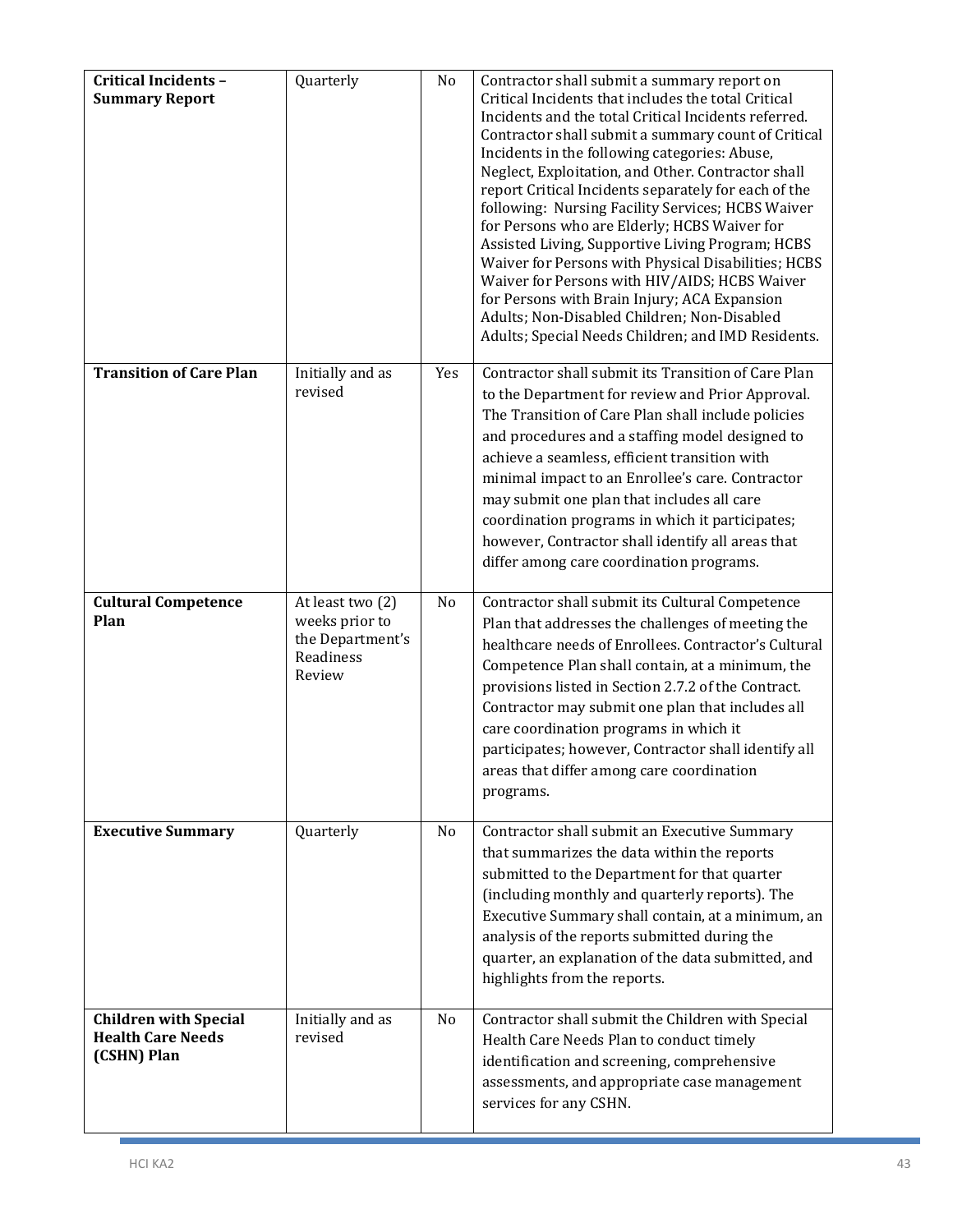| Provider-preventable<br><b>Conditions Report</b> | Quarterly | No | Contractor shall report provider-preventable<br>conditions that are identified in the State Plan to<br>the Department.                                                                                                                                                                                                                                                                                                                                                                                                                                                                                                                                                                                                                                                                                                                                                                                                                                |
|--------------------------------------------------|-----------|----|-------------------------------------------------------------------------------------------------------------------------------------------------------------------------------------------------------------------------------------------------------------------------------------------------------------------------------------------------------------------------------------------------------------------------------------------------------------------------------------------------------------------------------------------------------------------------------------------------------------------------------------------------------------------------------------------------------------------------------------------------------------------------------------------------------------------------------------------------------------------------------------------------------------------------------------------------------|
| <b>Utilization Review</b>                        |           |    |                                                                                                                                                                                                                                                                                                                                                                                                                                                                                                                                                                                                                                                                                                                                                                                                                                                                                                                                                       |
| <b>Utilization Management</b><br><b>Report</b>   | Monthly   | No | Contractor shall submit an analysis of Inpatient<br>and Emergency Services utilization. Inpatient<br>services shall be based on inpatient days and be<br>categorized as follows: Utilization for total<br>Inpatient, Medical/Surgical, Rehabilitation, Mental<br>Health including Substance Use, Emergency<br>Services, and Outpatient visits. Data will be based<br>on utilization per 1,000 Enrollees and Total<br>utilization. Reporting for Inpatient, Emergency<br>Services, and Outpatient visits utilization shall be<br>divided into separate worksheets for LTC, HCBS<br>Waiver for Persons with Developmental<br>Disabilities, HCBS Waiver for Persons with<br>Disabilities, HCBS Wavier for Persons with Brain<br>Injury, HCBS Waiver for Persons with HIV/AIDS,<br>HCBS Waiver for Persons who are Elderly, HCBS<br>Waiver for Assisted Living, Supportive Living<br>Program, and total population as defined by<br>Department standards. |
| Pharmacy                                         |           |    |                                                                                                                                                                                                                                                                                                                                                                                                                                                                                                                                                                                                                                                                                                                                                                                                                                                                                                                                                       |
| <b>Pharmacy Monitoring</b><br>Report             | Monthly   | No | Contractor shall submit pharmacy data utilization<br>reports based on total utilization, claims<br>summaries, cost summaries and cost per claim.                                                                                                                                                                                                                                                                                                                                                                                                                                                                                                                                                                                                                                                                                                                                                                                                      |
| <b>Psychotropic Review</b><br><b>Report</b>      | Monthly   | No | Contractor shall submit a summary report of<br>Enrollees' Psychotropic medication utilization and<br>the prescribing patterns of Providers. The report<br>must include information on the following criteria:<br>use of 5 or more psychotropics for 60 or more days,<br>use of 2 or more ADHD medications for 60 or more<br>days, use of 3 or more antidepressants for 60 or<br>more days, use of 5 or more drugs for bipolar<br>disorder (mood stabilizers, atypical antipsychotics,<br>antidepressants) for 60 or more days, use of 2 or<br>more SSRIs for 60 or more days, use of 2 or more<br>antipsychotics for 60 or more days, use of 2 or<br>more atypical antipsychotics for 60 or more days,<br>and use of 2 or more benzodiazepine or<br>benzodiazepine hypnotics for 60 or more days.                                                                                                                                                     |
| <b>Drug Utilization Review</b><br><b>Report</b>  | Annually  | No | Contractor shall report its prospective and<br>retrospective Drug Utilization Review activities to<br>the Department.                                                                                                                                                                                                                                                                                                                                                                                                                                                                                                                                                                                                                                                                                                                                                                                                                                 |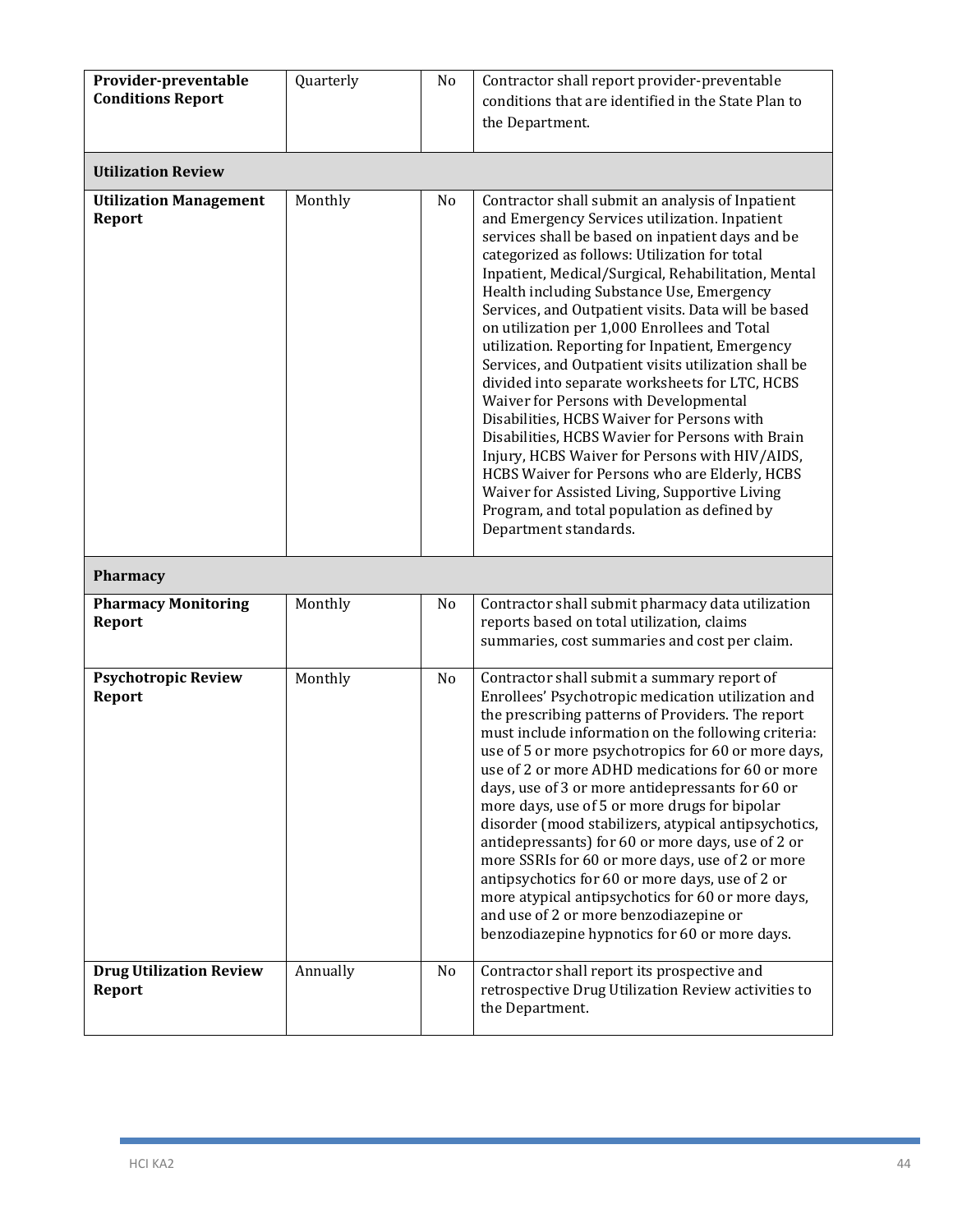## **ATTACHMENT XV: CONTRACT MONITORS**

\_\_\_\_\_\_\_\_\_\_\_\_\_\_\_\_\_\_\_\_\_\_\_\_\_\_\_\_\_\_\_\_\_\_\_\_\_\_\_\_\_\_\_\_\_\_\_\_\_\_\_\_\_\_\_\_\_\_\_\_\_\_\_\_\_\_\_\_\_\_\_\_\_\_\_\_\_\_

### For the Department:

Bureau Chief Bureau of Managed Care Division of Medical Programs Illinois Department of Healthcare and Family Services 201 South Grand Avenue East Springfield, IL 62763

Telephone: Fax: E-mail:

For Contractor:

Contact Person: Contact Title: Address:

| Telephone: |
|------------|
| E-mail:    |
| Fax:       |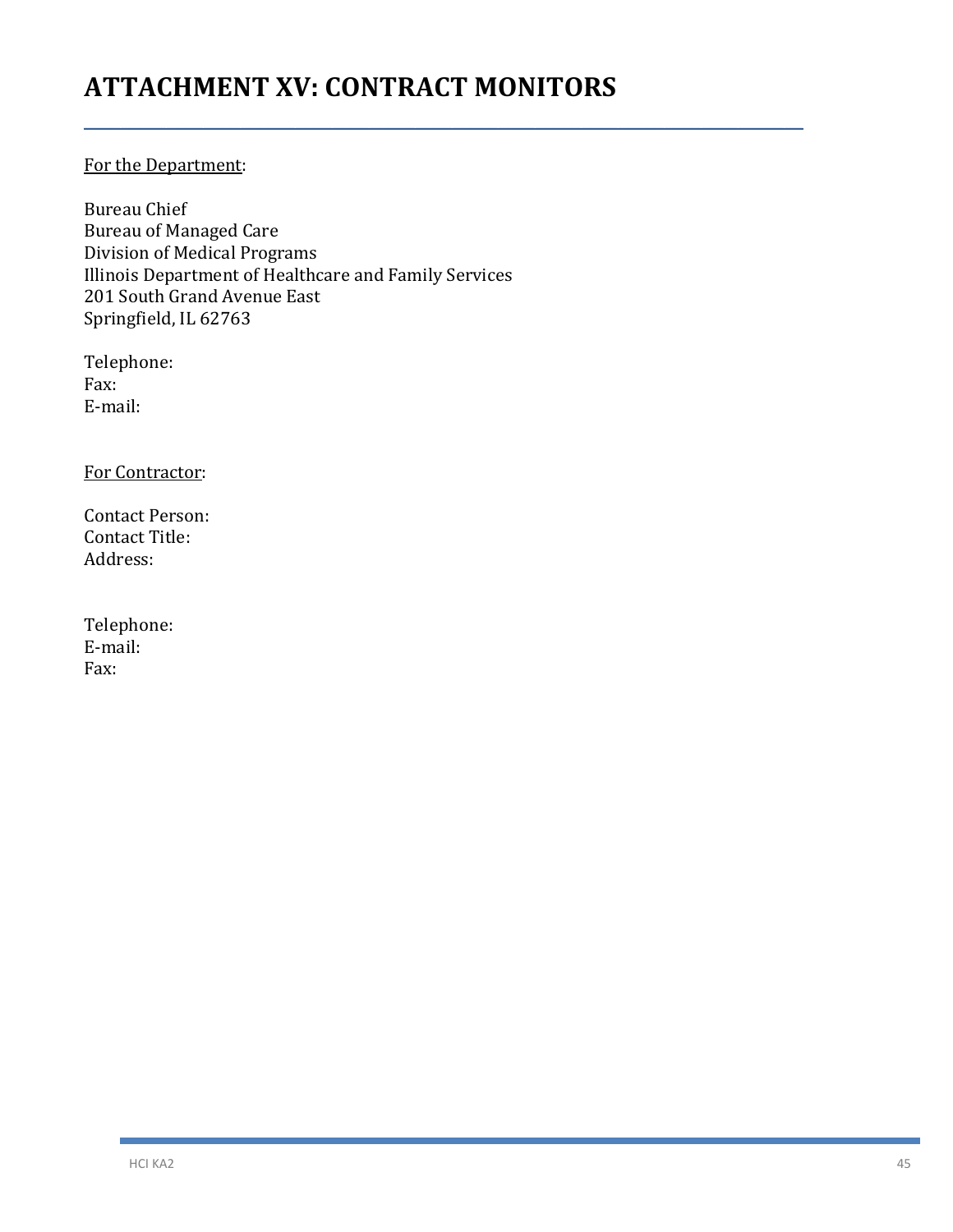# **ATTACHMENT XXIII: ILLINOIS MEDICAID HEALTH PLAN ENCOUNTER UTILIZATION MONITORING (EUM) REQUIREMENTS**

|                | <b>State of Illinois</b><br><b>Department of Healthcare and Family Services</b>               |                    |            |             |            |            |            |                     |                             |                     |
|----------------|-----------------------------------------------------------------------------------------------|--------------------|------------|-------------|------------|------------|------------|---------------------|-----------------------------|---------------------|
|                | 2019 HealthChoice MCO EUM Requirements - DRAFT                                                |                    |            |             |            |            |            |                     |                             |                     |
|                | Table 1: Appendix A Spend and Encounters and Appendix F Rejection Waterfall Analysis<br>Auto- |                    |            |             |            |            |            |                     |                             |                     |
|                |                                                                                               |                    |            |             |            |            |            |                     |                             | Assignment          |
|                |                                                                                               | Data Limitations   |            |             | Due Dates  |            |            |                     | \$100,000 Financial Penalty | shut-off            |
|                |                                                                                               |                    |            |             |            |            | Final      |                     |                             |                     |
| Eval           | Scored                                                                                        | Submitted          | Run-out    | Preliminary | Final      | Final      | Evaluation | <b>All Services</b> | Subcategory                 | <b>All Services</b> |
| Period         | Service Dates (CY)                                                                            | Service Dates (CY) | Date       | Appendix A  | Appendix A | Appendix F | Date       | Threshold           | Threshold                   | Threshold           |
|                | 201701 - 201802                                                                               | 2017Q1 - 2018Q4    | 12/31/2018 | 1/31/2019   | 2/28/2019  | 3/15/2019  | 3/15/2019  | 95%                 | 85%                         | 90%                 |
| $\overline{2}$ | 2017Q2 - 2018Q3                                                                               | 2017Q1 - 2019Q1    | 3/31/2019  | 4/30/2019   | 5/31/2019  | 6/14/2019  | 6/14/2019  | 96%                 | 85%                         | 90%                 |
| 3              | 2017Q3 - 2018Q4                                                                               | 2017Q1 - 2019Q2    | 6/30/2019  | 7/31/2019   | 8/30/2019  | 9/14/2019  | 9/14/2019  | 96%                 | 85%                         | 90%                 |
| 4              | 201704 - 201901                                                                               | 2017Q1 - 2019Q3    | 9/30/2019  | 10/31/2019  | 11/29/2019 | 12/13/2019 | 12/13/2019 | 96%                 | 85%                         | 90%                 |

#### **Appendix A General Implementation Procedures:**

1. The 2019 EUM Data Methodology report details the guidelines for the spend data to be included and provided in Appendix A. Failure to send accurate spend data by the deadline will result in both the Financial Penalty and Auto-Assignment shut-off to occur.

All final Medicaid spend data submitted must be accompanied by an attestation letter (provided in Appendix A) signed by Contractor's Executive Director or CEO. This attestation letter must be printed, signed, and emailed to HFS; it cannot be signed electronically. An attestation letter is not required for the preliminary Medicaid spend data submission.

- 2. The Financial Penalty is up to \$100,000 per Evaluation Period. The Financial Penalty will be assessed if the All Services EUM score OR any identified Subcategory EUM score is below the percentages listed above.
- 3. **HFS Accepted Encounter greater than MCO Reported Spend** The Medicaid spend should not be less than the amount of HFS accepted encounters, which would result in a scored percentage of greater than 100%. For subcategories of service where the HFS accepted encounter expenditures are greater than the MCO reported Medicaid spend, the amount of HFS accepted encounters above the amount of the reported spend in a subcategory will not be included for purposes of calculating the total "All Services" percentage. For example, if dental services are reported by the plan at \$100,000 and HFS has accepted encounters of \$150,000, the value used to score this subcategory would be \$100,000 resulting in a score of 100%. The remaining \$50,000 would not be included in the subcategory score or the total composite score.
- 4. Contractor shall email all related data to the Department's designated e-mail account ([HFS.encounters@illinois.gov](mailto:HFS.encounters@illinois.gov)) and Milliman (Milliman.IL.Encounters@milliman.com). The file name should include the name of the MCO and the date of submission (e.g. "MCO Name Prelim Appendix A CY19 Eval 1 – 20190131").